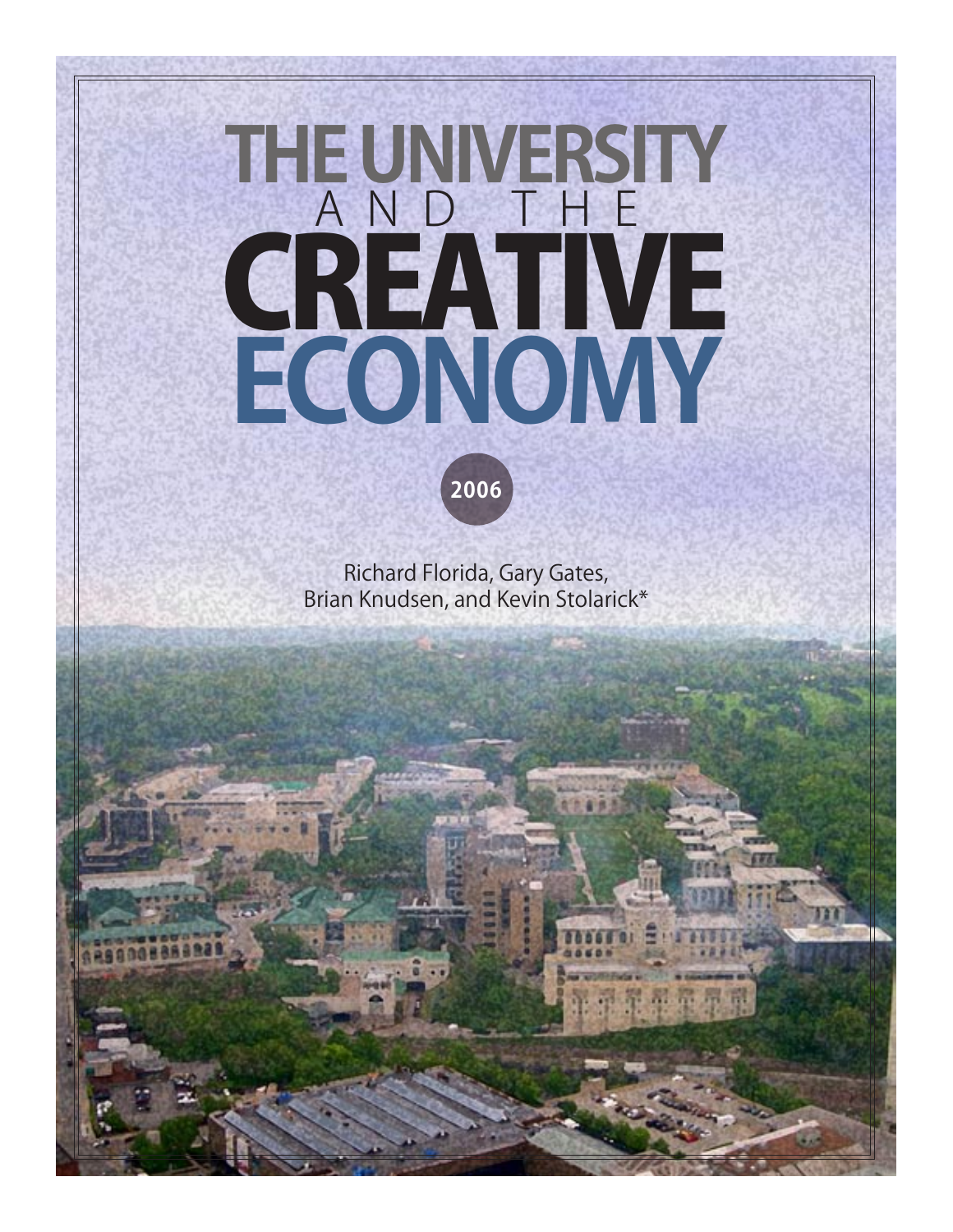# **Introduction**

Most who have commented on the university's role in the economy believe the key lies in increasing its ability to transfer research to industry, generate new inventions and patents, and spin-off its technology in the form of startup companies. As such, there has been a movement in the U.S. and around the world to make universities "engines of innovation," and to enhance their ability to commercialize their research.

Universities have largely bought into this view, both because it makes their work more economically relevant and as a way to bolster their budgets. Unfortunately, not only does this view oversell the immediately commercial function of the university; it also misses the deeper and more fundamental contributions made by the university to innovation, the larger economy, and society as a whole.

This report examines the university's role in the Creative Economy through the lens of the "3T's" of economic development: Technology, Talent, and Tolerance. To do so, it examines a wide range of data and trends on technology transfer, startup companies, talent, brain drain, tolerance, and creativity for U.S. metro regions.*<sup>1</sup>*

Its main findings show that the university plays an important role across all  $3 \overline{T}$ 's.

• **Technology:** As major recipients of both public and private R&D funding, and as important hotbeds of invention and spin-off companies, universities are often at the cutting edge of technological innovation.

• **Talent:** Universities affect talent in both directly and indirectly. They directly attract faculty, researchers and students, while also acting as indirect magnets that encourage highly educated, talented and entrepreneurial people and firms to locate nearby, in part to draw on the universities' many resources.

• **Tolerance:** Large research universities help shape a regional environment open to new ideas and diversity. They attract students and faculty from a wide variety of racial and ethnic backgrounds, economic statuses, sexual orientations, and national origins. University communities are meritocratic and open to difference and eccentricity; they are places where talented people of all stripes interact in stimulating environments that encourage open thought, self-expression, new ideas, and experimentation.

Until now, the university's role in the first T, technology, while important, has been overstressed. Both experts and policymakers have neglected the university's even more powerful role across the two other axes of economic development—in generating, attracting, and mobilizing talent, and in establishing a tolerant social climate—that is open, diverse, meritocratic and proactively inclusive of new people and new ideas.

The university thus comprises a powerful *creative hub* in regional development. Alone, though, the university is a necessary but insufficient component of successful regional economic development. To harness the university's capability to generate innovation and prosperity, it must be integrated into the region's broader creative ecosystem.

#### The University's Role in Economic Development

Universities have long played an important role in research, development, and technology generation. Recently, they have proven key contributors to regional development, too. Any discussion of the university's role in innovation and economic development quickly circles back to the now classic cases of Stanford University and MIT, which played critical roles in the development of Silicon Valley and the greater Boston area. Something similar has emerged in Austin, Texas, and the North Carolina Research Triangle.<sup>2</sup> From these cases, many have concluded that the university serves as an innovative en-

<sup>\*</sup>Florida is the Hirst Professor of Public Policy at George Mason University, a non-resident Senior Fellow at the Brookings Institution, and a Senior Scientist with the Gallup Organization. Stolarick is a lecturer in the Information Systems Program in the College of Humanities and Social Sciences at Carnegie Mellon University. Gates is a Senior Research Fellow at The Williams Project, UCLA School of Law. Brian Knudsen is a PhD student at the H.J. Heinz III School of Public Policy at Carnegie Mellon University. The Heinz Endowments provided financial support for this study.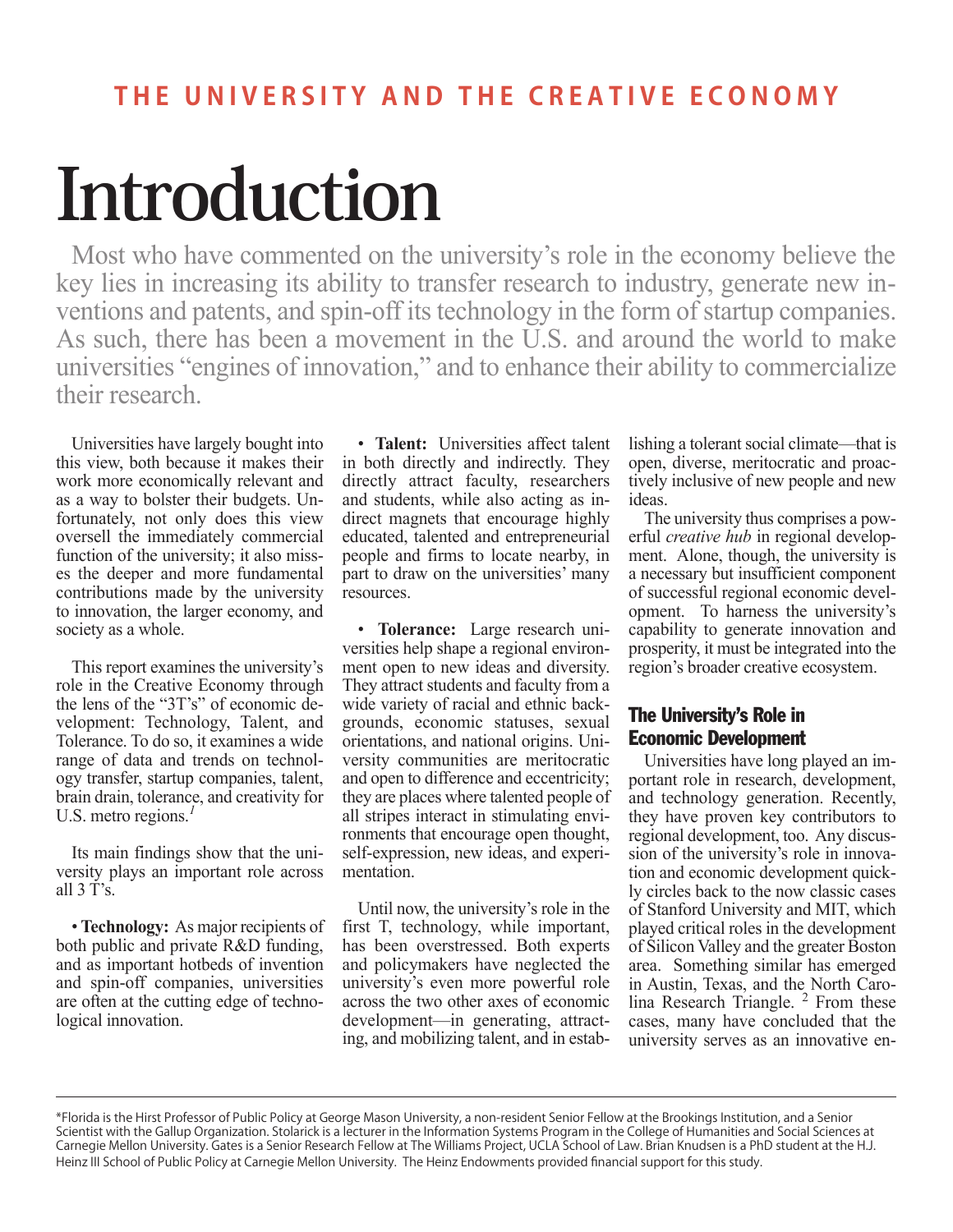gine of economic development. One entrepreneur, when asked yet again for "the secret of Silicon Valley's success," responded: "Take one great research university. Add venture capital. Shake vigorously."

But there is a broader theoretical underpinning for the view of the university as an "engine of innovation." It traces back to the Nobel prize-winning studies of MIT economist Robert Solow in the late 1950s. Solow argued that productivity growth was only partly attributable to the traditional explanatory factors, gains to capital and labor. The unexplained "residual" productivity growth, he surmised, must have been due to technological change, which he defined broadly.<sup>3</sup> More recent studies suggest that universities have significant effects on both corporate innovation and regional economic development. Investments in academic research yield significant returns to the economy and society, according to the studies of the economist, Edwin Mansfield<sup>4</sup>

University research has also been found to make corporate innovation more efficient, according to Adam Jaffe; businesses that are located in close proximity to university research generate greater numbers of patents.<sup>5</sup> University research also tends to attract corporate research labs, according to other studies.<sup>6</sup> A 2005 study by the regional economists, Harvey Goldstein and Joshua Drucker examined the contribution of universities to economic development broadly across more than 300 metropolitan regions in the United States. They found that universities tend to increase average annual earnings, but that the biggest effects were in small and medium-size regions, those with less than  $200,000$  jobs.

Many have argued that the university plays a key role at the front-end of the innovation process. According to the so-called "linear model of innovation" ideas flow naturally from university science and technology that can be commercially exploited and turned into economic growth. The key thus lies in developing new and better mechanisms to make this transfer of university science and technology to the commercial sector more effective and efficient, increasing the output of university "products" that are of commercial value to the economy.

The university as engine of innovation has been criticized as oversimplified because it sees the steps of innovation as distinct and occurring in discrete institutions. It assumes there is one-way path from university-based science and R&D, to commercial innovation (either within large companies or via spin-offs) and ultimately resulting in job generation and economic  $\text{growth}^8$ 

This perspective has been criticized by some as distorting the fundamental scientific mission of the university. The sociologist Robert Merton long ago contended that academic science should be an open project because it is firmly centered on the efficient creation of knowledge and movement of frontiers. Firms, on the other hand, seek scientific advance in order to increase profits and acquire intellectual property.

The economists Partha Dasgupta and Paul David have argued strongly for keeping academic science separate from industry.<sup>10</sup> They feel that due to the inherently different motivations for undertaking university and industry science, that any intermixing of the two would negatively impact social welfare. Close ties between industry and university might, they argue, draw academic scientists toward research enterprises with immediate short-term benefits to industry, but away from research with broader and long-term impacts to society and the economy.

Conversely, Nathan Rosenberg and Richard Nelson, two leading students of the history of technology, argue forcefully that university and industry research, basic science and applied science have always been intertwined, and that it is difficult to even discern the divide between science and technology.<sup>1</sup> Wherever one falls between the two poles, the "engine of innovation" paradigm remains predominant, and continues to drive contemporary thinking about the university's role in economic development.

The university's increasing role in innovation and economic growth stems from deeper and more fundamental forces. The changing role of the university is bound up with the broader shift from an older industrial economy to an emerging Creative Economy. The past few decades have been one of profound economic transformation. In the past, natural resources and physical capital were the predominant drivers of economic growth. Now, human creativity is the driving force of economic growth. Innovation and economic growth accrue to those places that can best mobilize humans' innate creative capabilities from the broadest and most diverse segments of the population, harnessing indigenous talent and attracting it from outside.

The creative sector is the propulsive sector of economic growth. It has generated roughly 20 million new jobs between 1980 and 2000, and is projected to add another 10 million between 2004 and 2014. This creative sector currently employs some 40 million Americans, accounting for approximately one-third of total employment and more than \$2 trillion dollars in wages and salaries – as much as the manufacturing and service sectors combined.

Economic growth in the Creative Economy is driven by 3 T's: Technology, Talent and Tolerance. Since the early writings of Joseph Schumpeter, economists have noted the role of the first T, technology, in economic growth.<sup>12</sup> More recently, there has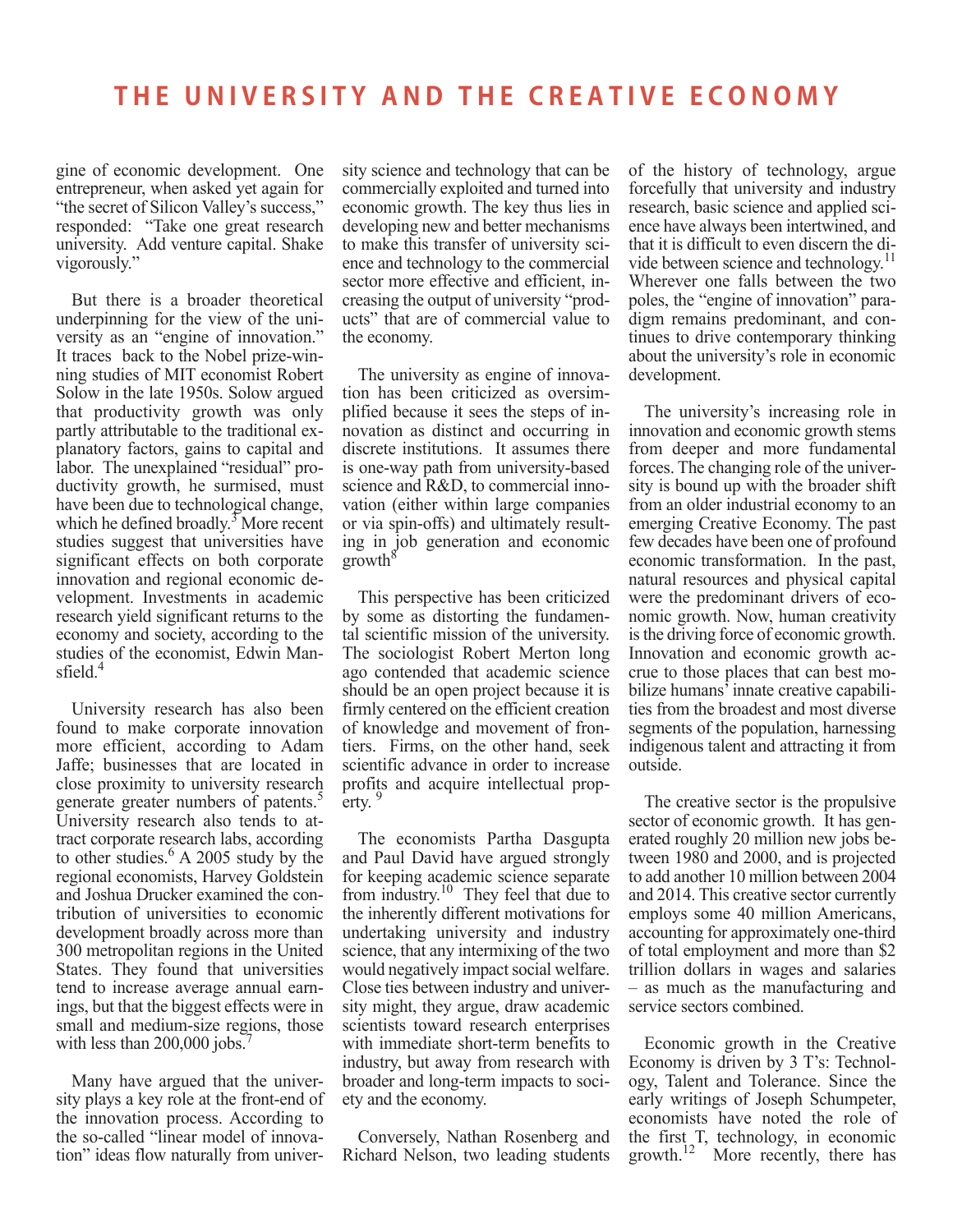been increased interest in the role of the  $2<sup>nd</sup>$  T, talent or human capital in economic growth.<sup>13</sup> But technology and talent have been mainly seen as *stocks* that accumulate in regions or nations. In reality, both technology and talent are flows. The ability to capture these flows requires understanding the third T, tolerance, the openness of a place to new ideas and new people. Places increase their ability to capture these flows by being open to the widest range of people across categories of ethnicity, race, national origin, age, social class, and sexual orientation. The places that can attract the widest pool of creative talent--harnessing the creative contributions of the most diverse range of people--gain considerable economic advantage emerging as creativity magnets. They simultaneously mobilize talent from within and draw in talent from the outside environment. With the rise of the Creative Economy, the university – as a center for research and technology generation, a hub for talent production and attraction, and a catalyst for establishing an open and tolerant regional milieu—becomes increasingly essential to both innovation and economic growth.

We can think of the relationship between the university and regional economy in terms of a simple transmitter-receiver system, with the university transmitting a signal that the regional economy must be able to absorb. Increasing the volume of the signal will not necessarily result in effective absorption or transmission if the region's receivers are not on or functioning properly. To borrow from Wesley Cohen and Daniel Levinthal, regions require an "absorptive capacity" – to effectively absorb and utilize the scientific and technological capabilities coming out of the university.<sup>14</sup>

The economist Michael Fogarty has found a consistent pattern in the flow of patented information from universities. Intellectual property migrates from universities in older industrial regions such as Detroit and Cleveland to high-technology regions such as the greater Boston, San Francisco Bay, and New York metropolitan areas. Fogarty finds that, although new knowledge is generated in many places, relatively few actually absorb and apply those ideas. <sup>15</sup>

The university is thus a necessary but insufficient element of economic growth. The region must have the will and capacity to transform and capitalize on what the university produces. It requires a geographically defined ecosystem that can mobilize and harness creative energy. In order to be an effective contributor to regional creativity, innovation, and economic growth, the university must be seamlessly integrated into that broader creative ecosystem.

In this report, we examine the effects of the university on all 3Ts of economic development. We look at these university effects across all 331 metropolitan regions, analyzing its impacts on technology, talent, and tolerance. To do so, we utilize a variety of indicators of university strength, including measures of students, faculty, research and development, technological innovation, and commercialization.

Our measures of university technology outputs are from the annual survey of the Association of University Technology Managers (AUTM) and the National Science Foundation science and engineering indicators. Our measures of university talent (students and faculty) are from Integrated Post-Secondary Education Dataset (IPEDS) from the Department of Education. We use a variety of demographic measures for tolerance including indexes of integration (Integration Index), foreign-born people (Melting Pot Index), artistic communities (Bohemian Index), and the gay and lesbian population (Gay Index). (See Appendix A for a full description of all variables and data sources).

We introduce a new measure of talent, the *Brain Drain/Gain Index* – a measure of the extent to which a region is gaining or losing college educated talent. We also introduce a new comparative measure of the university in the Creative Economy, the *University-Creativity Index,* a combined ranking of a region's university strength *and* its creative class. We employ a variety of statistical methods and tests to further illuminate the university's role in the 3Ts of economic growth, and which we believe can help shed new light on the broad and fundamental role universities play in economic growth and development.

#### **Technology**

Technology is the first T. As discussed, universities play a powerful role in conducting research and development and generating new scientific information, which can then lead to inventions, patents, or spin-off companies. Table 1 provides rankings for the university research intensity (measured as university R&D per capita).

• Among large regions, the leaders are several noted high—tech regions such as North Carolina's Research Triangle (Raleigh-Durham-Chapel Hill), Boston, San Jose, Seattle and Austin.

• Also notable here are older industrial regions which are home to significant research universities such as Baltimore, Pittsburgh and Rochester, NY.

• Classic college towns, particularly those that are home to large state research universities – Ann Arbor, MI (University of Michigan); Tucson, AZ (University of Arizona); Madison, WI (University of Wisconsin); Fort Collins, CO (Colorado State University); State College, PA (Penn State); Bryan-College Station, TX (Texas A&M); and Iowa City, IA (University of Iowa) – top the lists of small- and mediumsize regions.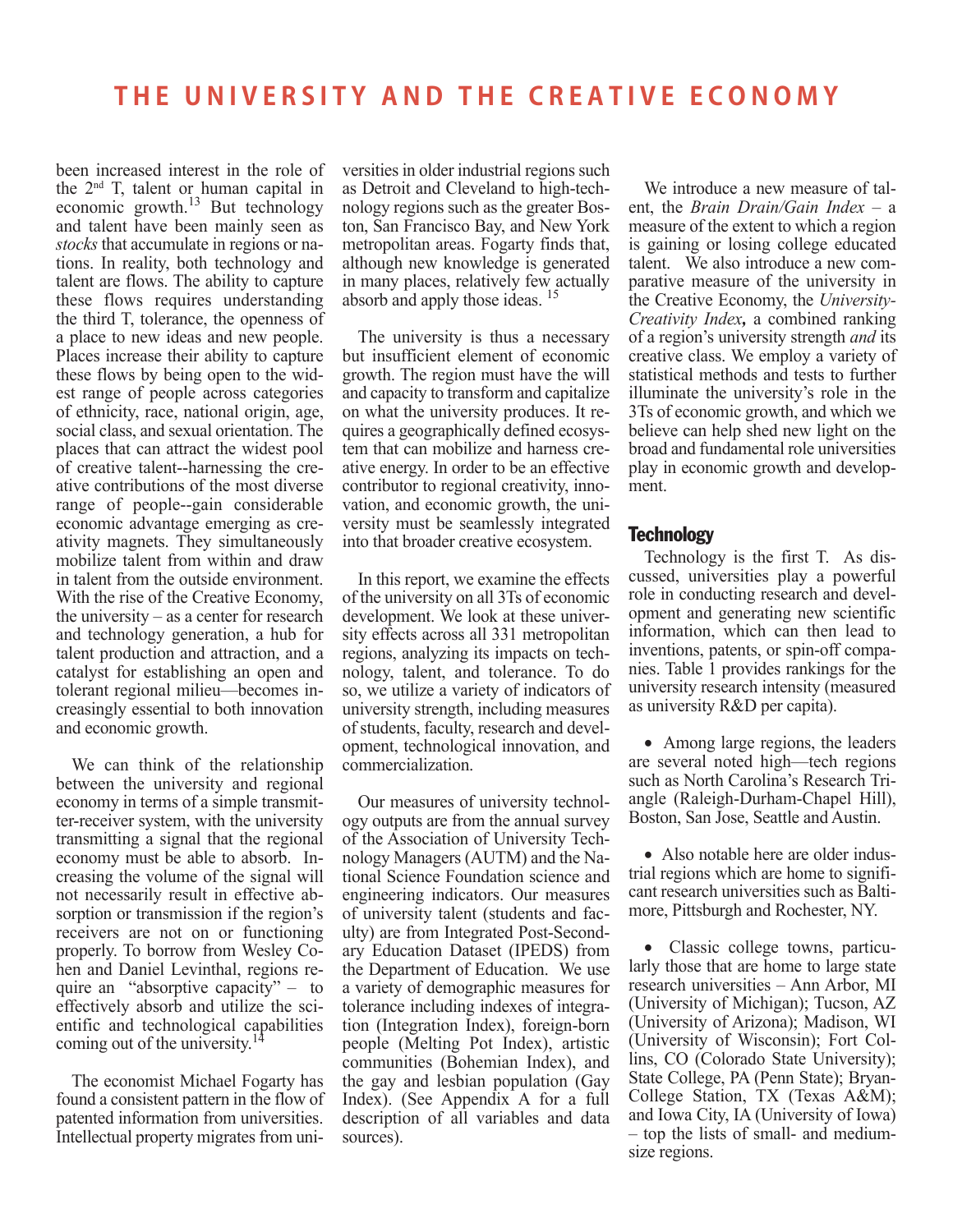Table 1:

R&D per capita\*

### 1 million people and above

| Rank, R&D<br>per capita | <b>Region</b>              | <b>Overall R&amp;D</b><br>per capita<br><b>Rank</b> | <b>Total R&amp;D</b><br>size class<br>rank | <b>Total R&amp;D</b><br><b>Overall Rank</b> |
|-------------------------|----------------------------|-----------------------------------------------------|--------------------------------------------|---------------------------------------------|
|                         | Raleigh-Durham-Chapel Hill | 15                                                  |                                            | 4                                           |
| 2                       | <b>Boston</b>              | 19                                                  |                                            |                                             |
| 3                       | <b>Baltimore</b>           | 25                                                  | 2                                          | 2                                           |
| 4                       | Seattle                    | 36                                                  | 9                                          | 9                                           |
| 5                       | San Jose                   | 37                                                  | 13                                         | 15                                          |
| 6                       | Austin                     | 39                                                  | 19                                         | 25                                          |
| 7                       | Pittsburgh                 | 40                                                  | 10                                         | 11                                          |
| 8                       | Rochester, New York        | 41                                                  | 23                                         | 34                                          |
| 9                       | Columbus, Ohio             | 46                                                  | 20                                         | 27                                          |
| 10                      | Sacramento                 | 47                                                  | 18                                         | 24                                          |

### 500,000 to 1,000,000 people

| Rank, R&D<br>per capita | <b>Region</b>              | <b>Overall R&amp;D</b><br>per capita<br><b>Rank</b> | <b>Total R&amp;D</b><br>size class<br>rank | <b>Total R&amp;D</b><br><b>Overall Rank</b> |
|-------------------------|----------------------------|-----------------------------------------------------|--------------------------------------------|---------------------------------------------|
| 1                       | Ann Arbor                  | 14                                                  | 1                                          | 13                                          |
| 2                       | Tucson                     | 27                                                  | 2                                          | 21                                          |
| 3                       | Springfield, Massachusetts | 29                                                  | 3                                          | 40                                          |
| 4                       | Knoxville, Tennessee       | 38                                                  | 4                                          | 46                                          |
| 5                       | Birmingham, Alabama        | 44                                                  | 5                                          | 47                                          |
| 6                       | Albuquerque                | 45                                                  | 6                                          | 55                                          |
| 7                       | Charleston, South Carolina | 50                                                  | 11                                         | 70                                          |
| 8                       | <b>Baton Rouge</b>         | 52                                                  | 10                                         | 66                                          |
| 9                       | Columbia, South Carolina   | 57                                                  | 12                                         | 78                                          |
| 10                      | Wilmington, Delaware       | 61                                                  | 13                                         | 79                                          |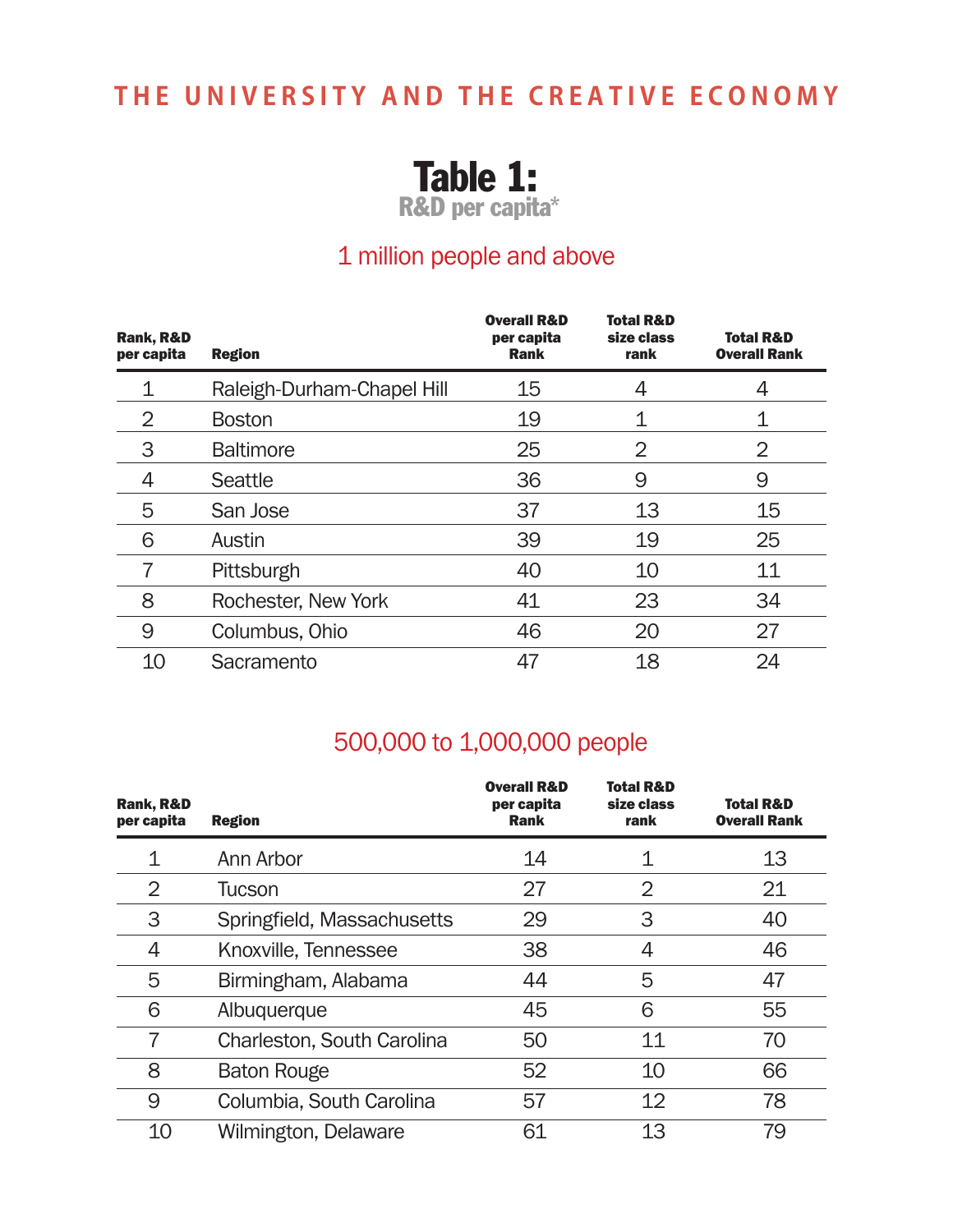### 250,000 to 500,000 people

| Rank, R&D<br>per capita | <b>Region</b>       | <b>Overall R&amp;D</b><br>per capita<br>Rank | <b>Total R&amp;D</b><br>size class<br>rank | <b>Total R&amp;D</b><br><b>Overall Rank</b> |
|-------------------------|---------------------|----------------------------------------------|--------------------------------------------|---------------------------------------------|
| 1                       | Madison, Wisconsin  | 13                                           |                                            | 10                                          |
| 2                       | <b>Fort Collins</b> | 18                                           | 4                                          | 50                                          |
| 3                       | Santa Barbara       | 21                                           | 2                                          | 35                                          |
| 4                       | Lincoln, Nebraska   | 22                                           | 6                                          | 54                                          |
| 5                       | Santa Cruz          | 23                                           |                                            | 56                                          |
| 6                       | Lansing             | 24                                           | 3                                          | 36                                          |
|                         | <b>Tallahassee</b>  | 26                                           | 5                                          | 53                                          |
| 8                       | Galveston           | 30                                           | 10                                         | 74                                          |
| 9                       | <b>Trenton</b>      | 33                                           | 8                                          | 64                                          |
| 10                      | Lexington           | 42                                           | 9                                          | 67                                          |

### 250,000 and below

| Rank, R&D<br>per capita | <b>Region</b>                       | <b>Overall R&amp;D</b><br>per capita<br><b>Rank</b> | <b>Total R&amp;D</b><br>size class<br>rank | <b>Total R&amp;D</b><br><b>Overall Rank</b> |
|-------------------------|-------------------------------------|-----------------------------------------------------|--------------------------------------------|---------------------------------------------|
|                         |                                     |                                                     |                                            |                                             |
|                         | State College, Pennsylvania         |                                                     |                                            | 16                                          |
| 2                       | <b>Bryan-College Station, Texas</b> | 2                                                   | 2                                          | 18                                          |
| 3                       | <b>lowa City</b>                    | 3                                                   | 8                                          | 33                                          |
| 4                       | Rochester, Minnesota                | 4                                                   | 5                                          | 29                                          |
| 5                       | Lawrence, Kansas                    | 5                                                   | 11                                         | 42                                          |
| 6                       | Champaign-Urbana, Illinois          | 6                                                   | 3                                          | 22                                          |
|                         | Bloomington, Indiana                |                                                     | 9                                          | 38                                          |
| 8                       | Corvallis, Oregon                   | 8                                                   | 12                                         | 52                                          |
| 9                       | Athens, Georgia                     | 9                                                   |                                            | 31                                          |
| 10                      | Lafayette, Indiana                  | 10                                                  | ൳                                          | 30                                          |

N = 107 MSAs for which AUTM data are available.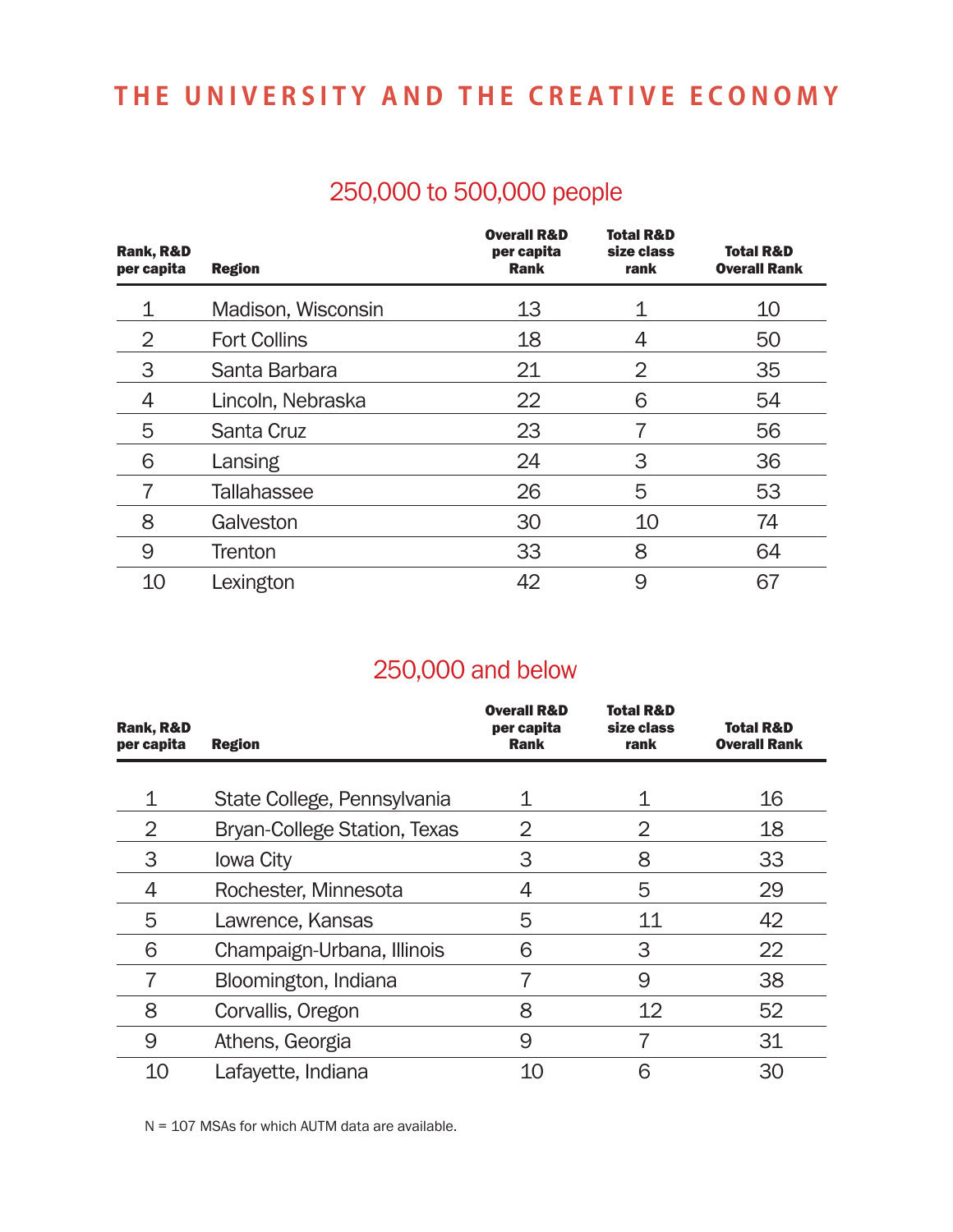While research intensity can contribute to regional innovation and ultimately growth, the ability of universities to translate their research capabilities into commercial innovation varies significantly. Table 2 provides regional rankings for university-based patenting.

• The top 10 large regions include several noted technology centers like Boston, the Research Triangle, and San Jose; but regions like Baltimore, Salt Lake City, Los Angeles. Atlanta and Houston also number among the top 10.

• Among small and medium-size regions, state university centers again rank highly, but regions like Omaha, Akron, Galveston, also do well.

### Table 2: Patent Applications\*

### 1 million and above

| Rank,<br>Patent App.<br>per faculty | <b>Region</b>                      | <b>Overall Rank,</b><br>Patent App.<br>per faculty | <b>Invention</b><br>Disclosures,<br>size class<br>rank | <b>Invention</b><br>Disclosures,<br>overall rank |
|-------------------------------------|------------------------------------|----------------------------------------------------|--------------------------------------------------------|--------------------------------------------------|
|                                     | <b>Boston</b>                      |                                                    |                                                        |                                                  |
| 2                                   | Raleigh-Durham-Chapel Hill         | 8                                                  | 4                                                      |                                                  |
| 3                                   | <b>Baltimore</b>                   | 10                                                 | 3                                                      | 3                                                |
| 4                                   | San Jose                           | 14                                                 | 9                                                      | 10                                               |
| 5                                   | <b>Salt Lake City</b>              | 15                                                 | 14                                                     | 16                                               |
| 6                                   | Middlesex-Somerset-Hunterdon, NJ17 |                                                    | 17                                                     | 23                                               |
|                                     | Los Angeles                        | 19                                                 | $\overline{2}$                                         | $\overline{2}$                                   |
| 8                                   | Atlanta                            | 21                                                 | 7                                                      | 8                                                |
| 9                                   | Houston                            | 24                                                 | 8                                                      | 9                                                |
| 10                                  | Orange County, California          | 28                                                 | 24                                                     | 39                                               |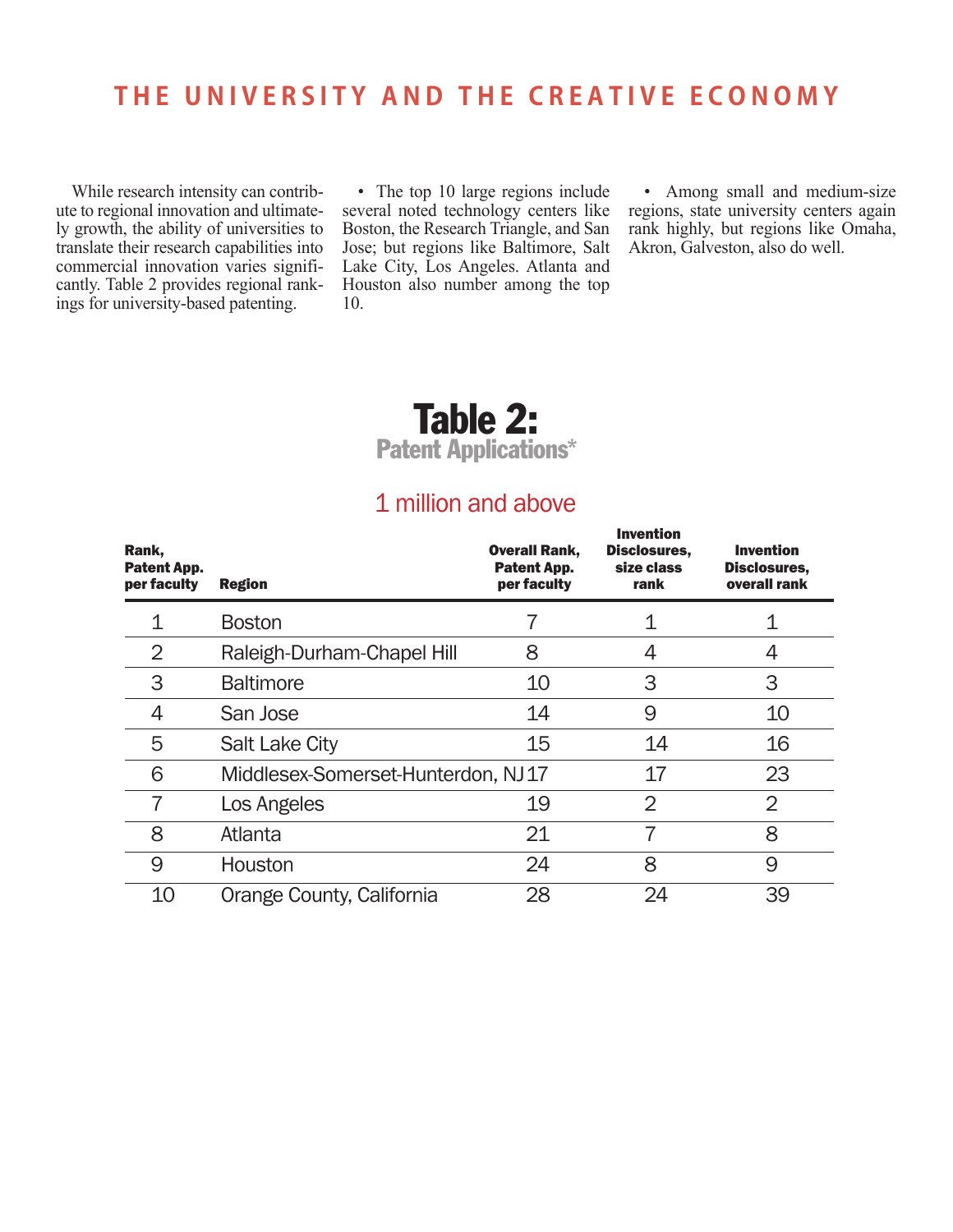### 500,000 to 1 million

| Rank,<br>Patent App.<br>per faculty | <b>Region</b>              | <b>Overall Rank,</b><br>Patent App.<br>per faculty | <b>Invention</b><br>Disclosures,<br>size class<br>rank | <b>Invention</b><br>Disclosures,<br>overall rank |
|-------------------------------------|----------------------------|----------------------------------------------------|--------------------------------------------------------|--------------------------------------------------|
| 1                                   | Birmingham, Alabama        | 3                                                  | 2                                                      | 31                                               |
| 2                                   | Ann Arbor                  | 23                                                 |                                                        | 17                                               |
| 3                                   | Richmond                   | 27                                                 | 5                                                      | 42                                               |
| 4                                   | Albuquerque                | 30                                                 | 11                                                     | 69                                               |
| 5                                   | Knoxville, Tennessee       | 41                                                 | 9                                                      | 58                                               |
| 6                                   | Tucson                     | 43                                                 | 4                                                      | 40                                               |
| 7                                   | Charleston, South Carolina | 46                                                 | 6                                                      | 53                                               |
| 8                                   | Omaha                      | 51                                                 | 13                                                     | 77                                               |
| 9                                   | Wilmington, Delaware       | 55                                                 | 17                                                     | 90                                               |
| 10                                  | Akron                      | 56                                                 | 8                                                      | 56                                               |

### 250,000 to 500,000

| Rank,<br>Patent App.<br>per faculty | <b>Region</b>       | <b>Overall Rank,</b><br><b>Patent App.</b><br>per faculty | <b>Invention</b><br>Disclosures,<br>size class<br>rank | <b>Invention</b><br>Disclosures,<br>overall rank |
|-------------------------------------|---------------------|-----------------------------------------------------------|--------------------------------------------------------|--------------------------------------------------|
|                                     | Galveston           | $\overline{2}$                                            | 6                                                      | 49                                               |
| 2                                   | Madison             | 6                                                         | 1                                                      |                                                  |
| 3                                   | Santa Cruz          | 11                                                        | 8                                                      | 54                                               |
| 4                                   | Santa Barbara       | 16                                                        | 3                                                      | 36                                               |
| 5                                   | <b>Trenton</b>      | 20                                                        | 5                                                      | 38                                               |
| 6                                   | Lansing             | 34                                                        | 4                                                      | 37                                               |
|                                     | <b>Fort Collins</b> | 36                                                        | 9                                                      | 60                                               |
| 8                                   | <b>Tallahassee</b>  | 47                                                        | 10                                                     | 80                                               |
| 9                                   | Reno                | 49                                                        | 12                                                     | 92                                               |
| 10                                  | Provo               | 59                                                        | $\overline{2}$                                         | 20                                               |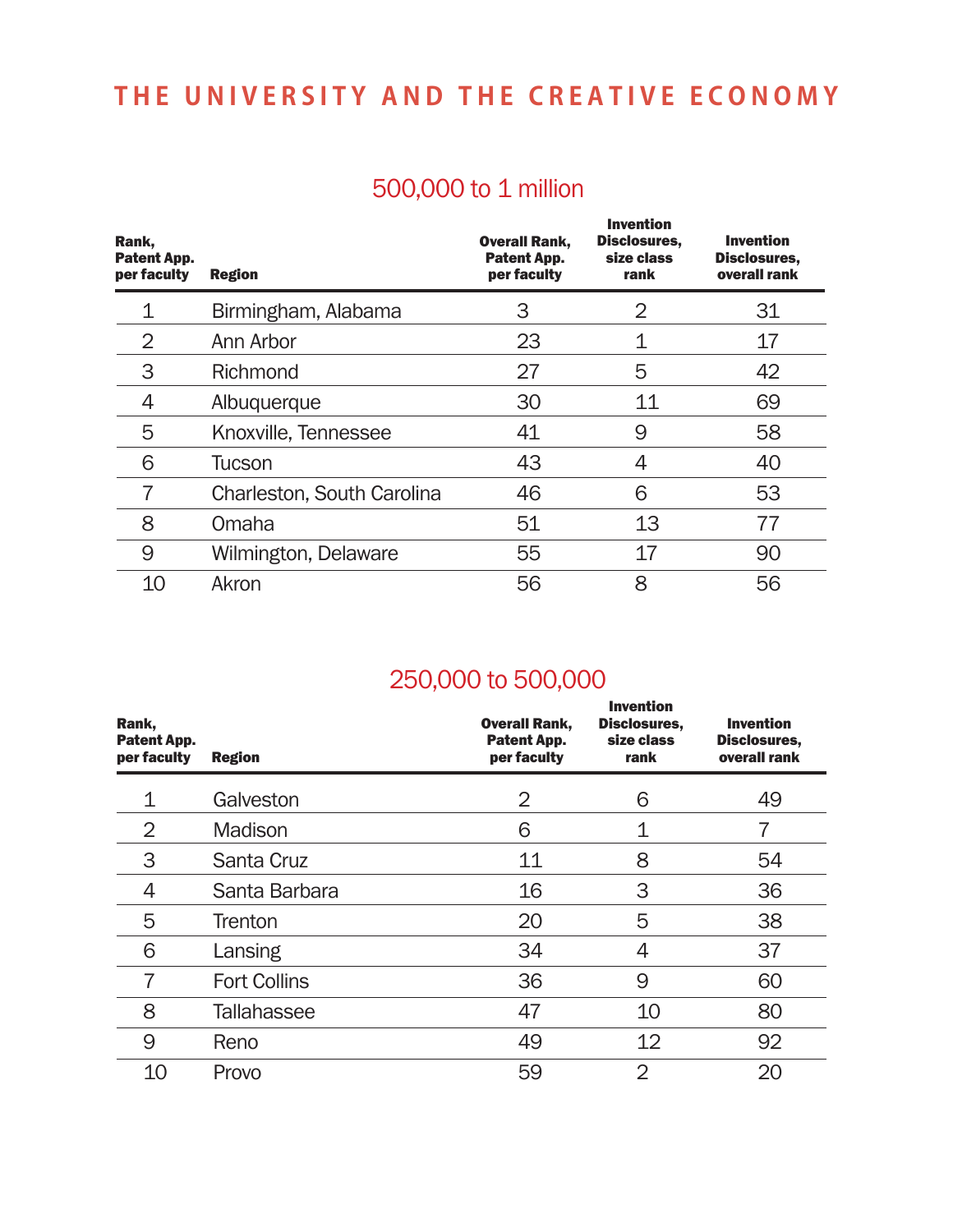| Rank,<br>Patent App.<br>per faculty | <b>Region</b>                       | <b>Overall Rank,</b><br>Patent App.<br>per faculty | <b>Invention</b><br>Disclosures,<br>size class<br>rank | <b>Invention</b><br>Disclosures,<br>overall rank |
|-------------------------------------|-------------------------------------|----------------------------------------------------|--------------------------------------------------------|--------------------------------------------------|
|                                     | Rochester, Minnesota                |                                                    | З                                                      | 21                                               |
| 2                                   | State College, Pennsylvania         | 4                                                  |                                                        | 15                                               |
| 3                                   | Charlottesville, Virginia           | 5                                                  | 5                                                      | 27                                               |
| 4                                   | Greenville, North Carolina          | 9                                                  | 19                                                     | 100                                              |
| 5                                   | <b>lowa City</b>                    | 12                                                 | 8                                                      | 43                                               |
| 6                                   | Gainesville                         | 13                                                 | $\overline{2}$                                         | 19                                               |
|                                     | <b>Bryan-College Station, Texas</b> | 18                                                 | 4                                                      | 24                                               |
| 8                                   | Lafayette, Indiana                  | 22                                                 | 6                                                      | 28                                               |
| 9                                   | Bloomington, Indiana                | 25                                                 | 10                                                     | 50                                               |
| 10                                  | Athens, Georgia                     | 26                                                 | 9                                                      | 47                                               |

### 250,000 and below

N = 107 MSAs for which AUTM data are available.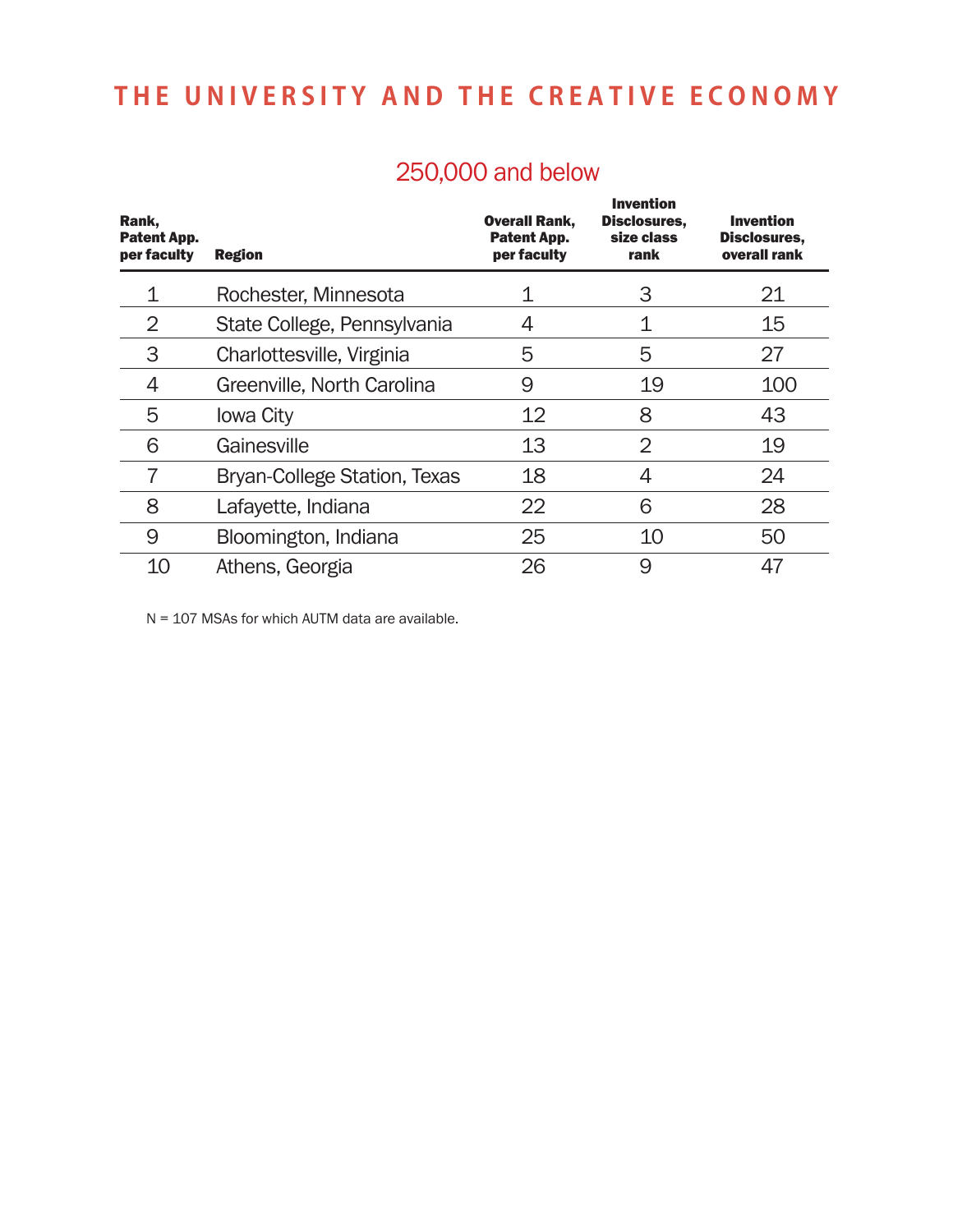# Table 3:

University R&D, Inventions and Patent Applications

| <b>Rank</b>    | <b>Regions</b>               | <b>R&amp;D</b> per<br><b>Capita</b> | <b>Total R&amp;D</b><br>(S M) | <b>Invention</b><br><b>Disclosures</b><br>per Faculty | <b>Patent</b><br><b>Applications</b><br>per Faculty |
|----------------|------------------------------|-------------------------------------|-------------------------------|-------------------------------------------------------|-----------------------------------------------------|
| 1              | <b>State College</b>         | 3242.97                             | 440.26                        | 0.104                                                 | 0.149                                               |
| $\overline{2}$ | <b>Bryan-College Station</b> | 2606.49                             | 397.27                        | 0.085                                                 | 0.057                                               |
| 3              | <b>lowa City</b>             | 2259.52                             | 250.82                        | 0.081                                                 | 0.081                                               |
| 4              | <b>Rochester MN</b>          | 2146.82                             | 266.80                        | 1.434                                                 | 0.717                                               |
| 5              | <b>Lawrence KS</b>           | 1932.31                             | 193.16                        | 0.054                                                 | 0.012                                               |
| 6              | Champaign-Urbana             | 1913.54                             | 343.80                        | 0.062                                                 | 0.031                                               |
| 7              | <b>Bloomington IN</b>        | 1858.77                             | 224.10                        | 0.047                                                 | 0.042                                               |
| 8              | Corvallis                    | 1775.23                             | 138.74                        | 0.044                                                 | 0.034                                               |
| 9              | Athens                       | 1684.50                             | 258.48                        | 0.041                                                 | 0.041                                               |
| 10             | Lafayette IN                 | 1440.97                             | 263.44                        | 0.076                                                 | 0.046                                               |
| 11             | Gainesville                  | 1352.11                             | 294.70                        | 0.099                                                 | 0.080                                               |
| 12             | Charlottesville              | 1312.92                             | 209.51                        | 0.116                                                 | 0.137                                               |
| 13             | Madison                      | 1299.71                             | 554.36                        | 0.194                                                 | 0.109                                               |
| 14             | Ann Arbor                    | 863.43                              | 499.70                        | 0.054                                                 | 0.045                                               |
| 15             | Raleigh-Durham               | 805.49                              | 956.87                        | 0.143                                                 | 0.093                                               |
| 16             | Auburn                       | 769.90                              | 88.61                         | 0.020                                                 | 0.019                                               |
| 17             | Columbia MO                  | 695.05                              | 94.15                         | 0.024                                                 | 0.012                                               |
| 18             | <b>Fort Collins</b>          | 609.12                              | 153.19                        | 0.049                                                 | 0.029                                               |
| 19             | <b>Boston</b>                | 591.68                              | 2015.74                       | 0.103                                                 | 0.098                                               |
| 20             | <b>Bangor</b>                | 583.29                              | 53.00                         | 0.005                                                 | 0.003                                               |
| 21             | Santa Barbara                | 582.07                              | 232.45                        | 0.079                                                 | 0.069                                               |
| 22             | Lincoln                      | 543.46                              | 136.02                        | 0.013                                                 | 0.016                                               |
| 23             | Santa Cruz                   | 510.79                              | 130.56                        | 0.095                                                 | 0.083                                               |
| 24             | Lansing                      | 508.64                              | 227.73                        | 0.044                                                 | 0.032                                               |
| 25             | <b>Baltimore</b>             | 489.39                              | 1249.40                       | 0.096                                                 | 0.089                                               |

N = 107 MSAs for which AUTM data is available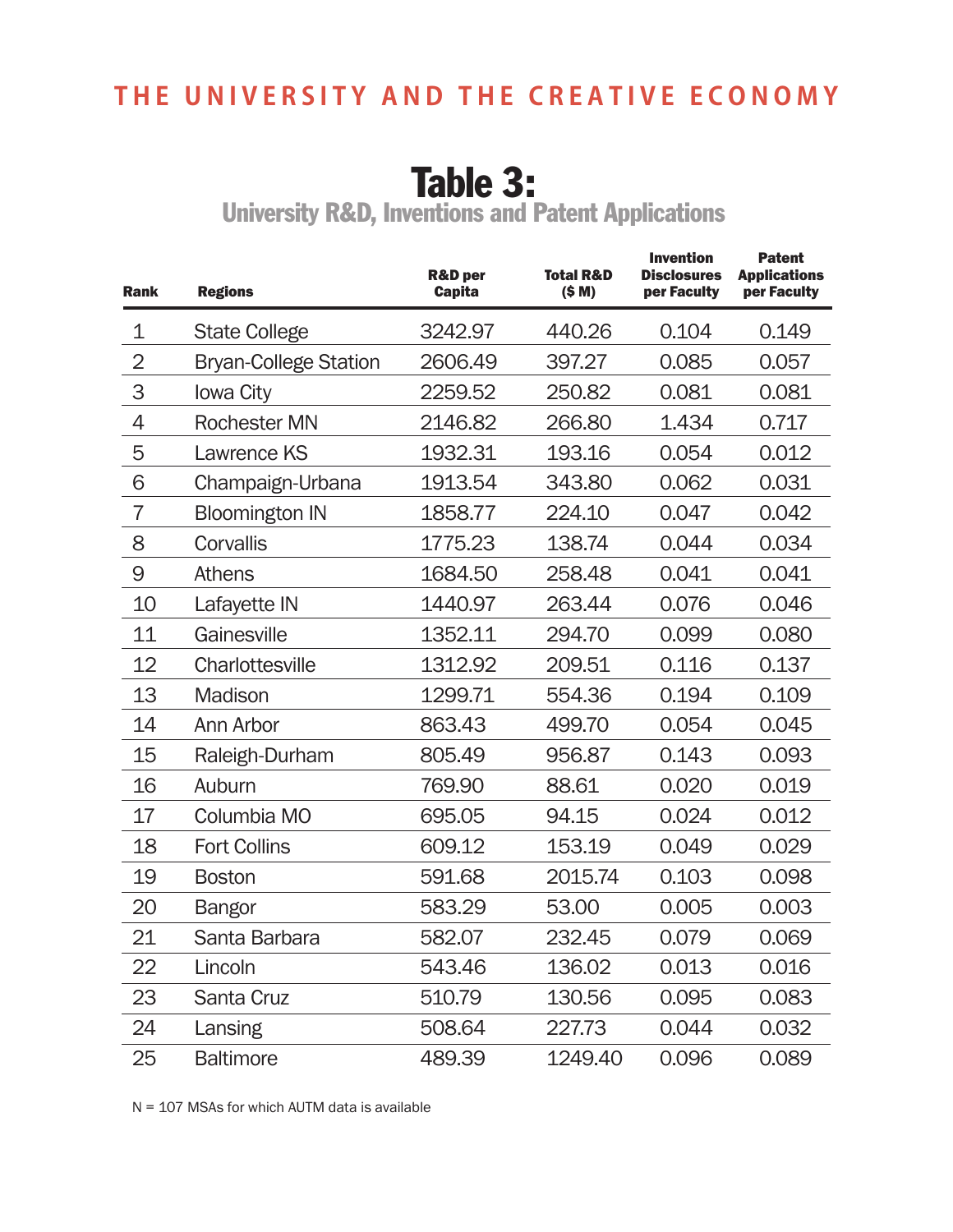Table 3 ranks the top 25 regions overall in terms of university research intensity, along with providing their data on university invention disclosures and patent applications.

• The top 5 regions are State College, PA (Penn State); Bryan-College Station,

TX (Texas A&M); Iowa City, IA (University of Iowa); Rochester, MN; and Lawrence, KS (University of Kansas). Rounding out the top 10 are Champaign-Urbana, IL (University of Illinois); Corvallis, OR (University of Oregon); Athens, GA (University of Georgia); and Lafayette, IN (Indiana University). In

fact, the entire list is dominated by regions home to large state universities.

• Of leading high-tech centers, only Boston and Raleigh-Durham-Chapel Hill make the list. Baltimore is the only larger region that is not a noted hightech center to rank among the top 25.

### Table 4: License Income\*

### 1 million and above

| Rank,<br><b>License</b><br>Income per<br><b>Faculty</b> | <b>Region</b>             | <b>Overall rank,</b><br><b>License</b><br>Income per<br><b>Faculty</b> | <b>Total License</b><br>Income, size<br>class rank | <b>Total License</b><br>Income,<br>overall rank |
|---------------------------------------------------------|---------------------------|------------------------------------------------------------------------|----------------------------------------------------|-------------------------------------------------|
|                                                         |                           |                                                                        |                                                    |                                                 |
| 1                                                       | Orange County, California |                                                                        | 10                                                 | $12 \overline{ }$                               |
| $\overline{2}$                                          | Sacramento, California    | 8                                                                      | 5                                                  | 6                                               |
| 3                                                       | Oakland, California       | 9                                                                      | 4                                                  | 5                                               |
| 4                                                       | San Jose, California      | 11                                                                     | 6                                                  |                                                 |
| 5                                                       | New York New York         | 12                                                                     | 1                                                  | 1                                               |
| 6                                                       | Los Angeles               | 13                                                                     | $\overline{2}$                                     | $\overline{2}$                                  |
|                                                         | Seattle                   | 14                                                                     |                                                    | 8                                               |
| 8                                                       | <b>Boston</b>             | 15                                                                     | 3                                                  | 3                                               |
| 9                                                       | San Diego                 | 16                                                                     | 9                                                  | 11                                              |
| 10                                                      | Rochester, New York       | 17                                                                     | 17                                                 | 23                                              |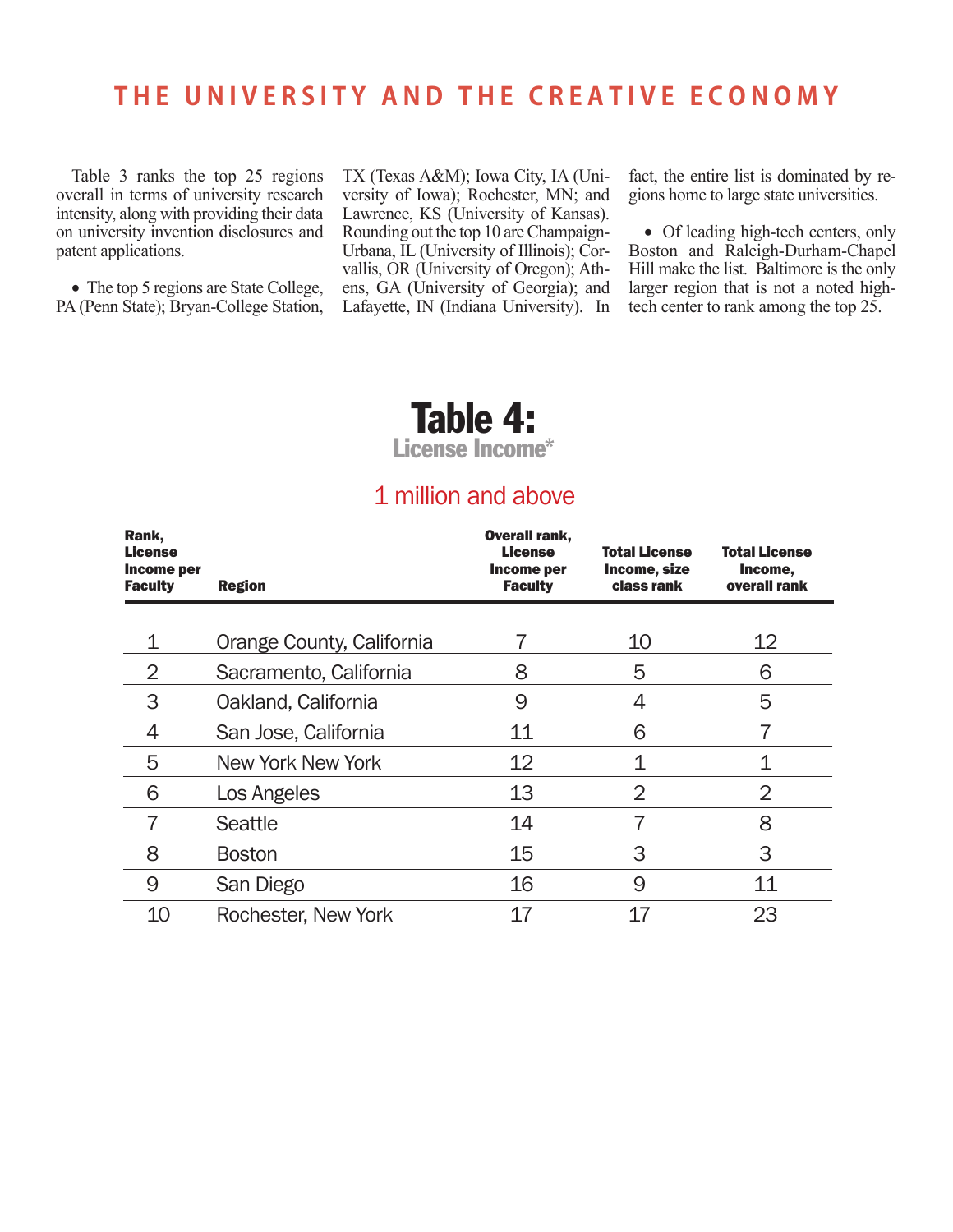### 500,000 to 1 million

| Rank,<br><b>License</b><br>Income per<br><b>Faculty</b> | <b>Region</b>       | <b>Overall rank,</b><br><b>License</b><br>Income per<br><b>Faculty</b> | <b>Total License</b><br>Income, size<br>class rank | <b>Total License</b><br>Income,<br>overall rank |
|---------------------------------------------------------|---------------------|------------------------------------------------------------------------|----------------------------------------------------|-------------------------------------------------|
|                                                         | Birmingham, Alabama | 18                                                                     | 4                                                  | 44                                              |
| 2                                                       | Springfield, Mass.  | 23                                                                     |                                                    | 25                                              |
| 3                                                       | Greenville, SC      | 38                                                                     | $\overline{2}$                                     | 39                                              |
| 4                                                       | Ann Arbor           | 50                                                                     | 3                                                  | 42                                              |
| 5                                                       | Knoxville           | 51                                                                     | 6                                                  | 57                                              |
| 6                                                       | Albany              | 61                                                                     | 5                                                  | 54                                              |
| 7                                                       | Richmond            | 67                                                                     | 9                                                  | 67                                              |
| 8                                                       | <b>Baton Rouge</b>  | 70                                                                     | 8                                                  | 65                                              |
| 9                                                       | <b>Syracuse</b>     | 72                                                                     | 7                                                  | 63                                              |
| 10                                                      | <b>Mobile</b>       | 75                                                                     | 13                                                 | 83                                              |

### 250,000 to 500,000

| Rank,<br><b>License</b><br>Income per<br><b>Faculty</b> | <b>Region</b>        | <b>Overall rank,</b><br><b>License</b><br>Income per<br><b>Faculty</b> | <b>Total License</b><br>Income, size<br>class rank | <b>Total License</b><br>Income,<br>overall rank |
|---------------------------------------------------------|----------------------|------------------------------------------------------------------------|----------------------------------------------------|-------------------------------------------------|
|                                                         | <b>Tallahassee</b>   | 2                                                                      | 1                                                  | 4                                               |
| 2                                                       | Santa Cruz           | 3                                                                      | 5                                                  | 19                                              |
| 3                                                       | Santa Barbara        | 4                                                                      | 2                                                  | 10                                              |
| 4                                                       | Madison              | 5                                                                      | 4                                                  | 17                                              |
| 5                                                       | Lansing              | 10                                                                     | 3                                                  | 15                                              |
| 6                                                       | Galveston            | 20                                                                     | 11                                                 | 71                                              |
| 7                                                       | Provo                | 30                                                                     | 6                                                  | 37                                              |
| 8                                                       | Binghamton, New York | 44                                                                     | 10                                                 | 68                                              |
| 9                                                       | <b>Trenton</b>       | 47                                                                     | 8                                                  | 52                                              |
| 10                                                      | Lexington            | 54                                                                     | 7                                                  | 51                                              |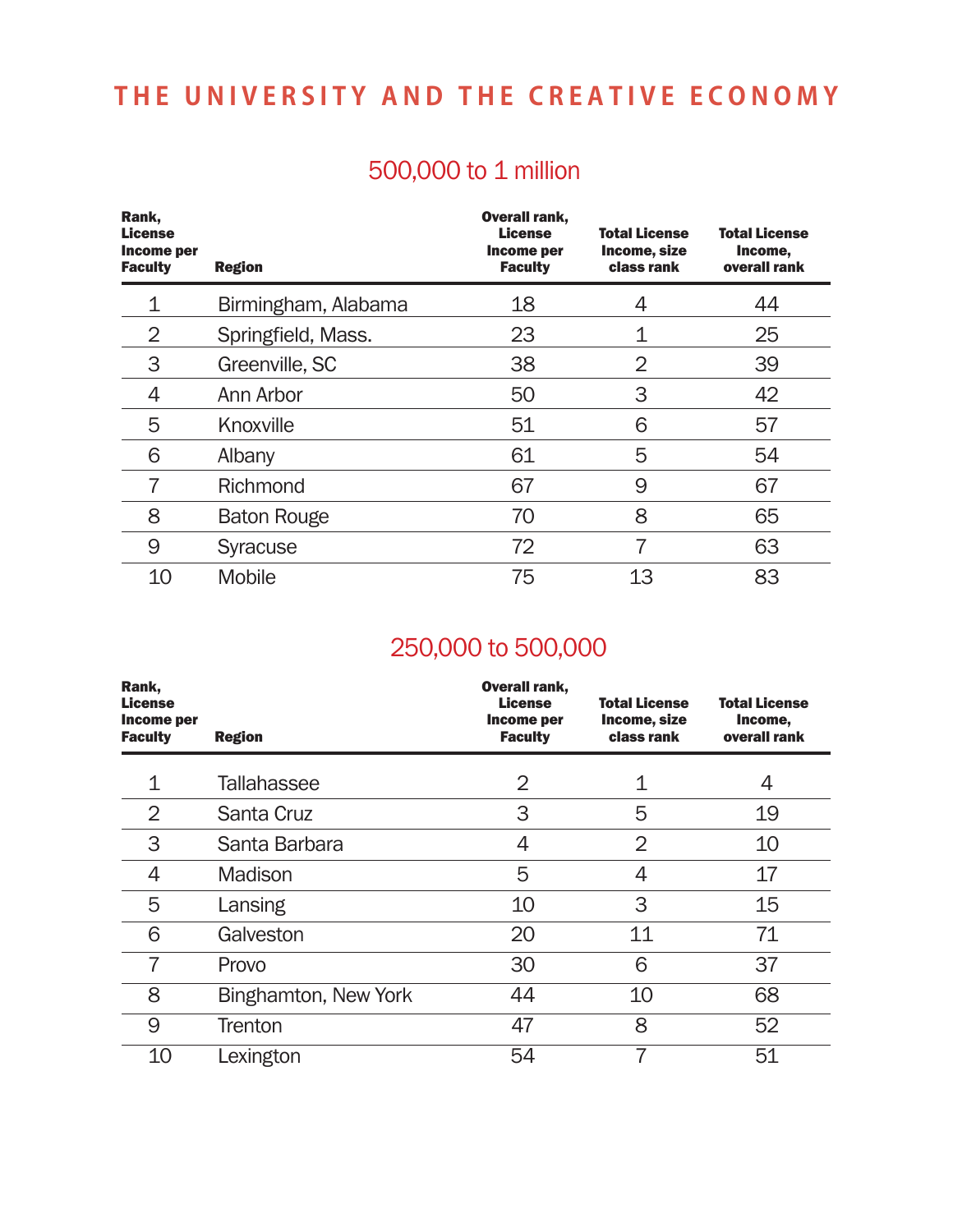| 250,000 and below |  |
|-------------------|--|
|                   |  |

| Rank,<br><b>License</b><br>Income per<br><b>Faculty</b> | <b>Region</b>                       | <b>Overall rank,</b><br>License<br>Income per<br><b>Faculty</b> | <b>Total License</b><br>Income, size<br>class rank | <b>Total License</b><br>Income,<br>overall rank |
|---------------------------------------------------------|-------------------------------------|-----------------------------------------------------------------|----------------------------------------------------|-------------------------------------------------|
| 1                                                       | Rochester, Minnesota                |                                                                 | З                                                  | 33                                              |
| $\overline{2}$                                          | Gainesville                         | 6                                                               | 1                                                  | 14                                              |
| 3                                                       | <b>Iowa City</b>                    | 19                                                              | 4                                                  | 38                                              |
| 4                                                       | Charlottesville                     | 25                                                              | 5                                                  | 41                                              |
| 5                                                       | <b>Bryan-College Station, Texas</b> | 26                                                              | $\overline{2}$                                     | 29                                              |
| 6                                                       | Athens                              | 40                                                              | 6                                                  | 43                                              |
| 7                                                       | Fargo                               | 41                                                              | 11                                                 | 69                                              |
| 8                                                       | Bloomington, Indiana                | 43                                                              | 8                                                  | 49                                              |
| 9                                                       | Champaign-Urbana, Illinois          | 46                                                              | 7                                                  | 46                                              |
| 10                                                      | Jamestown, New York                 | 48                                                              | 15                                                 | 82                                              |

N = 107 MSA for which AUTM data is available.

Table 4 ranks regions on university licensing income.

• The 5 leading large regions are Orange County, Sacramento, Oakland, San Jose, and New York. Los Angeles, Seattle, Boston, San Diego and Rochester, NY, round out the top 10.

• Again, major state university centers dominate the rankings for small and medium-size regions.

The ability of universities to generate new startup companies has frequently been noted as a key spur to regional growth of high-tech industry. The roles played by Stanford University in the Silicon Valley and of MIT in the growth of the greater Boston-Route 128 corridor are legendary. Table 5 provides regional rankings for university spin-offs.

• Silicon Valley (San Jose) and Boston are among the top 5 large regions in generating university spin-off companies. Salt Lake City is first, while the North Carolina Research Triangle area and Baltimore also make the top 5. Rounding out the top 10 are Los Angeles, Central New Jersey, Houston, Minneapolis and Providence, Rhode Island.

• Again, major state university centers lead the small- and medium-size regions.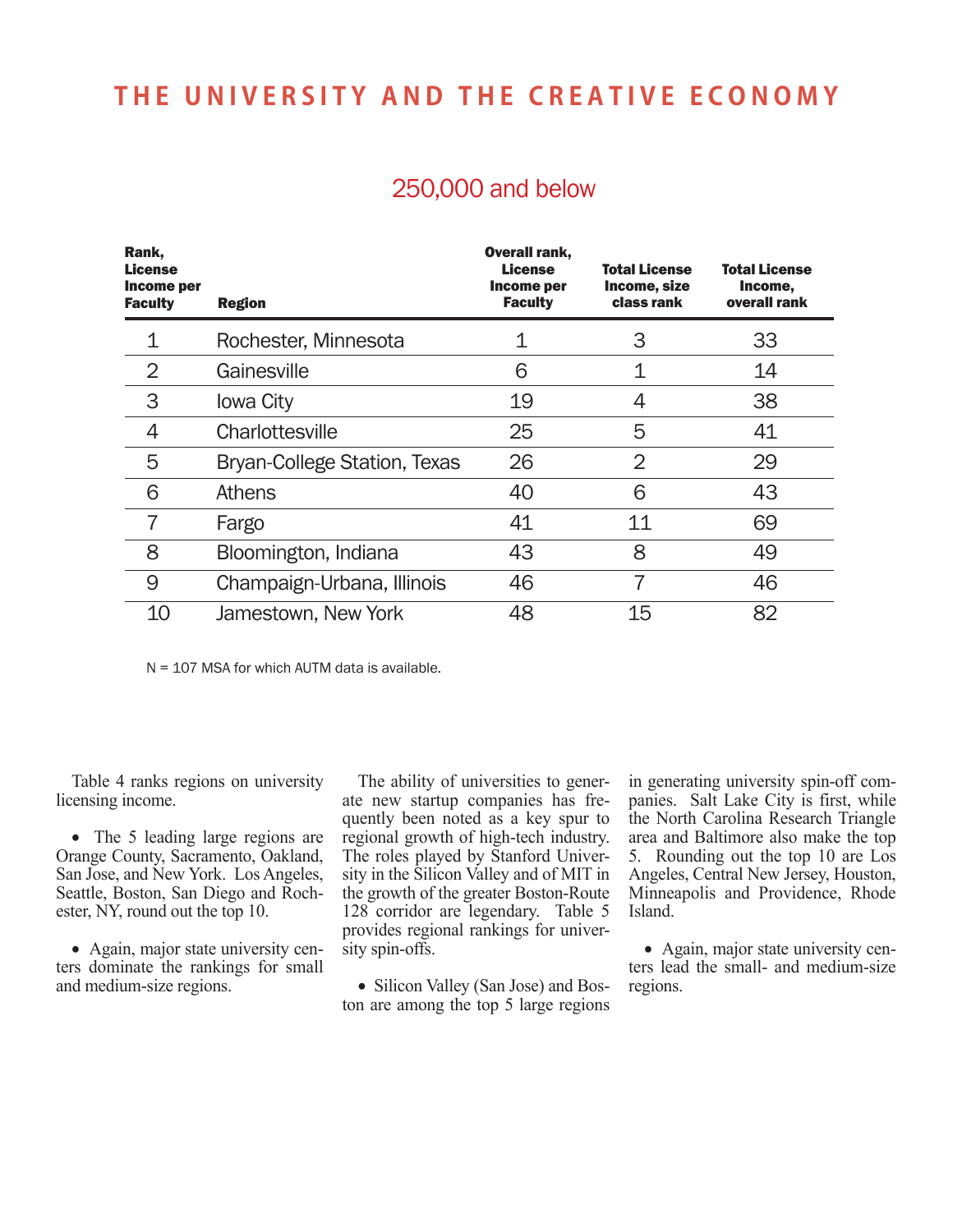

### 1 million and above

| Rank,<br>Start-ups<br>per faculty | <b>Region</b>                | <b>Overall Rank,</b><br><b>Start-ups per</b><br>faculty | <b>Total</b><br><b>Start-ups</b><br>(2000), size<br>class rank | Total Start-<br>ups (2000),<br>overall rank |
|-----------------------------------|------------------------------|---------------------------------------------------------|----------------------------------------------------------------|---------------------------------------------|
|                                   | <b>Salt Lake City</b>        | 5                                                       |                                                                |                                             |
| $\overline{2}$                    | <b>Boston</b>                | 6                                                       | 1                                                              |                                             |
| 3                                 | Raleigh-Durham-Chapel Hill   |                                                         | 4                                                              | 4                                           |
| 4                                 | San Jose                     | 16                                                      | 10                                                             | 11                                          |
| 5                                 | <b>Baltimore</b>             | 19                                                      | 5                                                              | 5                                           |
| 6                                 | Los Angeles                  | 22                                                      | $\overline{2}$                                                 | $\overline{2}$                              |
| 7                                 | Middlesex-Somerset-Hunterdon | 24                                                      | 19                                                             | 27                                          |
| 8                                 | Houston                      | 25                                                      | 8                                                              | 9                                           |
| 9                                 | <b>Minneapolis</b>           | 27                                                      | 5                                                              | 5                                           |
| 10                                | Providence                   | 29                                                      | 15                                                             | 21                                          |

### 500,000 to 1 million

| Rank,<br><b>Start-ups</b><br>per faculty | <b>Region</b>              | <b>Overall Rank,</b><br><b>Start-ups per</b><br>faculty | <b>Total</b><br><b>Start-ups</b><br>(2000), size<br>class rank | <b>Total Start-</b><br>ups (2000),<br>overall rank |
|------------------------------------------|----------------------------|---------------------------------------------------------|----------------------------------------------------------------|----------------------------------------------------|
| 1                                        | <b>Birmingham</b>          | 4                                                       | 2                                                              | 21                                                 |
| 2                                        | <b>Mobile</b>              | 10                                                      | 3                                                              | 33                                                 |
| 3                                        | Ann Arbor                  | 14                                                      | 1                                                              | 11                                                 |
| 4                                        | Albuquerque                | 18                                                      | 3                                                              | 33                                                 |
| 5                                        | Akron                      | 28                                                      | 3                                                              | 33                                                 |
| 6                                        | Knoxville                  | 36                                                      | 6                                                              | 43                                                 |
| $\overline{7}$                           | Tucson                     | 43                                                      | 6                                                              | 43                                                 |
| 8                                        | <b>Baton Rouge</b>         | 52                                                      | 6                                                              | 43                                                 |
| 9                                        | Charleston                 | 55                                                      | 10                                                             | 59                                                 |
| 10                                       | Springfield, Massachusetts | 56                                                      | 6                                                              | 43                                                 |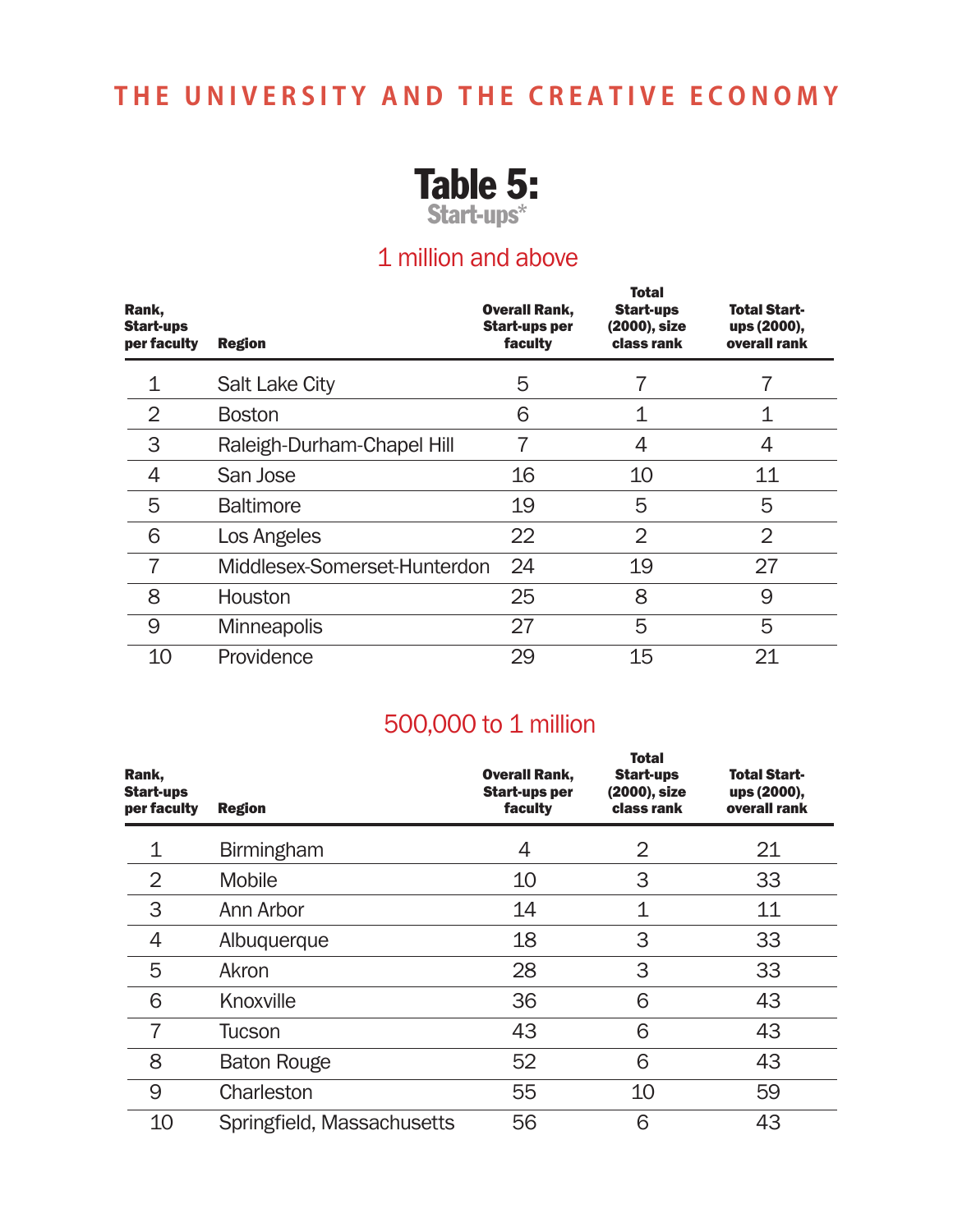### 250,000 to 500,000

| Rank,<br><b>Start-ups</b><br>per faculty | <b>Region</b>       | <b>Overall Rank,</b><br><b>Start-ups per</b><br>faculty | <b>Total</b><br><b>Start-ups</b><br>(2000), size<br>class rank | <b>Total Start-</b><br>ups (2000),<br>overall rank |
|------------------------------------------|---------------------|---------------------------------------------------------|----------------------------------------------------------------|----------------------------------------------------|
| 1                                        | Galveston           | $\overline{2}$                                          | 3                                                              | 33                                                 |
| 2                                        | Madison             | 8                                                       | 1                                                              | 15                                                 |
| 3                                        | Santa Cruz          | 13                                                      | 5                                                              | 43                                                 |
| 4                                        | Lexington           | 15                                                      | 1                                                              | 15                                                 |
| 5                                        | Santa Barbara       | 20                                                      | 3                                                              | 33                                                 |
| 6                                        | <b>Fort Collins</b> | 23                                                      | 5                                                              | 43                                                 |
|                                          | <b>Trenton</b>      | 34                                                      | 5                                                              | 43                                                 |
| 8                                        | <b>Tallahassee</b>  | 38                                                      | 5                                                              | 43                                                 |
| 9                                        | Lincoln             | 40                                                      | 5                                                              | 43                                                 |
| 10                                       | Lansing             | 67                                                      | 10                                                             | 59                                                 |

### 250,000 and below

| Rank,<br><b>Start-ups</b><br>per faculty | <b>Region</b>                | <b>Overall Rank,</b><br><b>Start-ups per</b><br>faculty | <b>Total</b><br><b>Start-ups</b><br>(2000), size<br>class rank | <b>Total Start-</b><br>ups (2000),<br>overall rank |
|------------------------------------------|------------------------------|---------------------------------------------------------|----------------------------------------------------------------|----------------------------------------------------|
| 1                                        | Rochester, Minnesota         |                                                         | 8                                                              | 43                                                 |
| 2                                        | Charlottesville              | 3                                                       |                                                                |                                                    |
| 3                                        | <b>Athens</b>                | 9                                                       | 2                                                              | 13                                                 |
| 4                                        | Gainesville                  | 11                                                      | 3                                                              | 15                                                 |
| 5                                        | Lafayette, Indiana           | 12                                                      | 4                                                              | 21                                                 |
| 6                                        | <b>Bryan-College Station</b> | 17                                                      | 5                                                              | 27                                                 |
| 7                                        | <b>Missoula</b>              | 21                                                      | 9                                                              | 59                                                 |
| 8                                        | State College, Pennsylvania  | 26                                                      | 5                                                              | 27                                                 |
| 9                                        | Champaign-Urbana, Illinois   | 31                                                      | 7                                                              | 33                                                 |
| 10                                       | <b>Bangor</b>                | 37                                                      | 9                                                              | 59                                                 |

N = 107 MSAs for with AUTUM data is available.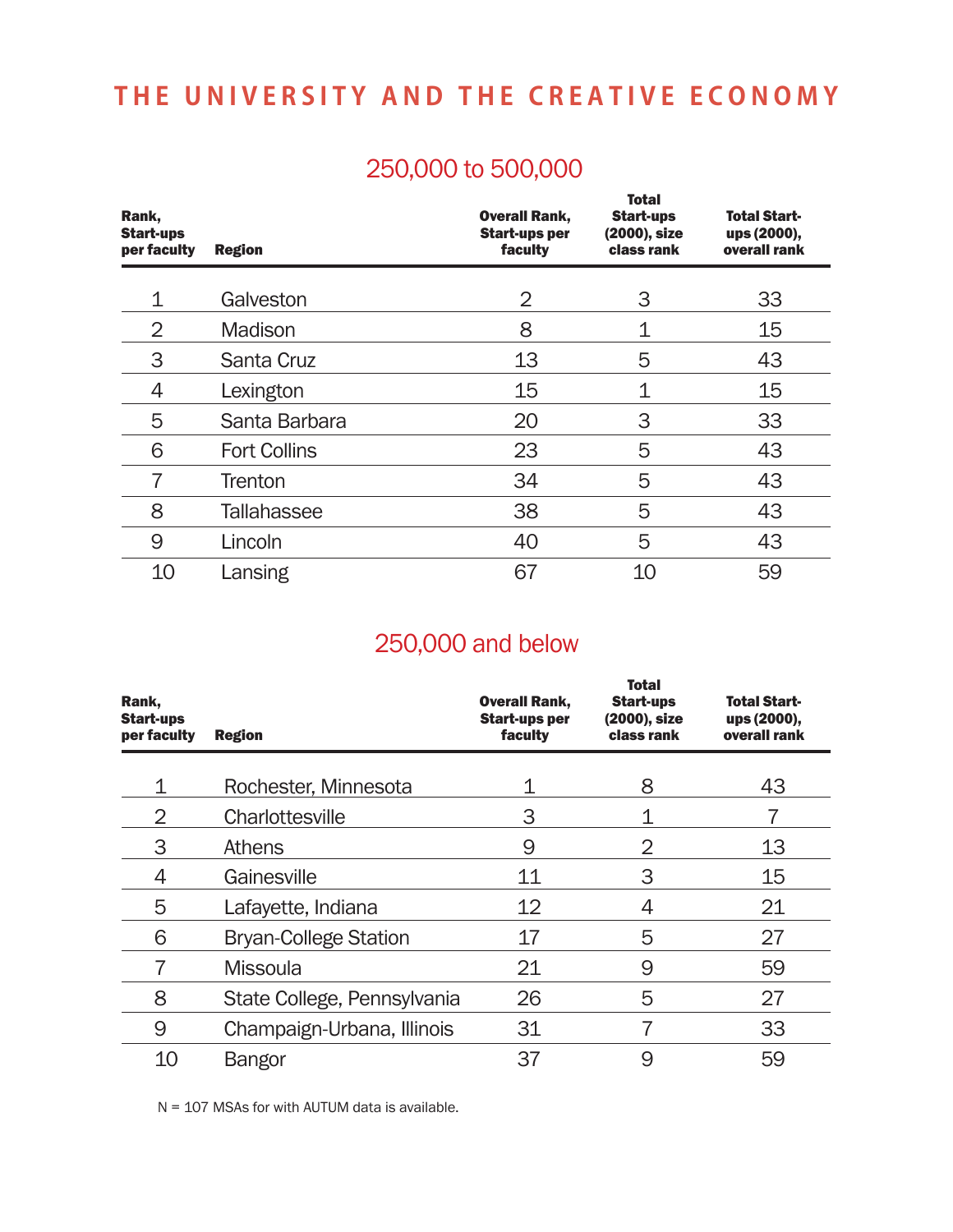# Table 6:

|                | ---------            |                                                         |                                                   |                                     |                                                           |
|----------------|----------------------|---------------------------------------------------------|---------------------------------------------------|-------------------------------------|-----------------------------------------------------------|
| <b>Rank</b>    | <b>Regions</b>       | <b>Licensing</b><br><b>Income per</b><br><b>Faculty</b> | <b>Total</b><br><b>Licensing</b><br>Income (\$ M) | <b>Startups per</b><br>1000 Faculty | <b>Total</b><br><b>Startups</b><br>(still in<br>business) |
| 1              | <b>Rochester MN</b>  | 47,460                                                  | 5.36                                              | 17.699                              | 5                                                         |
| $\overline{2}$ | <b>Tallahassee</b>   | 43,603                                                  | 67.50                                             | 1.292                               | 6                                                         |
| 3              | Santa Cruz           | 29,318                                                  | 16.77                                             | 2.847                               | $\overline{0}$                                            |
| 4              | Santa Barbara        | 24,514                                                  | 29.86                                             | 2.380                               | $\overline{O}$                                            |
| 5              | Madison              | 16,028                                                  | 22.94                                             | 4.193                               | 32                                                        |
| 6              | Gainesville          | 15,621                                                  | 26.27                                             | 3.567                               | 33                                                        |
| $\overline{7}$ | <b>Orange County</b> | 13,133                                                  | 28.07                                             | 1.275                               | $\overline{0}$                                            |
| 8              | Sacramento           | 13,084                                                  | 38.70                                             | 1.270                               | $\mathsf{O}$                                              |
| 9              | Oakland              | 11,982                                                  | 47.75                                             | 1.163                               | $\overline{0}$                                            |
| 10             | Lansing              | 11,864                                                  | 25.72                                             | 0.461                               | 15                                                        |
| 11             | San Jose             | 11,516                                                  | 36.94                                             | 2.494                               | 88                                                        |
| 12             | New York             | 9,977                                                   | 164.09                                            | 0.934                               | 54                                                        |
| 13             | Los Angeles          | 9,078                                                   | 108.52                                            | 2.212                               | 82                                                        |
| 14             | <b>Seattle</b>       | 7,914                                                   | 30.30                                             | 1.567                               | 127                                                       |
| 15             | <b>Boston</b>        | 7,558                                                   | 73.33                                             | 5.154                               | 271                                                       |
| 16             | San Diego            | 7,223                                                   | 29.51                                             | 1.188                               | 5                                                         |
| 17             | <b>Rochester NY</b>  | 5,879                                                   | 14.63                                             | 0.923                               | 5                                                         |
| 18             | <b>Birmingham</b>    | 5,421                                                   | 3.72                                              | 7.278                               | 28                                                        |
| 19             | Iowa City            | 4,915                                                   | 5.07                                              | 0.000                               | 17                                                        |
| 20             | Galveston            | 4,446                                                   | 0.96                                              | 13.953                              | 4                                                         |
| 21             | Houston              | 4,344                                                   | 18.45                                             | 2.119                               | 33                                                        |
| 22             | <b>Minneapolis</b>   | 4,291                                                   | 23.14                                             | 2.039                               | 50                                                        |
| 23             | Springfield MA       | 3,911                                                   | 9.05                                              | 0.864                               | 8                                                         |
| 24             | Riverside            | 3,754                                                   | 15.60                                             | 0.364                               | $\mathbf 0$                                               |
| 25             | Charlottesville      | 3,752                                                   | 4.02                                              | 9.346                               | 29                                                        |

University Licensing Income and Startups

N = 107 MSAs for which AUTM data is available.

Table 6 ranks the top 25 regions across the country in terms of licensing income per faculty and universitygenerated spin-off companies.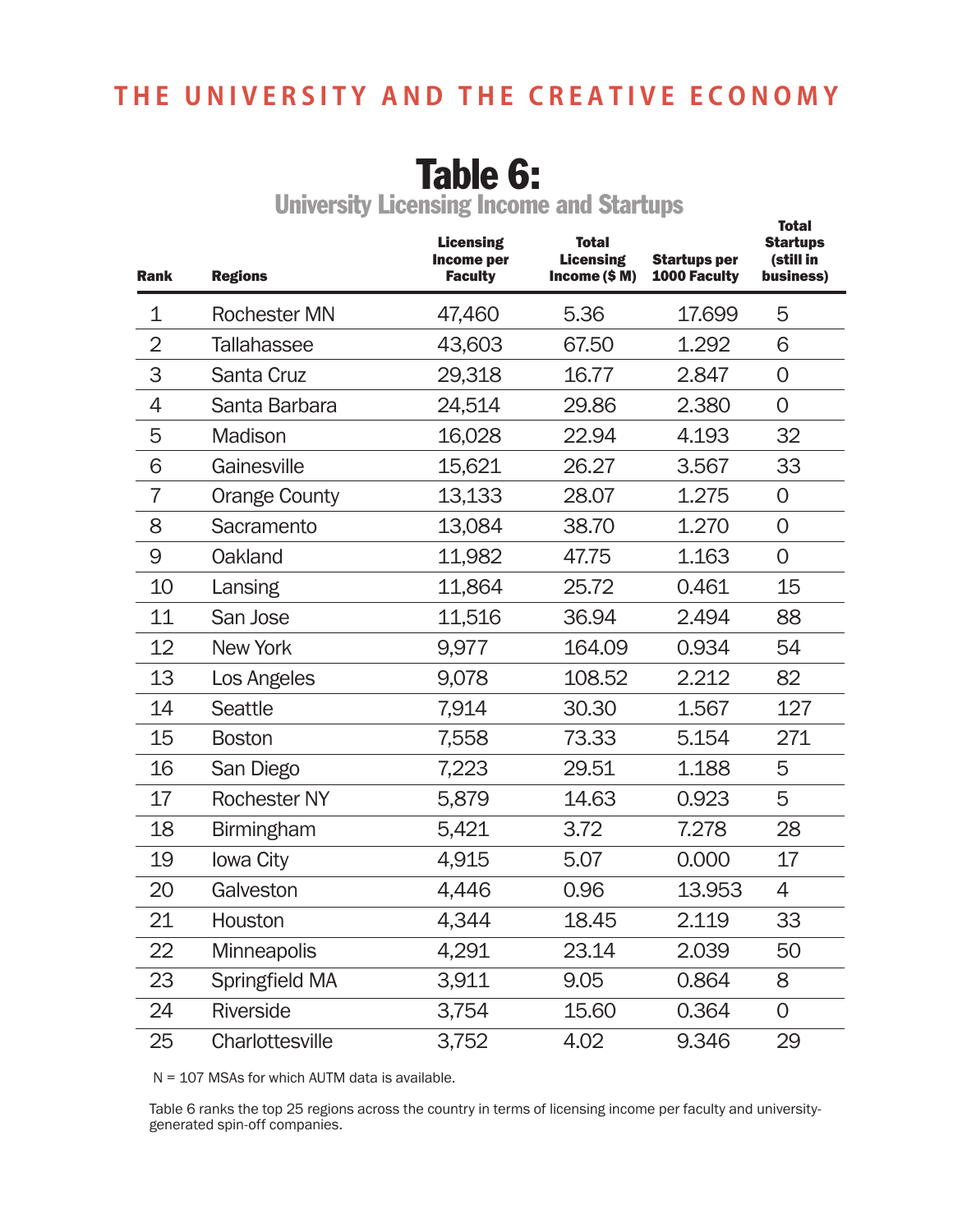• Two regions generate more than \$40,000 per faculty in licensing income – Rochester, MN, and Tallahassee, FL. Two others, Santa Cruz and Santa Barbara, CA, generate more than \$20,000, while 7 others generate more than \$10,000 in licensing income: Madison, WI; Gainesville, FL; Orange County, CA; Sacramento, CA; Oakland, CA; Lansing, MI; and San Jose, CA.

• Aside from some of these, New York, Los Angeles, Houston, San Diego, Seattle, and Minneapolis are the leading large regions on the list.

We conducted a variety of statistical analyses to better assess the relationship between university technology and the ability of a region to grow technology-based business. In particular, we looked at the relationship between university technology outputs and the Milken Institute's commonly used measures of high-technology industry. The main findings are as follows:

• There is a considerable overall relationship between university technology and regional high-technology industry.

• The correlations between university technology outcomes (invention disclosures, patent applications, licensing income, startups) and regional innovation and high-tech industry are consistently positive and significant.

• It should be noted that the correlations are considerably stronger for the 49 large regions (those with populations of more than one million) than for all 107 regions for which data are available.

# Table 7:

Correlations between University and Regional Technology Measures

|                                   | <b>Invention</b><br><b>Disclosures</b> | <b>Patent</b><br><b>Applications</b> | <b>License</b><br><b>Income</b> | <b>Startups</b> |
|-----------------------------------|----------------------------------------|--------------------------------------|---------------------------------|-----------------|
| <b>Regional</b><br><b>Patents</b> | 0.344<br>0.376                         | 0.390<br>0.342                       | 0.376<br>0.687                  | 0.291<br>0.288  |
| <b>Tech-Pole</b>                  | 0.312                                  | 0.409                                | 0.485                           | 0.287           |
|                                   | All insignificant                      |                                      |                                 |                 |

Note: First row for each indicator is for the 47 regions over 1 million; the second row is for all 107 regions for which university data are available

The relationship between university technology and regional innovation is more complex. There are some regions where university technology has a strong effect on regional innovation and high-tech industry, and others where it does not. Table 8 is a twoby-two matrix that we use to gauge the pattern of relationships between university technology to regional innovation. It compares regions with high and low scores on the Miliken Institute's Tech-Pole Index (a measure of high-tech industry concentration) to the level of university innovation (measured as university patenting in the region). Its quadrants identity four

types of regions, as follows.

• **University-Technology Winners:** Los Angeles, Houston, Atlanta, Boston, and San Jose combine strong university invention with significant high-tech industry.

• **Strong Tech Industry/Weak University Innovation**: New York; Washington, DC; Nassau; Newark, NJ; and Portland, OR, have significant high-tech industry, and relatively low levels of university innovation.

• **Strong University Innovation/ Weak Tech Industry**: Regions such as Pittsburgh and Baltimore have high levels of university innovation but low

levels of high-tech industry. The same is true of major state university centers—regions like Charlottesville, VA; State College, PA; Bryan-College Station, TX; and Athens, GA. Universities in these regions perform on par with, or in some cases even better than, their counterparts in leading high-tech regions, but their technological capability is not absorbed by their regions.

• **University-Technology Losers**: Regions like Detroit; Baton Rouge, LA; Springfield, MA; Mobile, AL; and Lexington, KY have low levels of both university innovation and regional high-tech industry.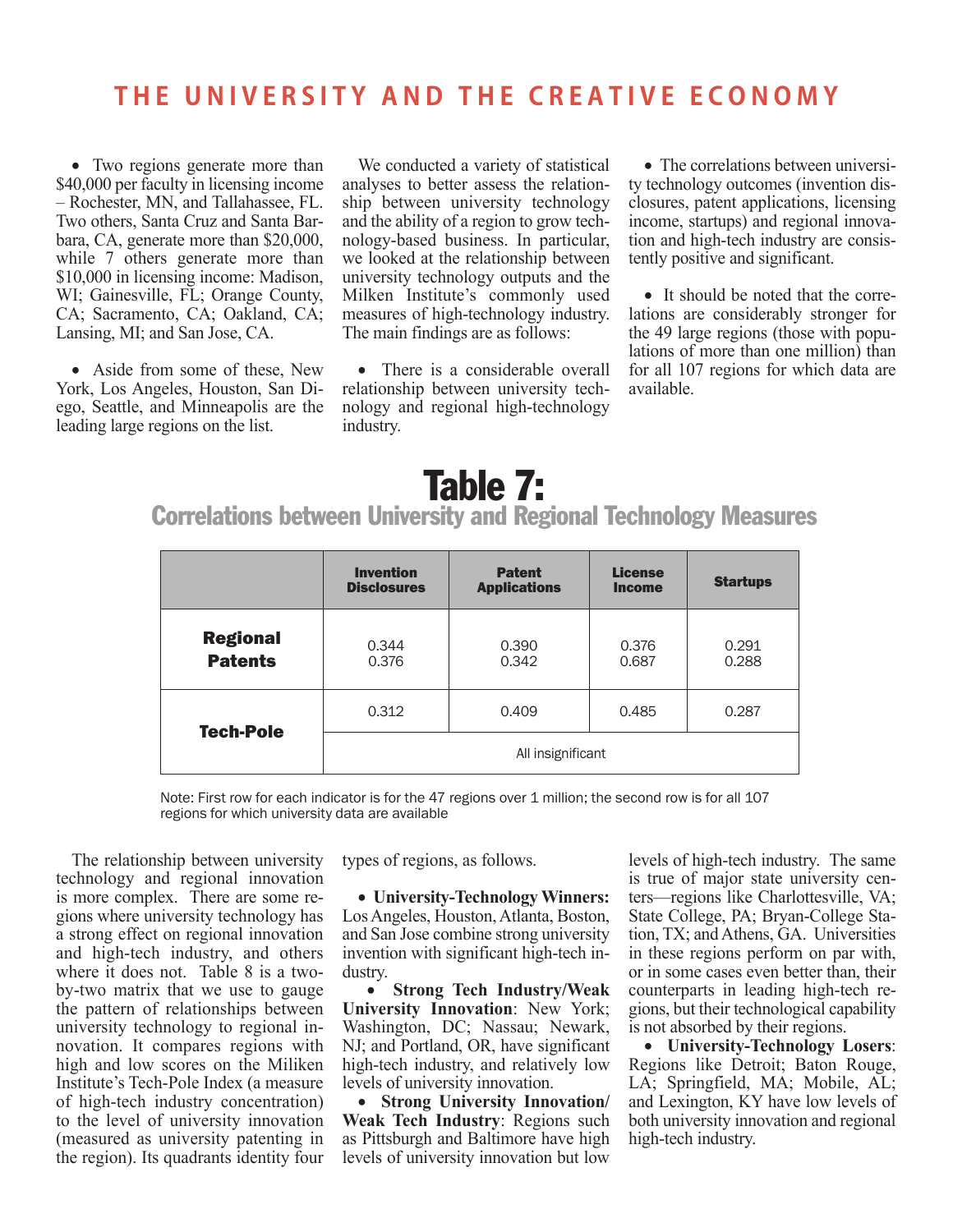# Table 8:

University Patenting versus Regional High-Technology

|                                            | <b>Low Tech-Pole Index</b>                                                                         | <b>High Tech-Pole Index</b>                                                  |
|--------------------------------------------|----------------------------------------------------------------------------------------------------|------------------------------------------------------------------------------|
| <b>High University</b><br><b>Patenting</b> | Galveston<br>Charlottesville<br>Athens<br><b>Bryan-College Station</b><br>State College<br>$N = 8$ | Los Angeles<br>Houston<br>Atlanta<br><b>Boston</b><br>San Jose<br>$N = 8$    |
| <b>Low University</b><br><b>Patenting</b>  | Detroit<br><b>Baton Rouge</b><br>Springfield MA<br>Mobile<br>Lexington<br>$N = 13$                 | New York<br>Washington DC<br>Nassau<br><b>Newark</b><br>Portland OR<br>$N=6$ |

Strong university innovation does not necessarily translate into strong local high-tech industry. Again, an apt, if oversimplified, metaphor for this dynamic is the university as the transmitter and the region as the receiver*.* In a few, highly selective cases the university sends out a strong signal which is picked up well by the region. But this is far from the norm. In a large number of cases, the university may be sending out a strong signal—it is carrying out a lot of technical R&D and producing patents—but the region's receiver is switched off and unable to take in the signal the university sends out.

Interestingly, these signals are frequently picked up by other regions outside the place where the universities are located. This results in regions where the signal coming from local universities is weak, but the ability to pick up and absorb signals from outside is strong. The extent to which regions

exhibit the capacity to absorb ideas and knowledge into their economies is indicative of the presence of a local ecosystem of creativity, places that, with their universities, create an environment amenable to the attraction of both new ideas and creative and knowledgeable people. We achieve a better understanding of this environment by looking at the next two T's, Talent and Tolerance.

#### Talent

Talent is the second T. The Nobel prize-winning economist Robert Lucas long ago argued that economic growth stems from clusters of talented people and high human capital.16 Harvard University's Edward Glaesar finds a close association between human capital and economic growth. He shows that firms locate not to gain advantages from linked networks of customers and suppliers, as many economists have argued, but to take advantage of common labor pools of talented workers.<sup>17</sup> Glaesar's student Spencer Glendon found that human capital levels in cities in the early 20<sup>th</sup> century provided a strong predictor for city growth over the course of the entire century.<sup>18</sup> In their study of the economic effects of universities, Harvey Goldstein and Joshua Drucker provide evidence which suggests universities effect economic growth more through the production of human capital than from research and development. $<sup>1</sup>$ </sup>

Universities play a huge role in generating human capital. They attract and produce two primary types of talent—students and faculty. Regions that can retain these locally produced goods gain competitive advantage. Students represent the core production of universities. But faculty members are important talent in their own right. In addition to teaching students and doing research, star faculty attract other fac-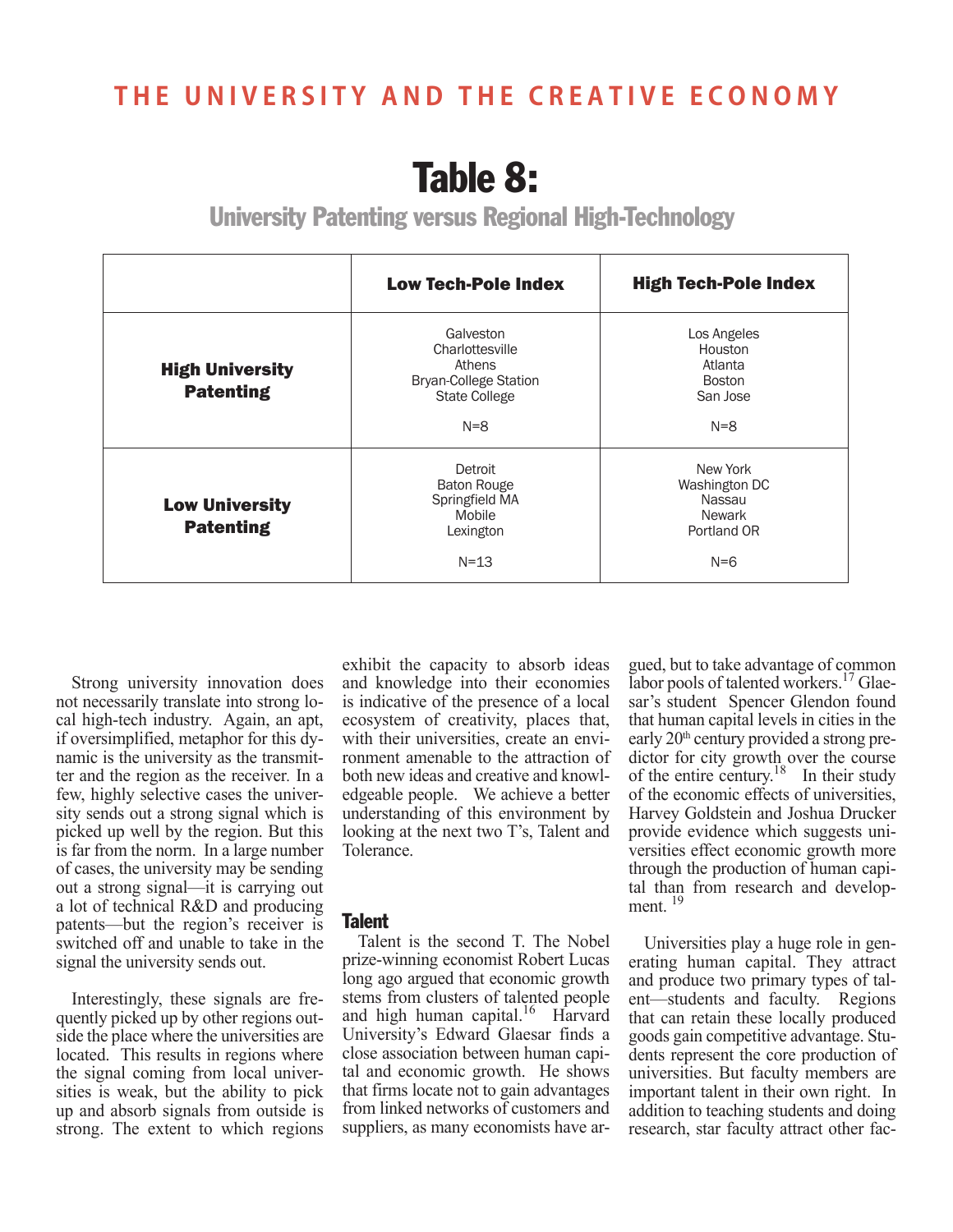ulty who in turn attract students. Star faculty can and often do have a magnetic effect in the attraction of people and even companies.

To provide a first approximation of this issue, Tables 9 and 10 present some simple counts of talent production relative to the overall regional population.

• The top 5 large regions in terms of student concentration are Austin, the Research Triangle, San Francisco, San Diego, and San Jose. Rounding out the top 10 are Boston, Orange County, Oakland, Los Angeles and Columbus, OH. But it is important to note here that none of these large regions ranks higher than  $50<sup>th</sup>$  in terms of student concentration.

• Major state university centers dominate the ranking of student concentration and the overall top 10 are all regions below 250,000: Bryan-College Station, TX; Bloomington, IN; State College, PA; Lawrence, KS; Gainesville, FL; Iowa City, IA; Champaign-Urbana, IL; Corvallis, OR; Auburn, AL; and Athens, GA.

### Table 9:

Students Concentration (Students per 10,000 Population)

### 1 million and above

| Rank,<br><b>students</b><br>per 10,000 | <b>Region</b>              | <b>Overall rank,</b><br><b>Students</b><br>per 10k | <b>Faculty per</b><br>10k, size<br>class rank | <b>Overall rank,</b><br>faculty<br>per 10k |
|----------------------------------------|----------------------------|----------------------------------------------------|-----------------------------------------------|--------------------------------------------|
| 1                                      | Austin                     | 50                                                 | 2                                             | 61                                         |
| $\overline{2}$                         | Raleigh-Durham-Chapel Hill | 52                                                 | 3                                             | 66                                         |
| 3                                      | San Francisco              | 55                                                 | 14                                            | 133                                        |
| 4                                      | San Diego                  | 57                                                 | 33                                            | 189                                        |
| 5                                      | San Jose                   | 61                                                 | 13                                            | 123                                        |
| 6                                      | <b>Boston</b>              | 64                                                 | 1                                             | 58                                         |
| $\overline{7}$                         | <b>Orange County</b>       | 67                                                 | 55                                            | 276                                        |
| 8                                      | Oakland                    | 69                                                 | 20                                            | 157                                        |
| 9                                      | Los Angeles                | 74                                                 | 42                                            | 219                                        |
| 10                                     | Columbus, Ohio             | 75                                                 | 12                                            | 109                                        |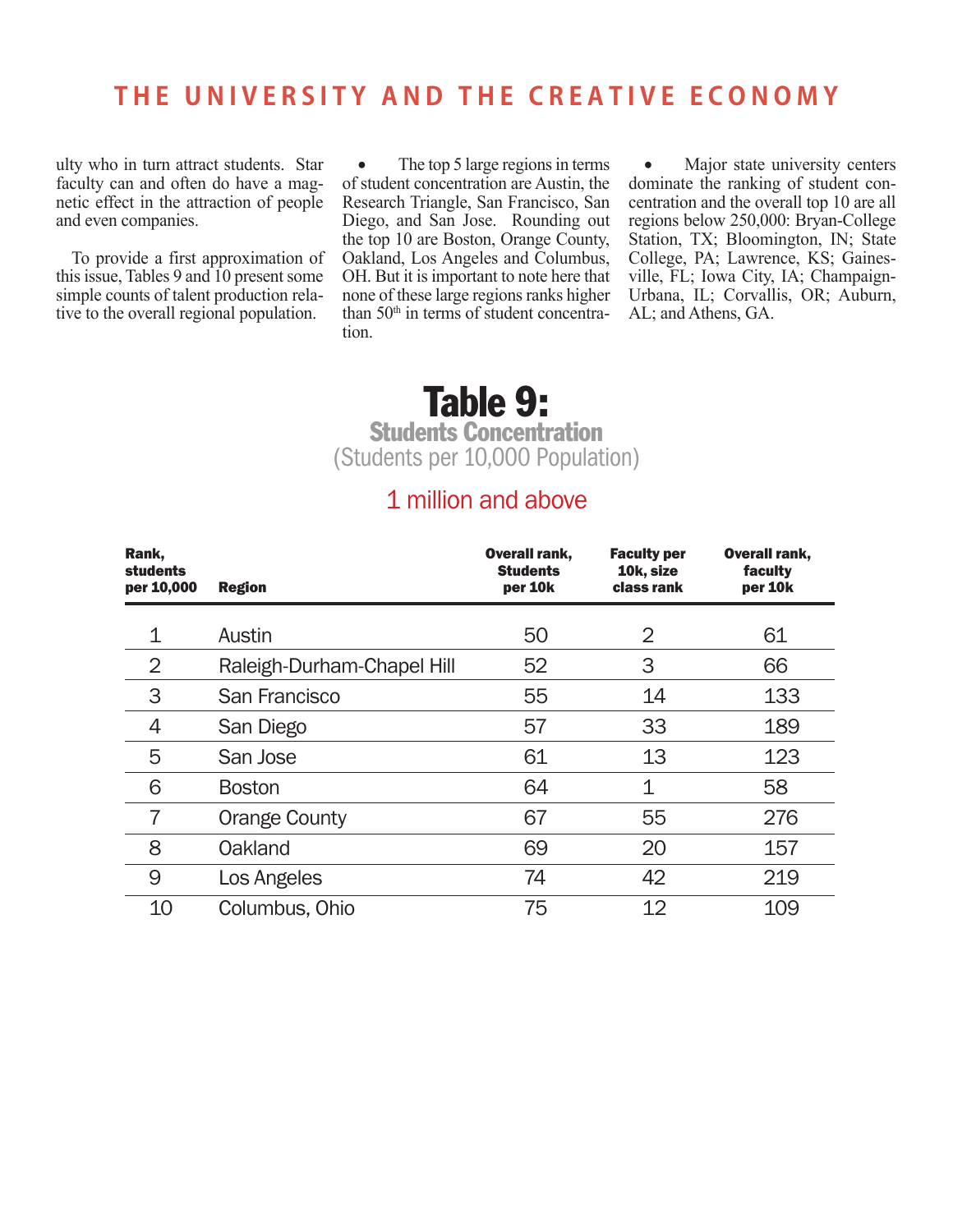### 500,000 to 1 million

| Rank,<br><b>students</b><br>per 10,000 | <b>Region</b>      | <b>Overall rank,</b><br><b>Students</b><br>per 10k | <b>Faculty per</b><br>10k, size<br>class rank | Overall rank,<br>faculty<br>per 10k |
|----------------------------------------|--------------------|----------------------------------------------------|-----------------------------------------------|-------------------------------------|
| 1                                      | Ann Arbor          | 30                                                 |                                               | 23                                  |
| 2                                      | Springfield, Mass. | 47                                                 | 2                                             | 39                                  |
| 3                                      | <b>Baton Rouge</b> | 56                                                 | 3                                             | 46                                  |
| 4                                      | <b>Toledo</b>      | 63                                                 | 28                                            | 188                                 |
| 5                                      | Tucson             | 65                                                 | 20                                            | 116                                 |
| 6                                      | New Haven, Conn.   | 71                                                 | 5                                             | 54                                  |
|                                        | Columbia, SC       | 72                                                 |                                               | 62                                  |
| 8                                      | Honolulu           | 77                                                 | 10                                            | 89                                  |
| 9                                      | <b>Syracuse</b>    | 81                                                 | 4                                             | 51                                  |
| 10                                     | Albuquerque        | 83                                                 | 22                                            | 143                                 |

### 250.000 to 500,000

| Rank,<br><b>students</b><br>per 10,000 | <b>Region</b>       | <b>Overall rank,</b><br><b>Students</b><br>per 10k | <b>Faculty per</b><br>10k, size<br>class rank | <b>Overall rank,</b><br>faculty<br>per 10k |
|----------------------------------------|---------------------|----------------------------------------------------|-----------------------------------------------|--------------------------------------------|
| 1                                      | <b>Tallahassee</b>  | $12 \overline{ }$                                  | 2                                             | 22                                         |
| 2                                      | Provo               | 16                                                 |                                               | 36                                         |
| 3                                      | Lansing             | 21                                                 | 5                                             | 28                                         |
| 4                                      | Madison             | 26                                                 | 3                                             | 24                                         |
| 5                                      | <b>Fort Collins</b> | 28                                                 | 9                                             | 41                                         |
| 6                                      | <b>Boulder</b>      | 33                                                 | 62                                            | 267                                        |
| 7                                      | Lincoln             | 35                                                 | 1                                             | 18                                         |
| 8                                      | Santa Barbara       | 37                                                 | 13                                            | 56                                         |
| 9                                      | Santa Cruz          | 41                                                 | 23                                            | 87                                         |
| 10                                     | Lexington           | 45                                                 | 4                                             | 26                                         |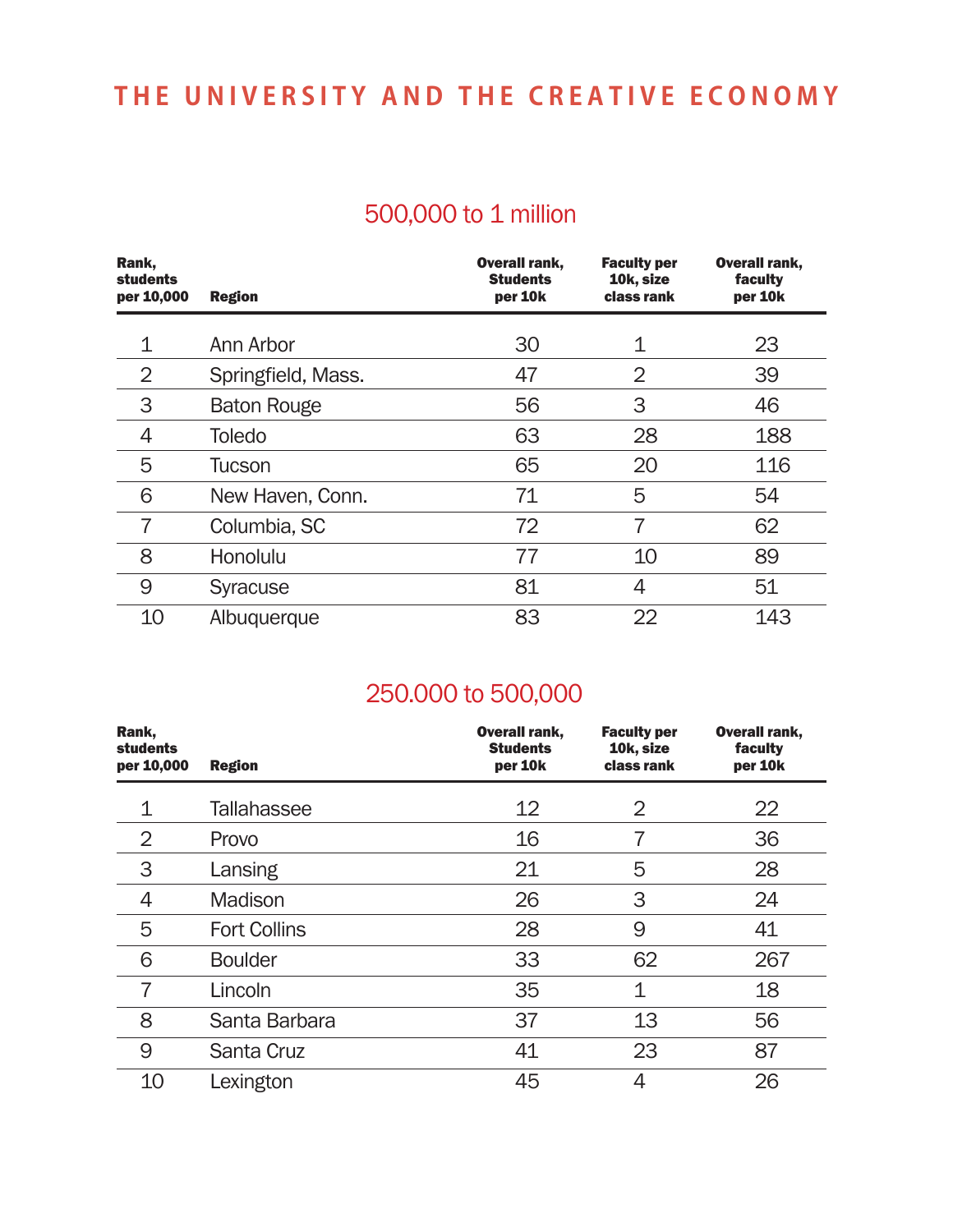| 250,000 and below |
|-------------------|
|                   |

| Rank,<br><b>students</b><br>per 10,000 | <b>Region</b>                       | <b>Overall rank,</b><br><b>Students</b><br>per 10k | <b>Faculty per</b><br>10k, size<br>class rank | <b>Overall rank,</b><br>faculty<br>per 10k |
|----------------------------------------|-------------------------------------|----------------------------------------------------|-----------------------------------------------|--------------------------------------------|
|                                        | <b>Bryan-College Station, Texas</b> |                                                    | 5                                             | 5                                          |
| 2                                      | Bloomington, Indiana                | 2                                                  | 3                                             | 3                                          |
| 3                                      | State College, Pennsylvania         | 3                                                  |                                               |                                            |
| 4                                      | Lawrence, Kansas                    | 4                                                  | 6                                             | 6                                          |
| 5                                      | Gainesville, Florida                | 5                                                  | 12                                            | 12                                         |
| 6                                      | Iowa City, Iowa                     | 6                                                  | 9                                             | 9                                          |
| 7                                      | Champaign-Urbana, Illinois          | 7                                                  | 7                                             | 7                                          |
| 8                                      | Corvallis, Oregon                   | 8                                                  | $\overline{2}$                                | 2                                          |
| 9                                      | Auburn-Opelika, Albama              | 9                                                  | 8                                             | 8                                          |
| 10                                     | Athens, Georgia                     |                                                    |                                               | 4                                          |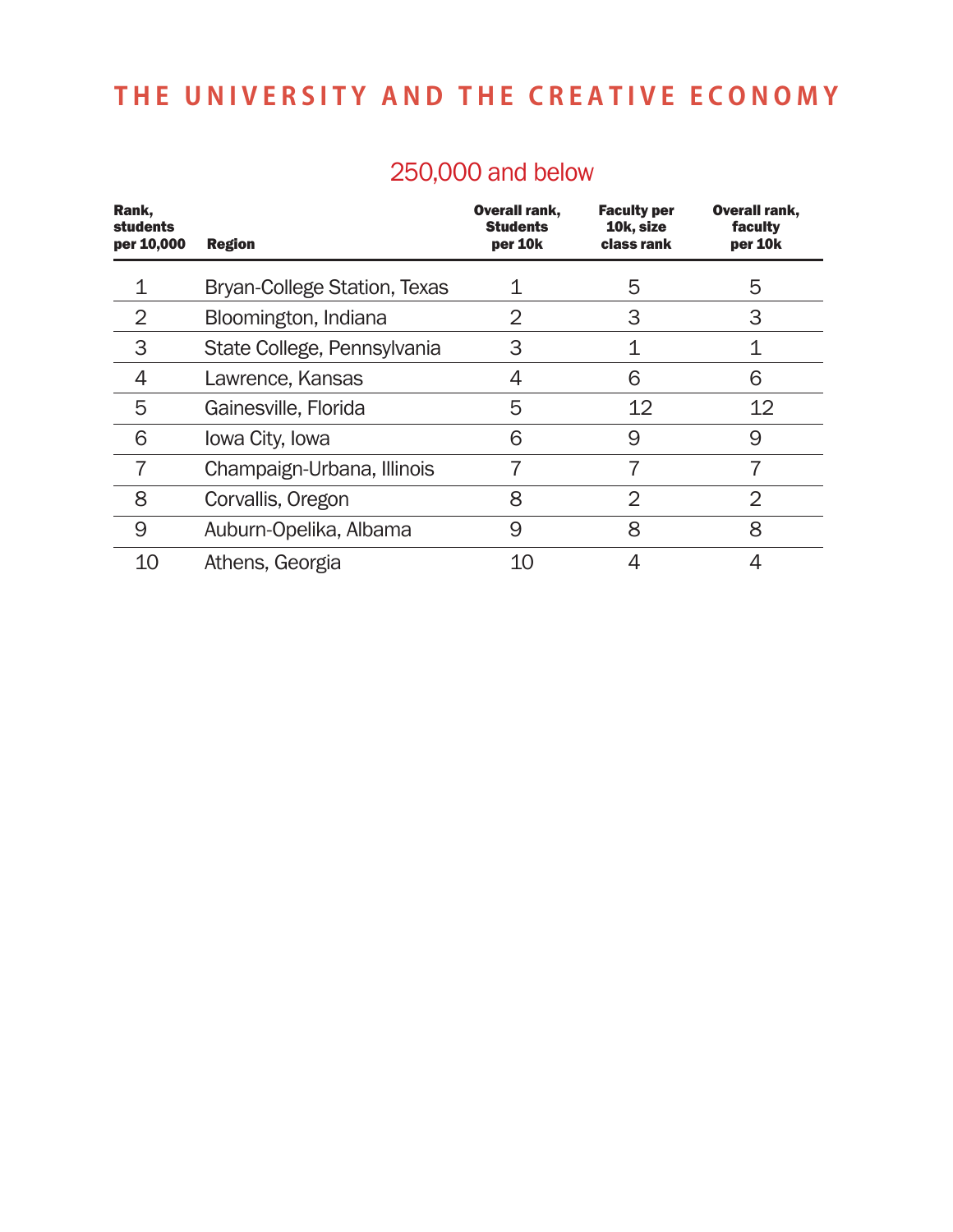# Table 10:

Student and Faculty Concentration: Top 25 Regions

| Rank           | <b>Region</b>                | <b>College</b><br><b>Students per</b><br>10,000 | <b>College</b><br><b>Students</b> | <b>Faculty per</b><br>10,000 | <b>Faculty</b> |
|----------------|------------------------------|-------------------------------------------------|-----------------------------------|------------------------------|----------------|
| $\mathbf 1$    | <b>Bryan-College Station</b> | 3,086                                           | 47,039                            | 108.3                        | 1,651          |
| $\overline{2}$ | <b>Bloomington IN</b>        | 2,896                                           | 34,916                            | 116.9                        | 1,409          |
| 3              | <b>State College</b>         | 2,678                                           | 36,356                            | 144.4                        | 1,961          |
| 4              | Lawrence KS                  | 2,565                                           | 25,640                            | 104.5                        | 1,045          |
| 5              | Gainesville                  | 2,449                                           | 53,371                            | 77.2                         | 1,682          |
| 6              | Iowa City                    | 2,422                                           | 26,885                            | 92.9                         | 1,031          |
| $\overline{7}$ | Champaign-Urbana             | 2,377                                           | 42,713                            | 104.2                        | 1,873          |
| 8              | Corvallis                    | 2,153                                           | 16,823                            | 119.3                        | 932            |
| $\Theta$       | Auburn                       | 2,123                                           | 24,433                            | 98.9                         | 1,138          |
| 10             | <b>Athens</b>                | 2,047                                           | 31,409                            | 115.4                        | 1,771          |
| 11             | Lafayette IN                 | 2,018                                           | 36,888                            | 84.6                         | 1,547          |
| 12             | <b>Tallahassee</b>           | 1,845                                           | 52,485                            | 54.4                         | 1,548          |
| 13             | Columbia MO                  | 1,833                                           | 24,827                            | 66.2                         | 897            |
| 14             | Yolo                         | 1,785                                           | 30,104                            | n/a                          | n/a            |
| 15             | <b>Bloomington IL</b>        | 1,633                                           | 24,570                            | 67.7                         | 1,019          |
| 16             | Provo                        | 1,547                                           | 57,002                            | 43.1                         | 1,589          |
| 17             | <b>Greenville NC</b>         | 1,506                                           | 20,154                            | 5.8                          | 78             |
| 18             | Charlottesville              | 1,391                                           | 22,199                            | 67.1                         | 1,070          |
| 19             | <b>Muncie</b>                | 1,366                                           | 16,227                            | 77.1                         | 916            |
| 20             | <b>Grand Forks</b>           | 1,339                                           | 13,051                            | 48.6                         | 474            |
| 21             | Lansing                      | 1,302                                           | 58,283                            | 48.4                         | 2,168          |
| 22             | <b>Tuscaloosa</b>            | 1,282                                           | 21,141                            | 60.8                         | 1,003          |
| 23             | Lubbock                      | 1,271                                           | 30,844                            | 40.4                         | 981            |
| 24             | San Luis Obispo              | 1,270                                           | 31,338                            | 14.5                         | 358            |
| 25             | Chico                        | 1,269                                           | 25,780                            | 6.7                          | 137            |

Production of students is only a small part of the overall regional talent story. It is important to examine the larger role of the university in the region's overall talent or human capital system. To get a first glimpse of this, we look at the correlations between the talent produced by the university and the region's overall talent base. Table 11 provides these correlations.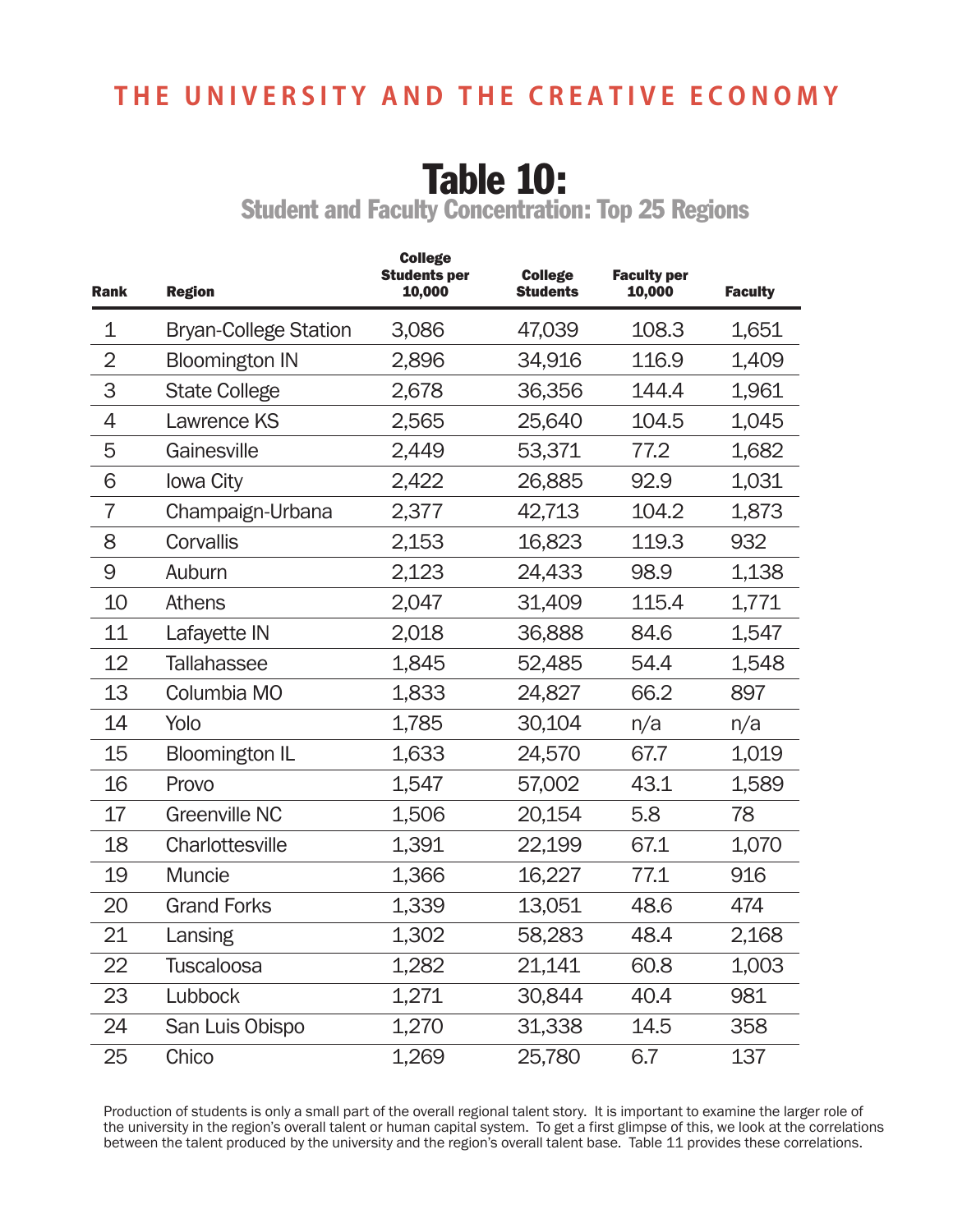## Table 11:

Correlation of University and Talent Measures (N=331)

|                                     | <b>Students</b><br>per Capita | <b>Faculty per</b><br><b>Capita</b> |
|-------------------------------------|-------------------------------|-------------------------------------|
| <b>Human Capital (BA and above)</b> | 0.572                         | 0.429                               |
| <b>Super-Creative</b>               | 0.251                         | 0.134                               |
| <b>Creative Class</b>               | 0.208                         | 0.150                               |

As Table11 shows, there is a positive and significant correlation between both students and faculty and regional talent, measured by the percentage of the working age population with a college degree.

• A positive but less strong relationship is also found between students and faculty and the creative and super-creative classes. Here, it is important to note that university faculty are members of both the creative and super-creative class and when faculty are removed from those categories the correlation disappears.

While there is a strong tie between regional talent and technology outcomes, the relationships between university talent and regional technology outcomes are mixed. The relationship is much stronger for students than for faculty.

As Table 12 shows, students are positively correlated with patents, patent growth, and high-technology industry (both the Tech-Pole and Tech-Share measures). Although faculty clearly play a role in generating new innovations within universities, the lack of a significant correlation shows that areas with higher per capita faculty levels do not necessarily gain technology or growth benefits.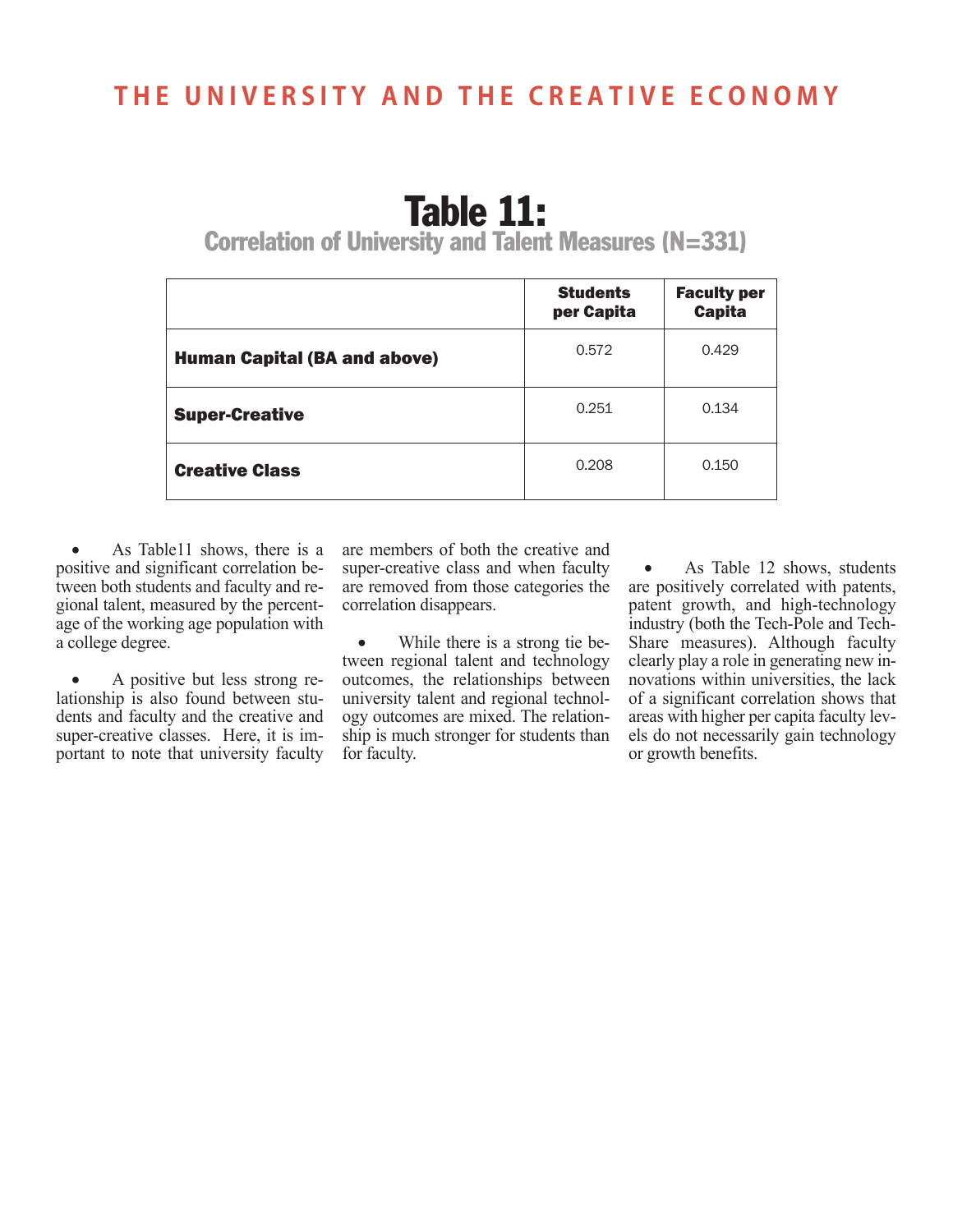## Table 12:

Human **Capital Creative** Class Super super students Faculty Patents<br>Per capita **Per capita**  $\left[\begin{array}{ccc} 0.540 & 0.536 & 0.733 & 0.490 & n/s \end{array}\right]$ **Patent Growth**  $0.484$   $0.418$   $0.449$   $0.473$  n/s Tech-Pole | 0.488 | 0.574 | 0.643 | 0.431 | n/s **Tech-Share**  $0.510 \t 0.644 \t 0.545 \t 0.299 \t n/s$ 

Correlations between Talent and Technology/Growth

#### The Brain Drain/Gain Index

Ideally, we want to be able to look not just at a region's stock of talent, but to begin to understand the *flows* of talent from one region to another. Talented people are a very mobile means of production. Students often leave regions after their four years are up; and young, highly educated people are the most mobile of virtually any demographic group. Some regions produce talent and export it, while others are talent importers.

There has been mounting concern in the United States and elsewhere over the so-called *"brain drain*" – the movement of talented, high human capital people from one region to another, as seen from the losing region's perspective. Low retention rates of local graduates is troubling to parents and economic developers alike, and many regions are trying to figure out ways to keep graduates from leaving or to lure them back when they get older.

But focusing only on retention misses a crucial part of the picture. A region that retains many of its own graduates but fails to attract degree-holders from other regions will most likely fall be-

hind. The availability of a strong pool of local talent can trump both physical resources and cost in attracting corporations and growing regional economies.

To get at this issue, we developed an index that quantifies the combined retention and attraction rates of university-educated talent. We call it the *Brain Drain/Gain Index* (BDGI). This measure makes no distinction between graduates retained and those drawn from other regions. It just computes the net result: the relative gain (or drain) of people progressing from students to degree-holding workers.

The BDGI for a region is calculated as the percent of the population age 25 and over with bachelor's degree or above, divided by the percent of the population ages 18-34 currently in college or university (post-secondary school). A region with a BDGI above 1.0 is a *brain gain* region, a net recipient of highly educated talent. A region with a BDGI below 1.0 is a *brain drain* region, a net *breeder* or *donor* of university talent. It retains proportionately fewer degree-holders than degree-earners.20 We consider the BDGI to be the best available indicator of a region's combined talent attraction and retention capability.

The most striking overall finding is that just 10 percent of all 331 U.S. metro regions are net attractors of talent.

• Of all regions, only 10 boast BDGI scores of 1.25 or above. Another 5 score over 1.20, and 8 more over 1.15. Only 23 regions nationwide do better than 1.15.

Table 13 shows the top 10 regions on the BDGI by size class.

Among large regions, the top 5 are Atlanta, Denver, Dallas, Washington, DC, and San Francisco. Completing the top 10 are Seattle, Central New Jersey, Charlotte, Indianapolis, and Minneapolis.

The leading regions overall are Stamford and Danbury, CT, and Naples, FL.

• Other regions with high BDGI scores include: Rochester, MN; Barnstable MA; Nashua, NH; Portland, ME; Santa Fe, NM; Elkhart, IN; Sioux Falls, SD; Springfield, IL; Des Moines, IA; and Boise, ID.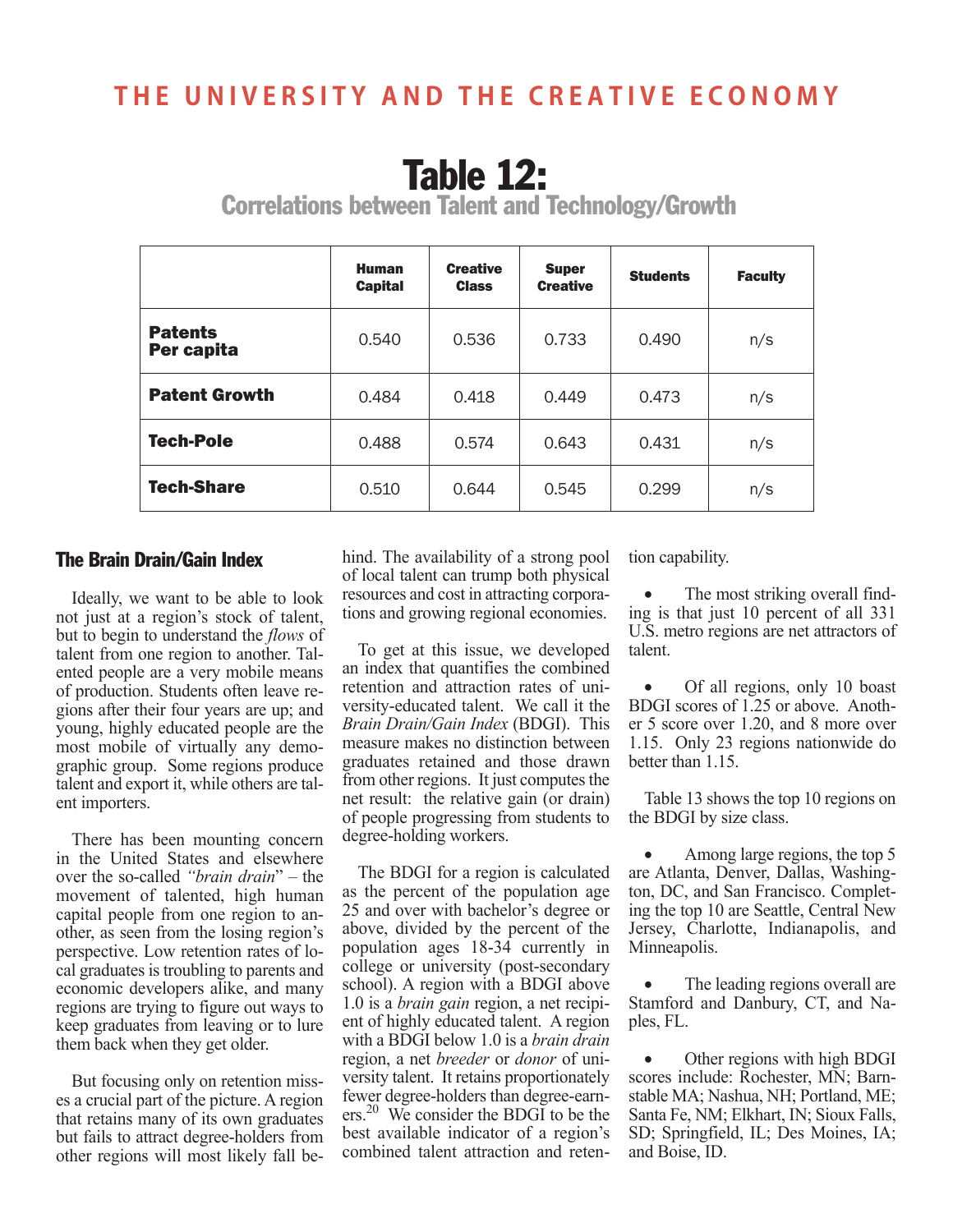Table 14 shows the 25 regions on the BDGI along with the percentage of the total population in college, percentage of 18-34 year-olds in college and percentage of those 25 and above with a college degree or above.

• Especially notable here are San Francisco, San Jose, Washington, DC, and Santa Fe, which have very high college populations (more than 30 percent) and high levels of their workforce with college degree (more than 40 percent).

As Table15 shows, six regions score high on both the BDGI and our overall measure of university strength: Austin, Boston, Raleigh-Durham, San Francisco, San Jose, and Portland, ME.

# Table 13:

Brain Gain or Drain

### 1 million and above

| <b>Rank</b> | <b>Region</b>                | <b>BDGI</b> | <b>Overall rank</b><br><b>BDGI</b> |
|-------------|------------------------------|-------------|------------------------------------|
| 1           | Atlanta                      | 1.45        |                                    |
| 2           | Denver                       | 1.38        | 6                                  |
| 3           | <b>Dallas</b>                | 1.38        |                                    |
| 4           | Washington DC                | 1.31        | 8                                  |
| 5           | San Francisco                | 1.25        | 10                                 |
| 6           | Seattle                      | 1.24        | 11                                 |
|             | Middlesex-Somerset-Hunterdon | 1.22        | 13                                 |
| 8           | Charlotte                    | 1.22        | 14                                 |
| 9           | Indianapolis                 | 1.21        | 15                                 |
| 10          | <b>Minneapolis</b>           | 1.19        | 16                                 |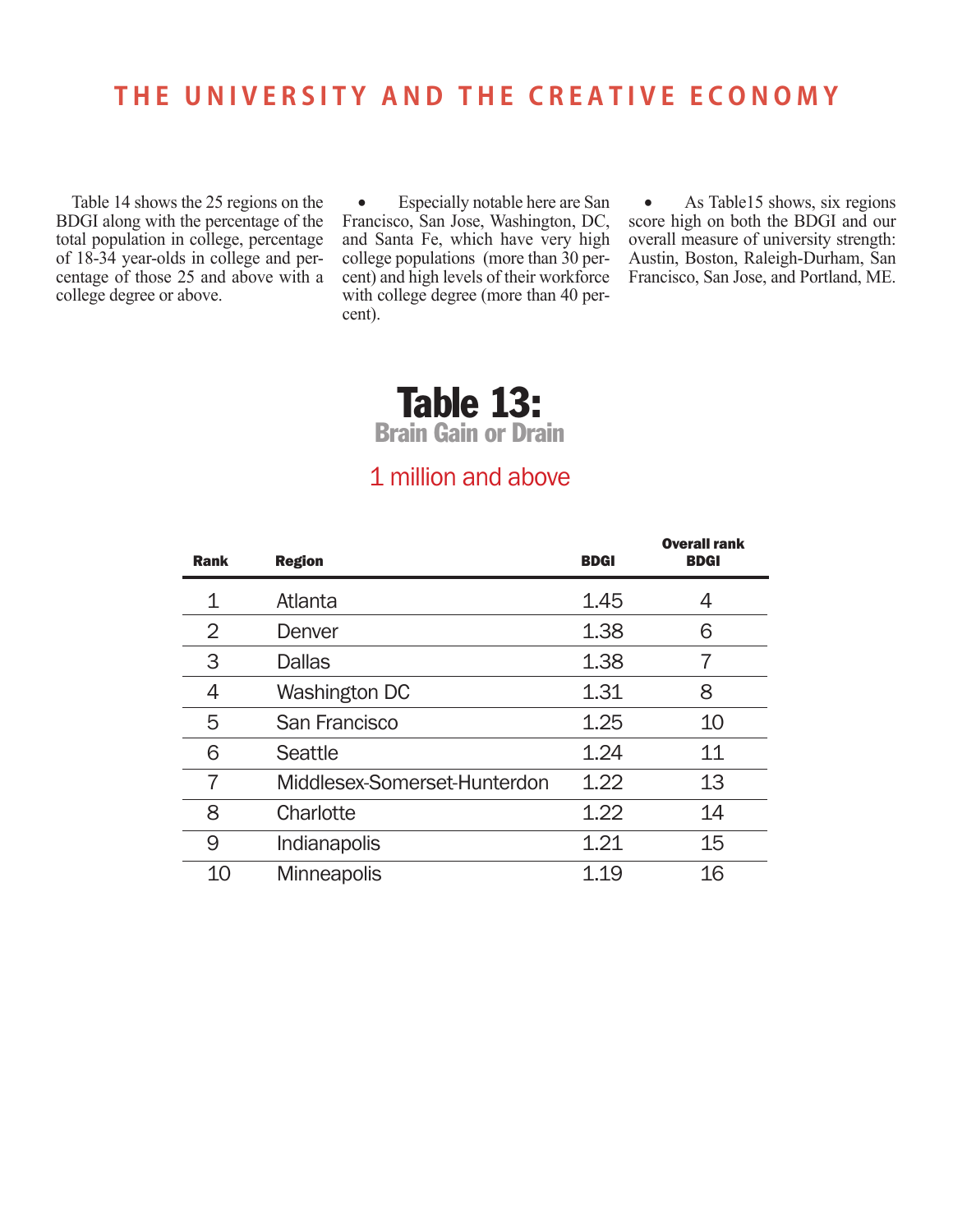### 500,000 to 1 million

| <b>Rank</b> | <b>Region</b>            | <b>BDGI</b> | <b>Overall rank</b><br><b>BDGI</b> |
|-------------|--------------------------|-------------|------------------------------------|
| 1           | <b>Colorado Springs</b>  | 1.09        | 36                                 |
| 2           | Sarasota                 | 1.09        | 37                                 |
| 3           | Richmond                 | 1.03        | 43                                 |
| 4           | <b>Jersey City</b>       | 1.02        | 46                                 |
| 5           | <b>Birmingham</b>        | 0.97        | 57                                 |
| 6           | <b>Little Rock</b>       | 0.93        | 67                                 |
| 7           | Omaha                    | 0.91        | 75                                 |
| 8           | Tulsa                    | 0.90        | 79                                 |
| 9           | <b>Harrisburg</b>        | 0.88        | 87                                 |
| 10          | Columbia, South Carolina | 0.87        | 100                                |

### 250,000 to 500,000

| <b>Rank</b> | <b>Region</b>                 | <b>BDGI</b> | <b>Overall rank</b><br><b>BDGI</b> |
|-------------|-------------------------------|-------------|------------------------------------|
| 1           | Stamford-Norwalk, Connecticut | 2.04        | 1                                  |
| 2           | <b>Naples</b>                 | 1.67        | 2                                  |
| 3           | Des Moines                    | 1.15        | 21                                 |
|             | <b>Boise City</b>             | 1.12        | 29                                 |
| 5           | Anchorage                     | 1.10        | 31                                 |
| 6           | <b>Fort Myers</b>             | 1.10        | 32                                 |
| 7           | <b>Boulder</b>                | 1.09        | 35                                 |
| 8           | Lawrence, Mass.               | 1.03        | 42                                 |
| 9           | Lowell, Massachusetts         | 0.99        | 50                                 |
| 10          | York                          | 0.97        | 54                                 |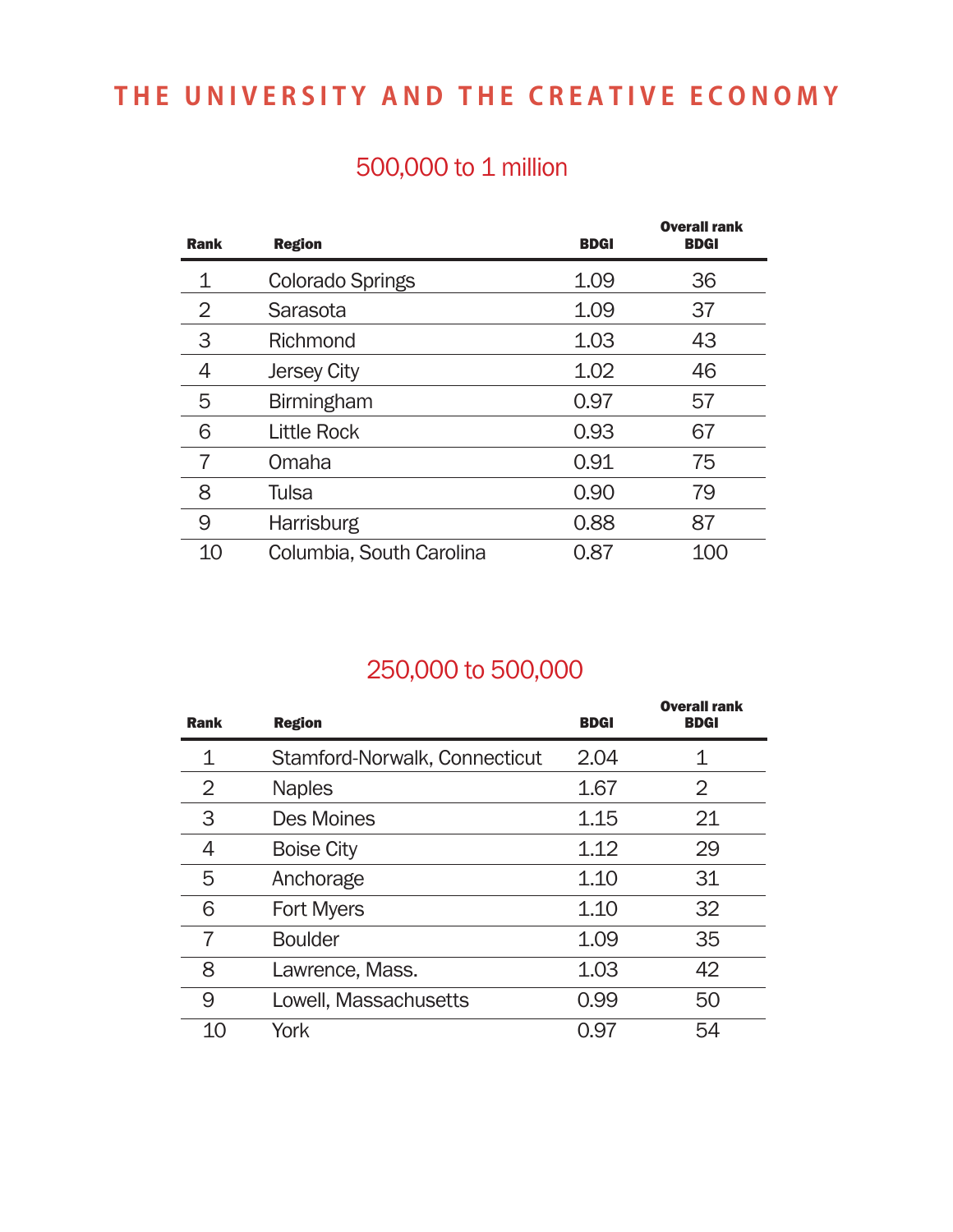### 250,000 and below

| <b>Rank</b> | <b>Region</b>                        | <b>BDGI</b> | <b>Overall rank</b><br><b>BDGI</b> |
|-------------|--------------------------------------|-------------|------------------------------------|
|             | Danbury, Connecticut                 | 1.50        | 3                                  |
| 2           | Rochester, Minnesota                 | 1.41        | 5                                  |
| 3           | Barnstable-Yarmouth, Mass.           | 1.25        | 9                                  |
|             | <b>Nashua</b>                        | 1.23        | $12 \overline{ }$                  |
| 5           | Portland, Maine                      | 1.16        | 20                                 |
| 6           | Richland-Kennewick-Pasco, Washington | 1.15        | 22                                 |
|             | Santa Fe                             | 1.15        | 23                                 |
| 8           | Elkhart-Goshen, Indiana              | 1.14        | 24                                 |
| 9           | <b>Sioux Falls</b>                   | 1.12        | 27                                 |
| 10          | Springfield, Illinois                | 1.07        | 39                                 |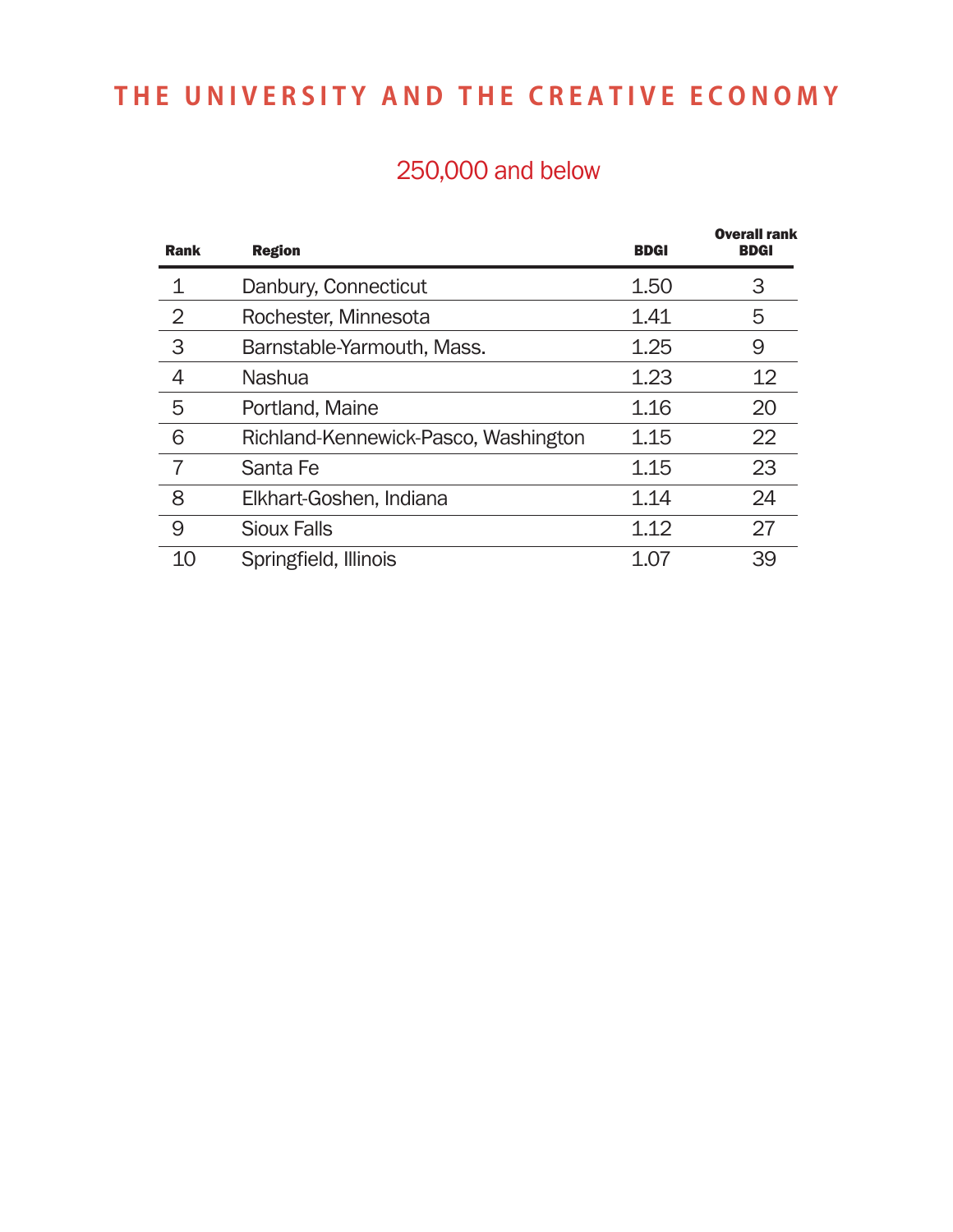# Table 14:

Leading Brain Drain/Gain Index Regions

| <b>Rank</b>    | <b>Region</b>       | <b>BDGI</b> | % of Entire<br><b>Population</b><br>in College | % 18-34 in<br><b>College</b> | $% 25$ and<br>above with<br><b>Degree</b> |
|----------------|---------------------|-------------|------------------------------------------------|------------------------------|-------------------------------------------|
| $\mathbf 1$    | <b>Stamford</b>     | 2.04        | 4.3%                                           | 24.2%                        | 49.4%                                     |
| $\overline{2}$ | <b>Naples</b>       | 1.67        | 2.7%                                           | 16.7%                        | 27.9%                                     |
| 3              | Danbury             | 1.50        | 4.7%                                           | 26.3%                        | 39.4%                                     |
| 4              | Atlanta             | 1.45        | 5.4%                                           | 22.0%                        | 32.1%                                     |
| 5              | <b>Rochester MN</b> | 1.41        | 5.1%                                           | 24.7%                        | 34.7%                                     |
| 6              | Denver              | 1.38        | 5.8%                                           | 24.8%                        | 34.2%                                     |
| 6              | <b>Dallas</b>       | 1.38        | 5.4%                                           | 21.7%                        | 30.0%                                     |
| 8              | Washington DC       | 1.31        | 7.1%                                           | 31.9%                        | 41.8%                                     |
| 9              | <b>Barnstable</b>   | 1.25        | 3.4%                                           | 26.8%                        | 33.5%                                     |
| 9              | San Francisco       | 1.25        | 8.7%                                           | 35.0%                        | 43.6%                                     |
| 11             | <b>Seattle</b>      | 1.24        | 6.6%                                           | 28.9%                        | 35.9%                                     |
| 12             | <b>Nashua</b>       | 1.23        | 5.0%                                           | 26.9%                        | 33.2%                                     |
| 13             | <b>Middlesex</b>    | 1.22        | 6.4%                                           | 30.8%                        | 37.4%                                     |
| 13             | Charlotte           | 1.22        | 5.1%                                           | 21.8%                        | 26.5%                                     |
| 15             | Indianapolis        | 1.21        | 4.6%                                           | 21.4%                        | 25.8%                                     |
| 16             | <b>Minneapolis</b>  | 1.19        | 6.1%                                           | 28.0%                        | 33.3%                                     |
| 16             | Houston             | 1.19        | 5.3%                                           | 22.9%                        | 27.2%                                     |
| 18             | San Jose            | 1.18        | 8.4%                                           | 34.4%                        | 40.5%                                     |
| 19             | <b>Kansas City</b>  | 1.17        | 5.0%                                           | 24.4%                        | 28.5%                                     |
| 20             | <b>Portland ME</b>  | 1.16        | 5.7%                                           | 28.9%                        | 33.6%                                     |
| 21             | <b>Des Moines</b>   | 1.15        | 5.5%                                           | 24.9%                        | 28.7%                                     |
| 21             | Richland            | 1.15        | 3.9%                                           | 20.3%                        | 23.3%                                     |
| 21             | Santa Fe            | 1.15        | 6.3%                                           | 34.8%                        | 39.9%                                     |
| 24             | <b>Elkhart</b>      | 1.14        | 2.9%                                           | 13.6%                        | 15.5%                                     |
| 24             | <b>Newark</b>       | 1.14        | 5.5%                                           | 27.7%                        | 31.5%                                     |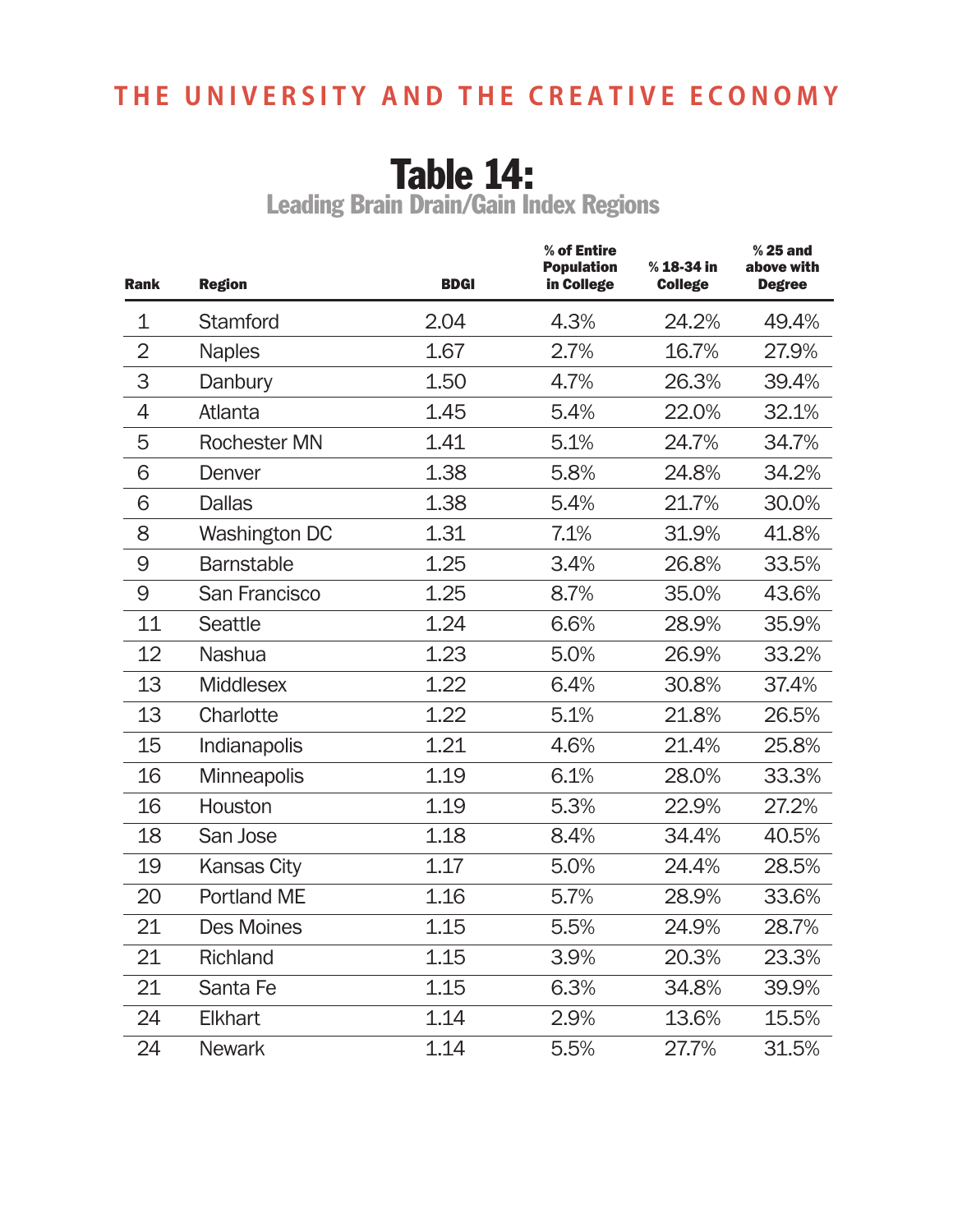## Table 15:

Brain Gain and University Strength: Top 5 Regions

| <b>Region</b>  | <b>University</b><br><b>Strength</b> | <b>BDGI</b> |
|----------------|--------------------------------------|-------------|
| Austin         | 517                                  | 1.10        |
| <b>Boston</b>  | 509                                  | 1.07        |
| Portland ME    | 550                                  | 1.16        |
| Raleigh-Durham | 448                                  | 1.12        |
| San Francisco  | 472                                  | 1.25        |
| San Jose       |                                      | 1.18        |

To get at the relationship between talent and regional growth, we ran correlations between the BDGI and a variety of regional outcome measures: patent growth, high-tech industry, population growth, job growth, and income growth. As Table 16 shows, the correlations are uniformly high. The BDGI is very strongly related to key regional outcomes, especially employment growth and high-technology industry, but also regional innovation, population growth and income growth.

### Table 16: Brain Gain and Regional Innovation and Growth

| Outcome                  | BDGI  |
|--------------------------|-------|
| <b>Patent Growth</b>     | 0.395 |
| Tech-Pole                | 0.361 |
| <b>Tech Share</b>        | 0.434 |
| <b>Tech Share Growth</b> | 0.432 |
| <b>Population Growth</b> | 0.443 |
| <b>Job Growth</b>        | 0.520 |
| Per Capita Income Growth | 0.320 |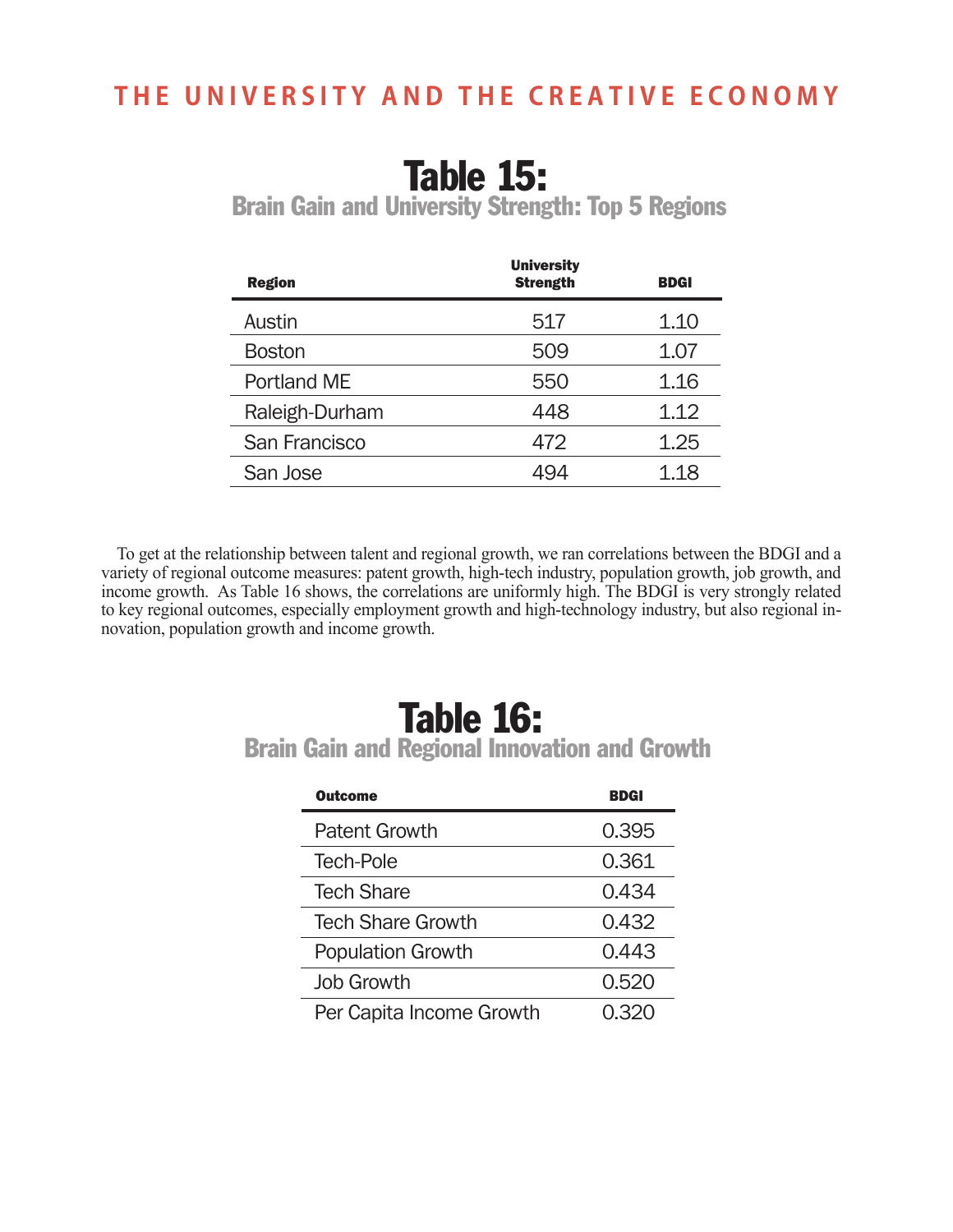As seen in Table 16, the BDGI is significantly and positively correlated with virtually all measures of regional growth. We suspect that the relationship between the BDGI and regional growth is a two-way street. High BDGI regions have thick and thriving labor markets that are able to capture and absorb growth. But high BDGI regions also have higher talent levels, which in turn is associated with higher technology levels.

In effect, the correlation results for the BDGI reflect a "virtuous circle" where higher levels of talent lead to more technology generation, innovation and entrepreneurship, leading over time to higher rates economic growth more job generation and in turn to higher rates of talent production, retention and attraction.

#### **Tolerance**

Tolerance is the 3rd T. Major research universities can do much to "seed" tolerance and diversity in a region. Nationwide, university towns tend to be among most the diverse regions. Tolerance means being open to different kinds of people and ideas — ideally being *proactively inclusive* – not just "tolerating" their presence but welcoming diverse people as neighbors and entertaining their views as valid and worthwhile.

A key mechanism by which universities—both singularly and in partnership with communities—help build ecosystems of innovation and contribute to talent retention and attraction is through the promotion of tolerance and diversity, which have been shown to be important factors in individuals' location decisions.

Scholars such as the economic historian Joel Mokyr and the social psychologist Simonton have noted that entire societies, through history, tend to flourish when they are open and eclectic but stagnate during periods of insularity and orthodoxy: China, Japan and the Islamic Middle East at various times have been examples $^{21}$ . Our research suggests that the same phenomenon helps to explain differences among regions during the current epoch in the U.S.

A growing number of studies have shown that talented and creative people favor diversity and a wide variety of social and cultural options. Openness to ideas — to *creativity* — is paramount to both talent attraction and economic success. Talented and creative people vote with their feet—and they tend to move away from communities where their ideas and identities are not accepted. Indeed, regions with large numbers of high-tech engineers and entrepreneurs also tend to be havens for artists, musicians, and culturally creative people. Seattle, Austin, and Boston are cases in point.

The university has long functioned as a hub for diversity and tolerance. Some have called the universities the "Ellis Islands" of our time, noting their ability to attract large numbers of foreign-born students.<sup>22</sup> The Silicon Valley venture capitalist, John Doerr, has frequently remarked that the United States should "staple a green card" to the diplomas of foreign-born engineering and science students who contribute significantly to the nation's innovative capability.

Indeed, universities can serve as an incredibly productive refuge for minorities seeking education as a hedge against discrimination. Gay men and lesbians show higher than average education levels and are often disproportionately represented on college campuses and in college towns.<sup>23</sup> Lifelong learning provides older citizens with a way to actively engage in a community. In general, the universities and university communities have long been places that are open to free speech, self-expression, political activism and a broad diversity of ideas.

Until relatively recently, though, the university had been a very insular environment, often purposely and intentionally separating itself from the broader society. In a way, university communities provided a function sort of like the old bohemian communities of Greenwich Village where eccentricity and difference were readily accepted, even encouraged. With the rise of creativity as the primary driver of economic growth, the norms and values of these once limited and isolated "creative communities" become more widely generalized and diffused throughout greater segments of society.<sup>24</sup>

We conducted statistical analyses to gauge the relationship between the university and tolerance or diversity. We employ various measures of tolerance including an overall Tolerance Index, which is composed in turn of separate measures of racial integration (Integration Index), foreign born population (Melting Pot Index) artistic and bohemian communities (Bohemian Index), and the gay and lesbian population (Gay Index).

We found a considerable correlation between tolerance and the log of students and faculty, as Table  $17$  shows. Tolerance increases with both overall population and number of faculty, but the strongest relationships are almost always with the number of students. This is true in all but one case, the Melting Pot Index, which is roughly the same for total population and number of students.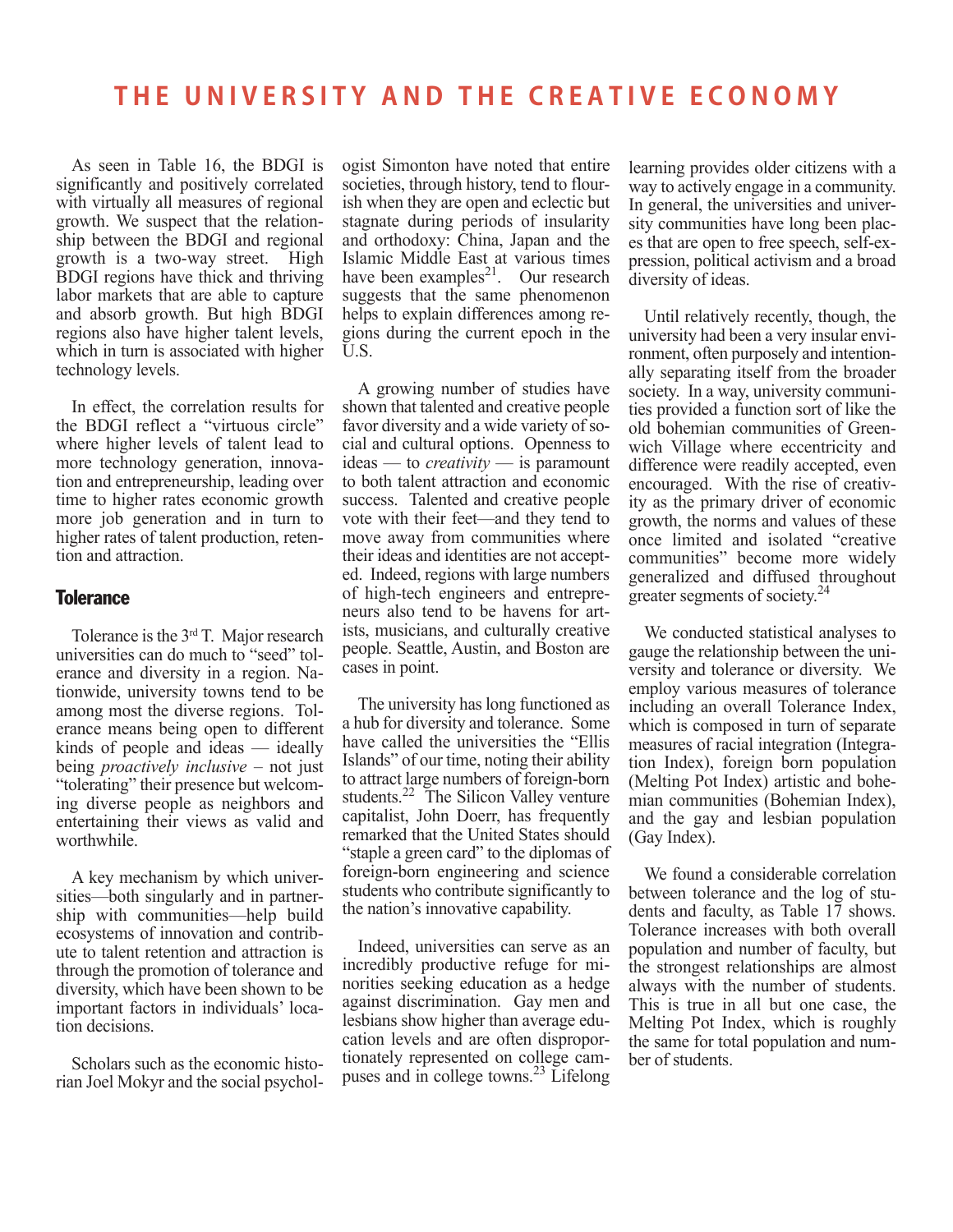# Table 17:

Tolerance and University Size Correlations

|                      | N   | <b>Tolerance</b><br><b>Index</b> | <b>Melting Pot</b><br><b>Index</b> | <b>Gay Index</b> | <b>Bohemian</b><br><b>Index</b> | <b>Integration</b><br><b>Index</b> |
|----------------------|-----|----------------------------------|------------------------------------|------------------|---------------------------------|------------------------------------|
| Log Total Students   | 331 | 0.510                            | 0.463                              | 0.502            | 0.548                           | $-0.480$                           |
| Log Total Faculty    | 324 | 0.427                            | 0.322                              | 0.420            | 0.478                           | $-0.351$                           |
| Log Total Population | 331 | 0.386                            | 0.467                              | 0.415            | 0.440                           | $-0.538$                           |

To get at the effects of tolerance, each of our tolerance measures was regressed against the logs of total population, total students and total faculty for all 331 metro regions. As Table 18 shows, students are the key factor. The correlations for the total number of students are positive and highly significant for the overall Tolerance Index and the separate Melting Pot, Gay, and Bohemian Indexes. The correlations for both population and faculty are generally negative and significant.

The negative coefficients for population suggest that the impact that the total number of students has on diversity declines with increasing population. In another words, the universities have a bigger and more pronounced effect on tolerance when they are located in smaller regions.

### Table18: Regression Results for Diversity

|                     | DUDUNULIL VUHUULU                |                                    |                  |                                 |
|---------------------|----------------------------------|------------------------------------|------------------|---------------------------------|
|                     | <b>Tolerance</b><br><b>Index</b> | <b>Melting Pot</b><br><b>Index</b> | <b>Gay Index</b> | <b>Bohemian</b><br><b>Index</b> |
| Intercept           | $-0.004$ n/s                     | $-0.384$                           | $-0.389$ n/s     | $-0.176$ n/s                    |
| <b>Log Students</b> | 0.541                            | 0.136                              | 0.757            | 0.834                           |
| Log Faculty         | $-0.123$                         | $-0.075$                           | $-0.169$         | $-0.151$                        |
| Log Population      | $-0.272$                         | 0.012 n/s                          | $-0.290$         | $-0.382$                        |
| <b>Adjusted R2</b>  | 0.33                             | 0.28                               | 0.273            | 0.341                           |

Dependent Variable

n/s = not significant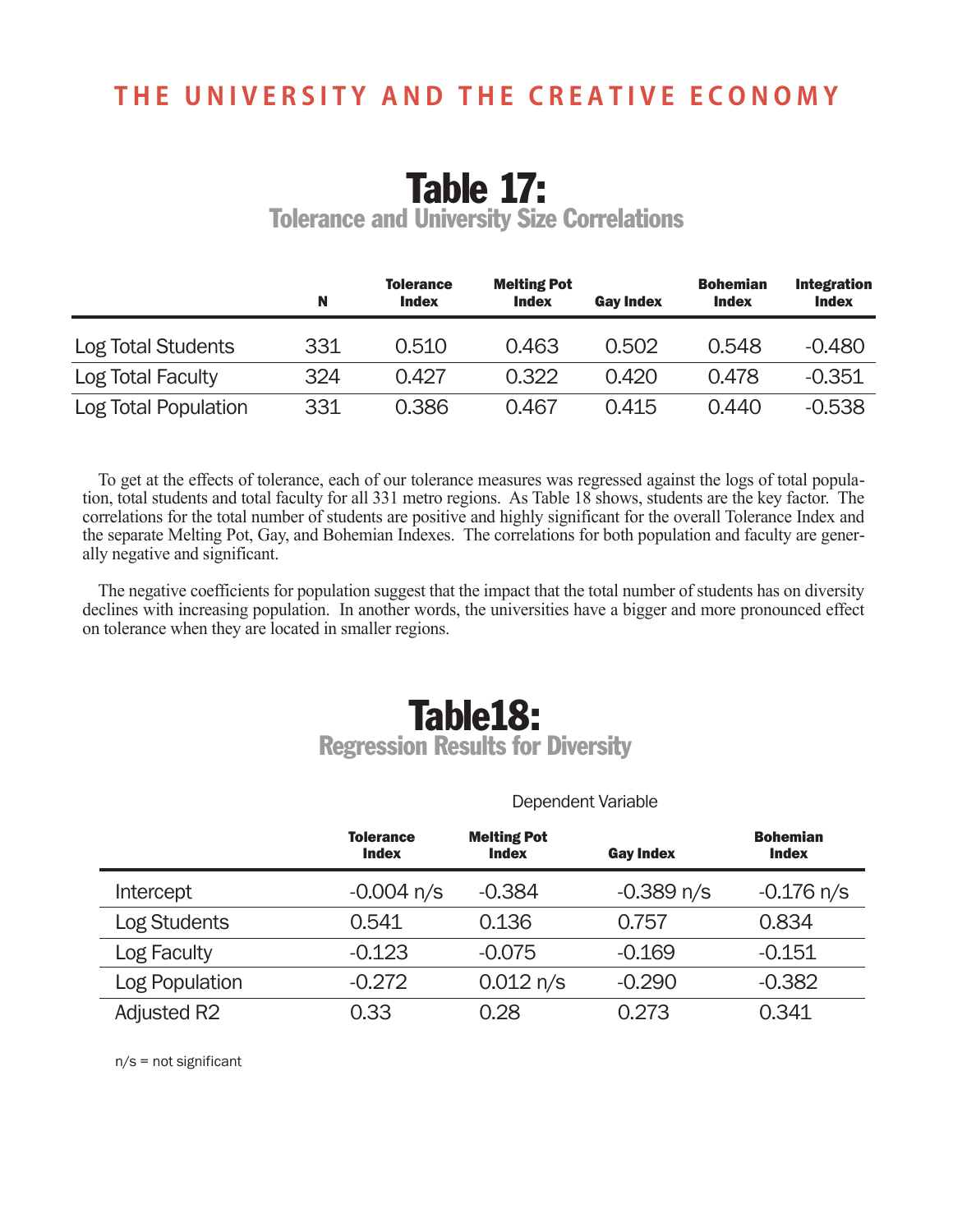Universities are institutions which value diversity and whose effects on diversity and tolerance extend far beyond their classrooms and laboratories. This is especially true in smaller regions where the universities play large and more significant roles in shaping regional norms and values. By creating social environments of openness, self-expression and meritocratic norms, universities help to establish the regional milieu required to attract and retain talent and spur growth in the Creative Economy.

#### The University-Creativity Index

In order to get at the broader relationship between the university and regional creativity, we constructed a *University-Creativity Index* or UCI. The index combines a measure of student concentration with the percent of a region's work force in the creative class. We view this not as a measure of actual creative performance, but rather as a measure of how well a region's absorptive capacity is doing to capitalize on its university capabilities and combine them with other creative assets. In our view, a ranking in the top 50 means a region has considerable assets to work with and is well positioned to leverage those assets for improved innovative and economic performance. Table 19 provides the results. The full ranking is detailed in Appendix 2.

• The top 5 large regions are all noted

high-tech regions: San Jose, San Francisco, San Diego, Austin and Boston. Rounding out the top 10 are Sacramento and Oakland (both in the San Francisco Bay Area), Seattle, Denver, Los Angeles, and Chicago.

• The rankings for small and medium-size regions, not surprisingly, are dominated by major state university centers, such as: Lansing, MI (Michigan State); Ann Arbor, MI (University of Michigan); Madison, WI (University of Wisconsin); Provo, UT (University of Utah); Gainesville, FL (University of Florida); Bryan-College Station, TX (Texas A&M); and Corvallis, OR (University of Oregon), among many others. These findings suggest there is tremendous potential for harnessing university assets for regional economic growth in these communities. This is already occurring in some of these places, notably Madison's recent ascendance as a center for high-technology industry and spin-off companies.

• A wide variety of regions that are not usually seen as topping the lists of hightechnology centers also do well on the UCI. These include: Albany and Syracuse, NY; Omaha and Lincoln, NE; Dayton, OH; Trenton, NJ; Des Moines, IA; Spokane, WA; Muncie, IN; and Portland, ME. Our sense is that there is considerable unrealized creative potential in these regions.

• Of older Industrial regions, only Chicago places in the top 50. Other older industrial regions with superb universities and colleges – like St. Louis, Baltimore, Philadelphia, and Pittsburgh rank only between 50 and 100. It is our view that these regions suffer from a significant absorptive capacity deficit. Alongside efforts to improve university research and technology transfer, these regions need to work on their ability to absorb the significant signals their universities are sending out.

• Our findings also suggest that there are likely to be considerable advantages for developing inter-regional partnerships between older industrial regions and their surrounding university centers. Two places that jump out from the data are Central Indiana and Greater Detroit. Indianapolis, for example, which ranks 239<sup>th</sup> on the UCI is flanked by Bloomington and Lafayette which rank 3<sup>rd</sup> and 10<sup>th</sup> respectively. Detroit which ranks  $140<sup>th</sup>$  on the UCI is flanked by Lansing and Ann Arbor which rank  $4<sup>th</sup>$  and  $21<sup>st</sup>$  respectively.

• In our view, the economic future of these regions lies less in their older commercial centers and downtowns (which are in part legacies of the industrial age), and much more in the major university centers are on their peripheries. These places would benefit from broad inter-regional partnerships—and the development of "super-regional" strategies that combine the size and scale of their older centers with the considerable 3T capabilities of their major research university communities.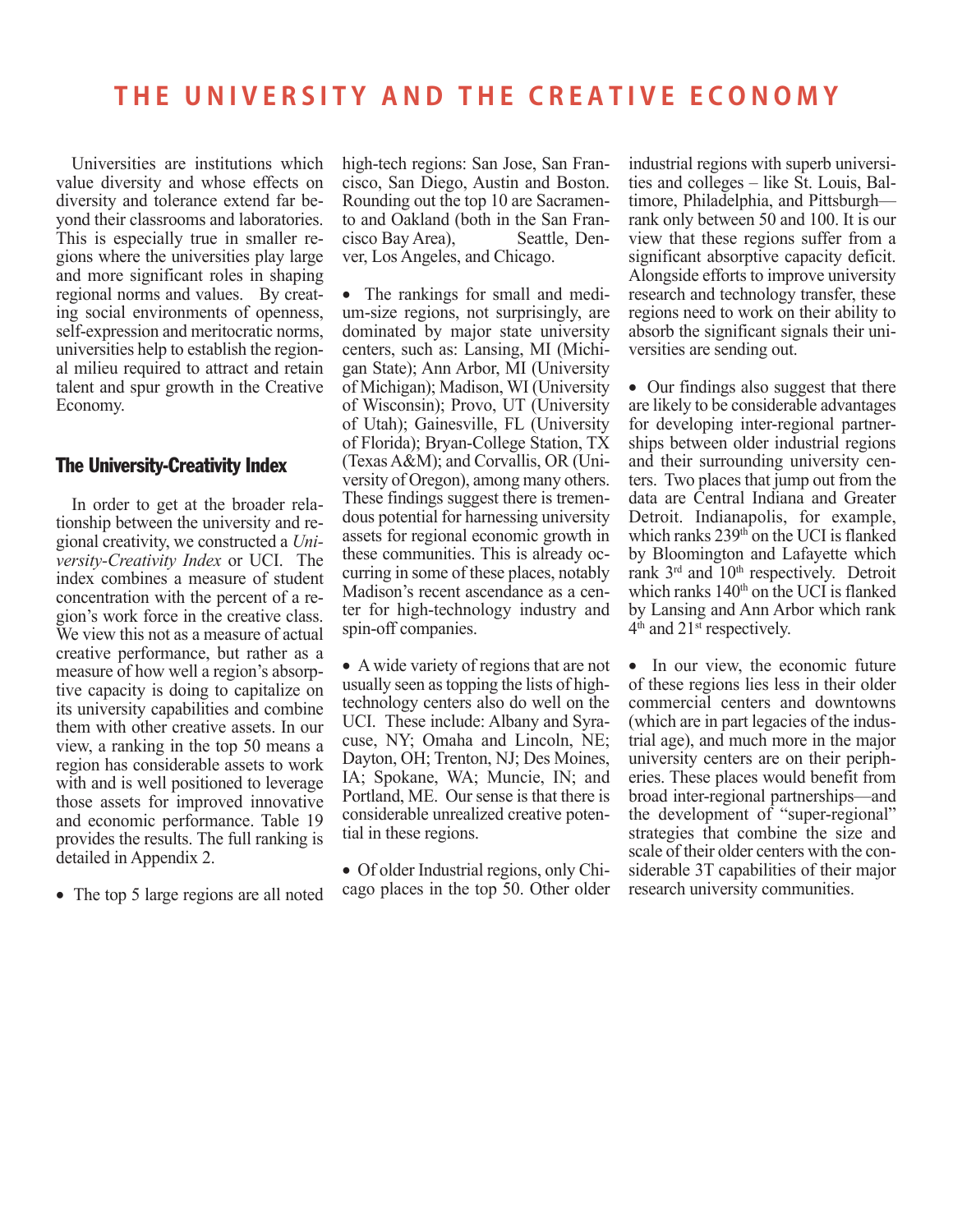# Table 19:

University-Creativity Index

### Regions with population 1 million and above

| <b>Rank</b> | <b>Region</b> | <b>Overall Rank</b> | University/<br><b>Creativity</b><br><b>Interaction</b> |
|-------------|---------------|---------------------|--------------------------------------------------------|
| 1           | San Jose      | 6                   | 0.924                                                  |
| 2           | San Francisco | 11                  | 0.896                                                  |
| 3           | San Diego     | 19                  | 0.856                                                  |
| 3           | Austin        | 19                  | 0.856                                                  |
| 5           | <b>Boston</b> | 24                  | 0.841                                                  |
| 6           | Sacramento    | 26                  | 0.837                                                  |
| 7           | Oakland       | 29                  | 0.814                                                  |
| 8           | Seattle       | 34                  | 0.801                                                  |
| 9           | Denver        | 35                  | 0.795                                                  |
| 10          | Los Angeles   | 42                  | 0.772                                                  |
| 10          | Chicago       | 42                  | 0.772                                                  |

### Regions with population between 500,000 and 1,000,000

| <b>Rank</b> | <b>Region</b>      | <b>Overall Rank</b> | University/<br><b>Creativity</b><br><b>Interaction</b> |
|-------------|--------------------|---------------------|--------------------------------------------------------|
| $\mathbf 1$ | <b>Albany NY</b>   | 15                  | 0.876                                                  |
| 2           | Ann Arbor          | 21                  | 0.855                                                  |
| 3           | Columbia SC        | 37                  | 0.789                                                  |
| 4           | Omaha              | 42                  | 0.772                                                  |
| 5           | Albuquerque        | 48                  | 0.761                                                  |
| 6           | Springfield MA     | 51                  | 0.754                                                  |
| 7           | Dayton             | 54                  | 0.748                                                  |
| 8           | New Haven          | 59                  | 0.745                                                  |
| 9           | <b>Syracuse</b>    | 61                  | 0.737                                                  |
| 10          | <b>Baton Rouge</b> | 68                  | 0.71                                                   |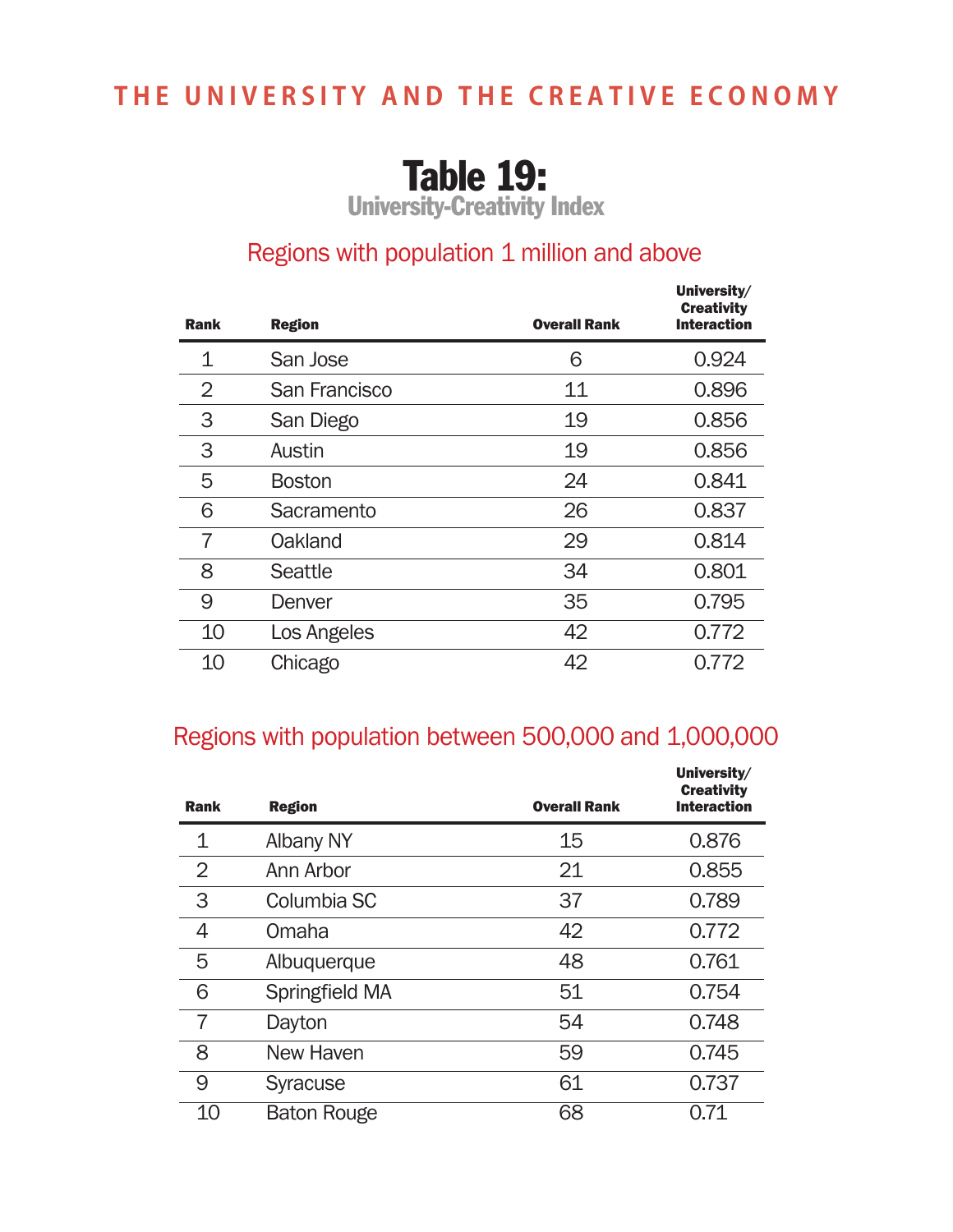| <b>Rank</b> | <b>Region</b>      | <b>Overall Rank</b> | University/<br><b>Creativity</b><br><b>Interaction</b> |
|-------------|--------------------|---------------------|--------------------------------------------------------|
| 1           | Lansing            | 4                   | 0.926                                                  |
| 2           | Madison            | 8                   | 0.917                                                  |
| 3           | Montgomery         | 9                   | 0.914                                                  |
| 4           | Provo              | 11                  | 0.896                                                  |
| 5           | <b>Trenton</b>     | 13                  | 0.893                                                  |
| 6           | <b>Tallahassee</b> | 14                  | 0.891                                                  |
| 7           | <b>Huntsville</b>  | 22                  | 0.853                                                  |
| 8           | Lincoln            | 28                  | 0.828                                                  |
| 9           | <b>Des Moines</b>  | 36                  | 0.79                                                   |
| 10          | Spokane            | 38                  | 0.787                                                  |

### Regions with population between 250,000 and 500,000

### Regions with population below 250,000

| <b>Rank</b> | <b>Region</b>                | <b>Overall Rank</b> | University/<br><b>Creativity</b><br><b>Interaction</b> |
|-------------|------------------------------|---------------------|--------------------------------------------------------|
| $\mathbf 1$ | Gainesville                  | 1                   | 0.98                                                   |
| 2           | <b>Bryan-College Station</b> | 2                   | 0.976                                                  |
| 3           | <b>Bloomington IL</b>        | 3                   | 0.965                                                  |
| 4           | Corvallis                    | 4                   | 0.926                                                  |
| 5           | <b>Missoula</b>              | 7                   | 0.923                                                  |
| 6           | Lafayette IN                 | 10                  | 0.899                                                  |
| 7           | Charlottesville              | 15                  | 0.876                                                  |
| 8           | <b>Muncie</b>                | 17                  | 0.869                                                  |
| 9           | Santa Fe                     | 18                  | 0.861                                                  |
| 10          | Portland ME                  | 23                  | 0.849                                                  |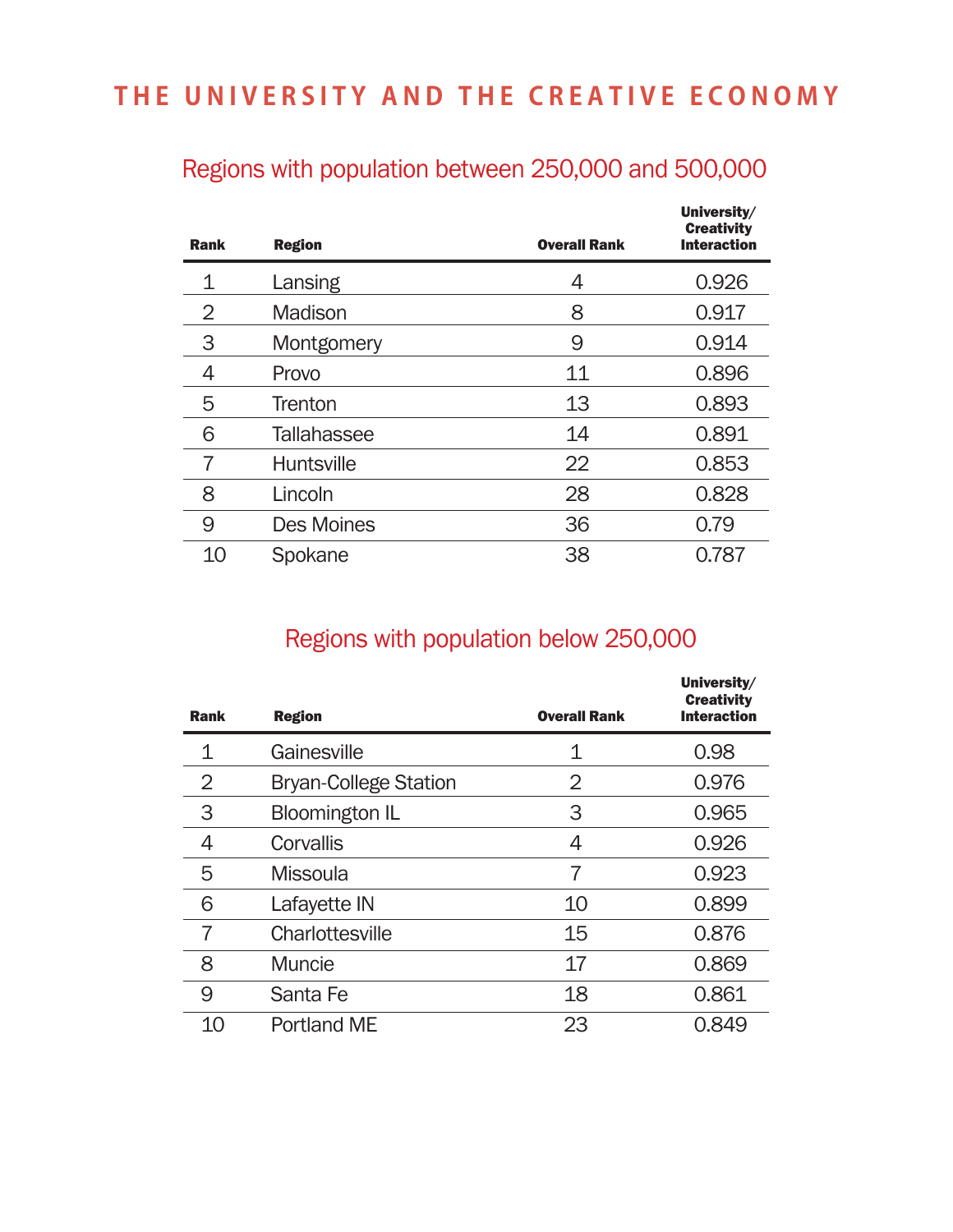# **Conclusion**

This study has examined the role of the university in the 3Ts of economic growth – Technology, Talent, and Tolerance – suggesting that the role of the university encompasses much more than the simple generation of technology. We examined these issues for all 331 metropolitan regions in the United States, analyzing the performance of universities in producing technology and talent and in shaping the tolerance of their regions.

We introduced a new indicator for talent flows, the *Brain Drain/Gain Index* (BDGI), a measure of the extent to which a region is attracting and retaining college educated talent. And we introduced a new comparative measure of the university in the Creative Economy, the *University-Creativity Index,* a combined ranking of a region's university *and* its overall strength in the Creative Economy. We used statistical methods to further illuminate the university's role in the 3Ts of and hopefully to shed new light on its broad role in economic growth and development.

Our findings suggest that the role of the university goes far beyond the "engine of innovation" perspective. Universities contribute much more than simply pumping out commercial technology or generating startup companies. In fact, we believe that the university's role in the first T, technology, while important, has been overemphasized to date, and that experts and policymakers have somewhat neglected the university's even more powerful roles in the two other Ts—in generating, attracting and mobilizing talent and in establishing an tolerant social climate.

In short, the university comprises a potential – and, in some places, actual – *creative hub* that sits at the center of regional development. It is a catalyst for stimulating the spillover of technology, talent, and tolerance into the community.

**Technology:** As major recipients of both public and private research and development funding and as sources of innovations and spin-off companies, universities are often at the cutting edge of technological innovation. But university invention does not necessarily translate into regional high-tech industry and economic growth. In fact, we found that there are many regions whose universities are at the cutting edge of technology, but where that university technology does not turn into regional growth. While universities comprise an important precondition for regional innovations, to be effective they must be embedded in a broader regional ecosystem that can absorb their research and inventions and turn them into commercial innovations, industrial development, and long run growth.

**Talent:** Universities play a powerful role in generating, attracting, and retaining talent. On one hand, they directly attract top faculty, researchers and students. On the other hand, they can also act as magnets for other talent, attracting talented people, research laboratories and even companies to locate near them to access their research and amenities.

**Tolerance:** Universities and colleges help to shape a regional environment that is open to new ideas and diversity. Universities are the Ellis Islands of the creative age, attracting students and faculty from a wide variety of racial and ethnic backgrounds, income levels, sexual orientations, and national origins. University communities and college towns are places that are open to new ideas, cultivate freedom of expression, and are accepting of differences, eccentricity and diversity. These norms and values play an increasingly important role in attracting talent and in generating the new ideas, innovations and entrepreneurial enterprises that lead to economic growth.

In order to be an effective contributor to regional creativity, innovation and economic growth, the university must be integrated into the region's broader creative ecosystem. On their own, there is only a limited amount that universities can do. In this sense, universities are necessary but insufficient conditions for regional innovation and growth. To be successful and prosperous, regions need absorptive capacity—the ability to absorb the science, innovation, and technologies that universities create. Universities and regions need to work together to build greater connective tissue across all 3Ts of economic development.

The regions and universities that are able to simultaneously bolster their capabilities in technology, talent and tolerance will realize considerable advantage in generating innovations, attracting and retaining talent, and in creating sustained prosperity and rising living standards for their people.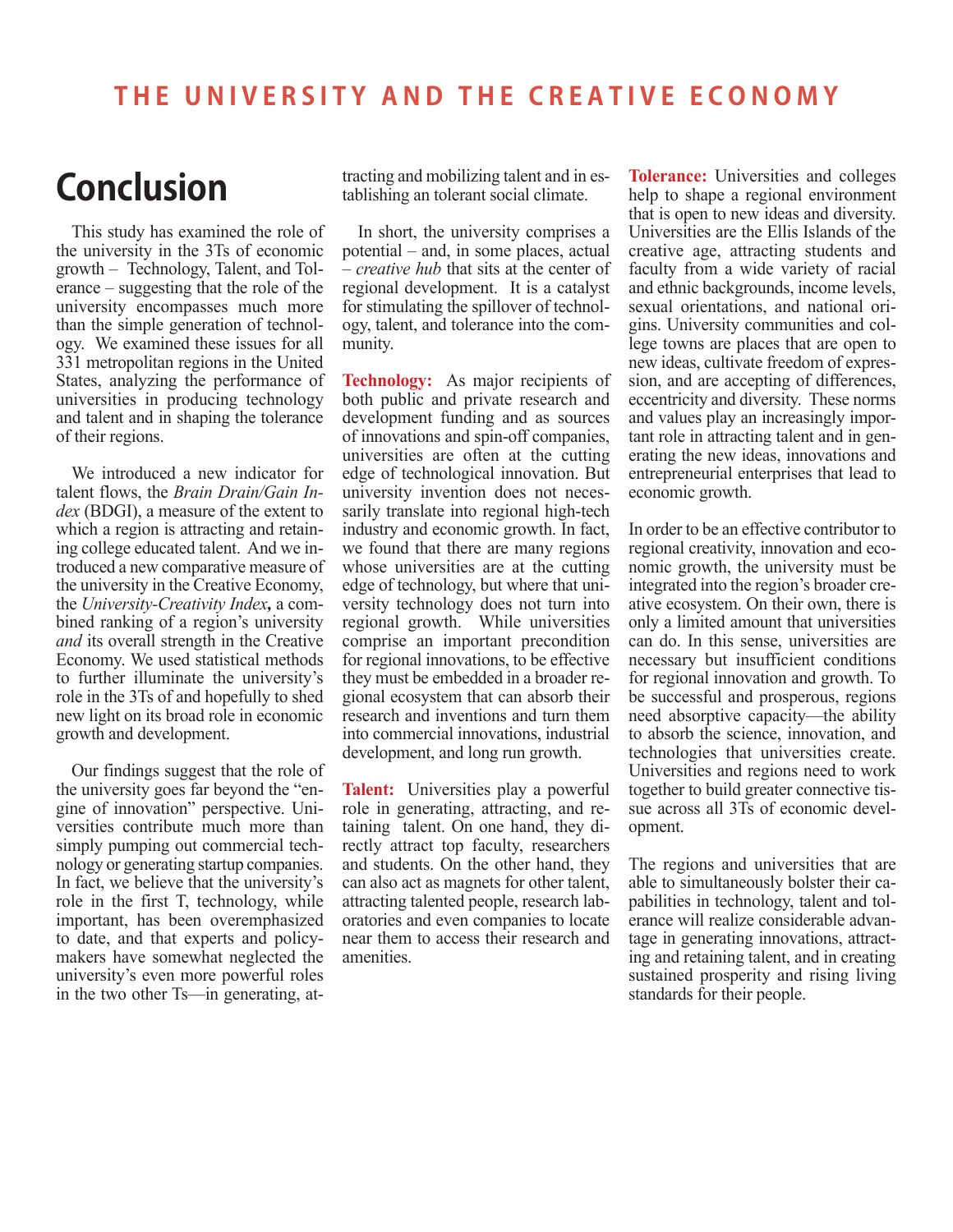# Appendix 1:

Indicators and Data Sources

This appendix provides a brief description of the major variables and data sources used. The unit of analysis is the region or Metropolitan Statistical Area (MSA).

### **University Measures**

**University Technology:** Data for university technology outputs, including research and development, invention disclosures, patent applications, licensing Income, and startups are from the Association of University Technology Managers annual survey. The data are for the year 2000 and cover 107 metropolitan areas.

**University Strength:** This measure is the sum of inverse rankings of college students per capita and faculty members per capita, and it covers all 331 MSAs. The faculty data are from the Integrated Postsecondary Education (IPED) dataset and are for the year 2000. Students per capita come from the 2000 Census which counts students in the metropolitan region. IPEDS also has student numbers, but they are based on the number of students attend institutions within the metropolitan are, so those who attend the school and commute from outside the MSA are counted. The IPEDS and Census figures are closely correlated (0.98 correlation).

**University-Creativity Index:** This measure is the sum of inverse rankings of students per capita and percent Creative Class (see below), with that quantity divided by 662.

### **Technology**

**Tech-Pole Index:** This measures the prevalence or spatial concentration of high-tech industry in a metropolitan area and is based on two factors: (1)

high-tech location quotient and (2) the metro area proportion of national hightech output (referred to in the text as 'tech share'). It based on data provided by Ross DeVol and colleagues at the Milken Institute.

**Patents:** There are two measure of patents: patents per capita and patent growth This variable measures innovation by using simple utility patent count data available from the NBER Patent Citations Data File.<sup>25</sup>

#### **Talent**

**Human Capital:** This is the standard human capital index which measures the percentage of residents 25 years of age and older with a bachelor's degree and above.

**Creative Class:** Percentage of the region's employees in the following categories:

• Super-Creative Core: Computer and mathematical occupations, architecture and engineering occupations; life, physical and social science occupations; education, training and library occupations; arts, design, entertainment, and media occupations

• Management occupations

• Business and financial operations occupations

• Legal occupations

• Healthcare practitioners and technical occupations (not including Healthcare support)

• High-end sales and sales management

These definitions are based on Florida, *The Rise of the Creative Class* and are from the 2000 Bureau of Labor Statistics Occupational Employment Statistics Survey.26

### **Tolerance**

Bohemian Index: A location quotient of the number of bohemians in an MSA. It includes authors, designers, musicians, composers, actors, directors, painters, sculptors, craft-artists, artist printmakers, photographers, dancers, artists, and performers.

**Gay Index:** Originally calculated by Black and his collaborators,  $27$  it is a location quotient measuring the over- or under-representation of coupled gays and lesbians in an MSA.

**Melting Pot Index**: This variable measures the percentage of foreign – born residents in an MSA. It is based on the Census Public Use Microdata Sample (PUMS).

**Integration Index:** The Integration Index measures how closely the racial percentages within each Census tract within a metropolitan area compare to the racial composition of the region as a whole. This measure takes into account six racial/ethnic groups: white, non-Hispanic; black, non-Hispanic; Asian/Pacific Islander, non-Hispanic; other races (including mixed races), non-Hispanic; white Hispanic; and nonwhite Hispanic.

**Tolerance Index:** Tolerance Index is a composite of four separate measures, each of which captures a different dimension of tolerance or diversity: the Integration Index, Melting Pot Index, the Bohemian Index, and the Gay Index. $<sup>2</sup>$ </sup>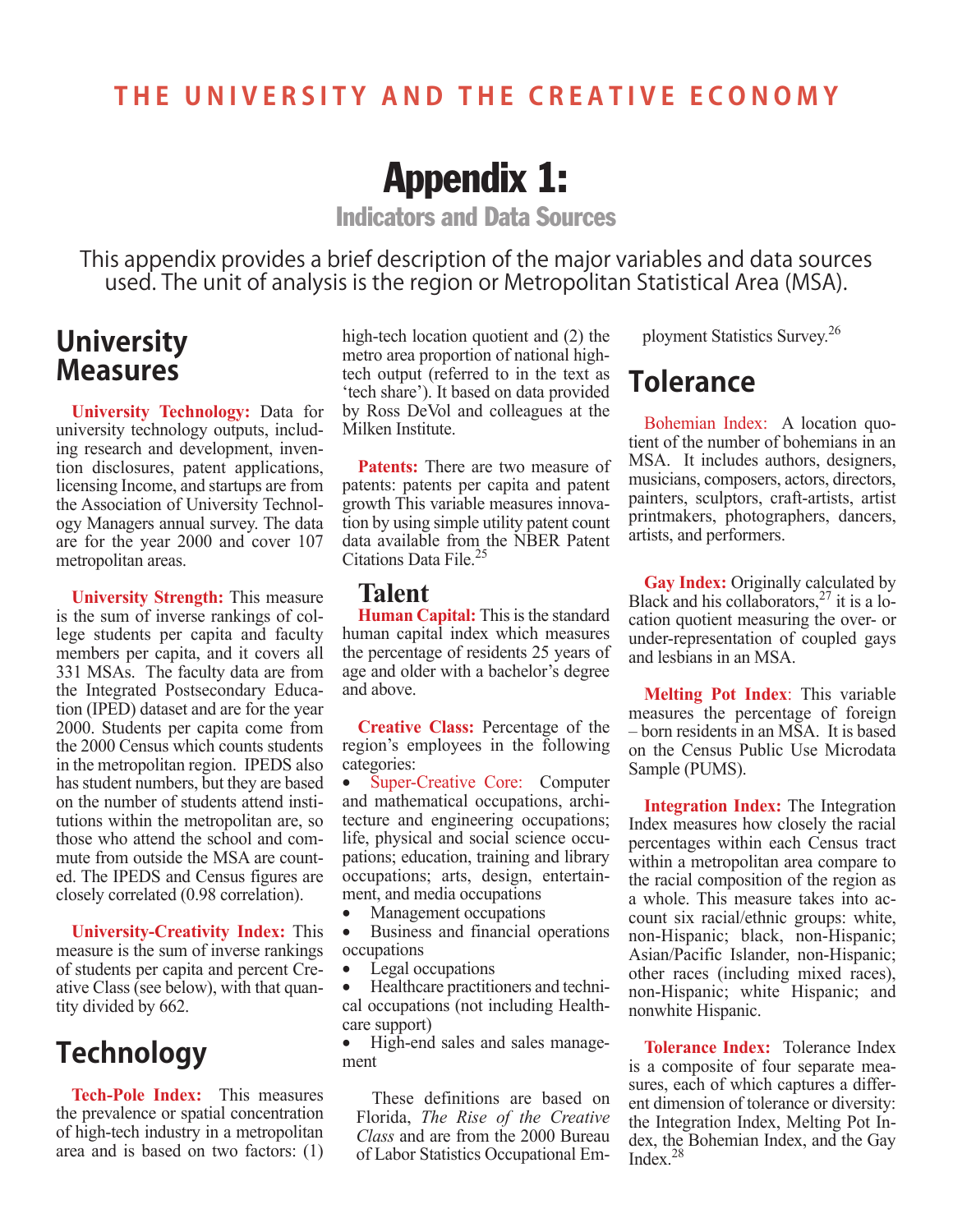**Appendix Two**<br>Regional Rankings on the University–Creativity Index by Size

### Regions with population 1 million and above

| <b>Rank</b>    | <b>Region</b>        | <b>Overall Rank</b> | University/Creativity<br><b>Interaction</b> |
|----------------|----------------------|---------------------|---------------------------------------------|
| 1              | San Jose             | 6                   | 0.924                                       |
| $\overline{2}$ | San Francisco        | 11                  | 0.896                                       |
| 3              | San Diego            | 19                  | 0.856                                       |
| 3              | <b>Austin</b>        | 19                  | 0.856                                       |
| 5              | <b>Boston</b>        | 24                  | 0.841                                       |
| 6              | Sacramento           | 26                  | 0.837                                       |
| 7              | <b>Oakland</b>       | 29                  | 0.814                                       |
| 8              | <b>Seattle</b>       | 34                  | 0.801                                       |
| 9              | Denver               | 35                  | 0.795                                       |
| 10             | Los Angeles          | 42                  | 0.772                                       |
| 10             | Chicago              | 42                  | 0.772                                       |
| 12             | <b>Minneapolis</b>   | 45                  | 0.770                                       |
| 13             | <b>Washington DC</b> | 46                  | 0.766                                       |
| 14             | Raleigh-Durham       | 47                  | 0.763                                       |
| 15             | <b>Oklahoma City</b> | 63                  | 0.719                                       |
| 16             | <b>Rochester NY</b>  | 66                  | 0.713                                       |
| 17             | Hartford             | 70                  | 0.702                                       |
| 18             | <b>Orange County</b> | 75                  | 0.686                                       |
| 19             | St. Louis            | 76                  | 0.684                                       |
| 20             | <b>New York</b>      | 82                  | 0.675                                       |
| 21             | <b>Baltimore</b>     | 84                  | 0.672                                       |
| 22             | Philadelphia         | 86                  | 0.666                                       |
| 23             | Phoenix              | 92                  | 0.645                                       |
| 24             | <b>Middlesex</b>     | 94                  | 0.644                                       |
| 25             | <b>Columbus OH</b>   | 97                  | 0.636                                       |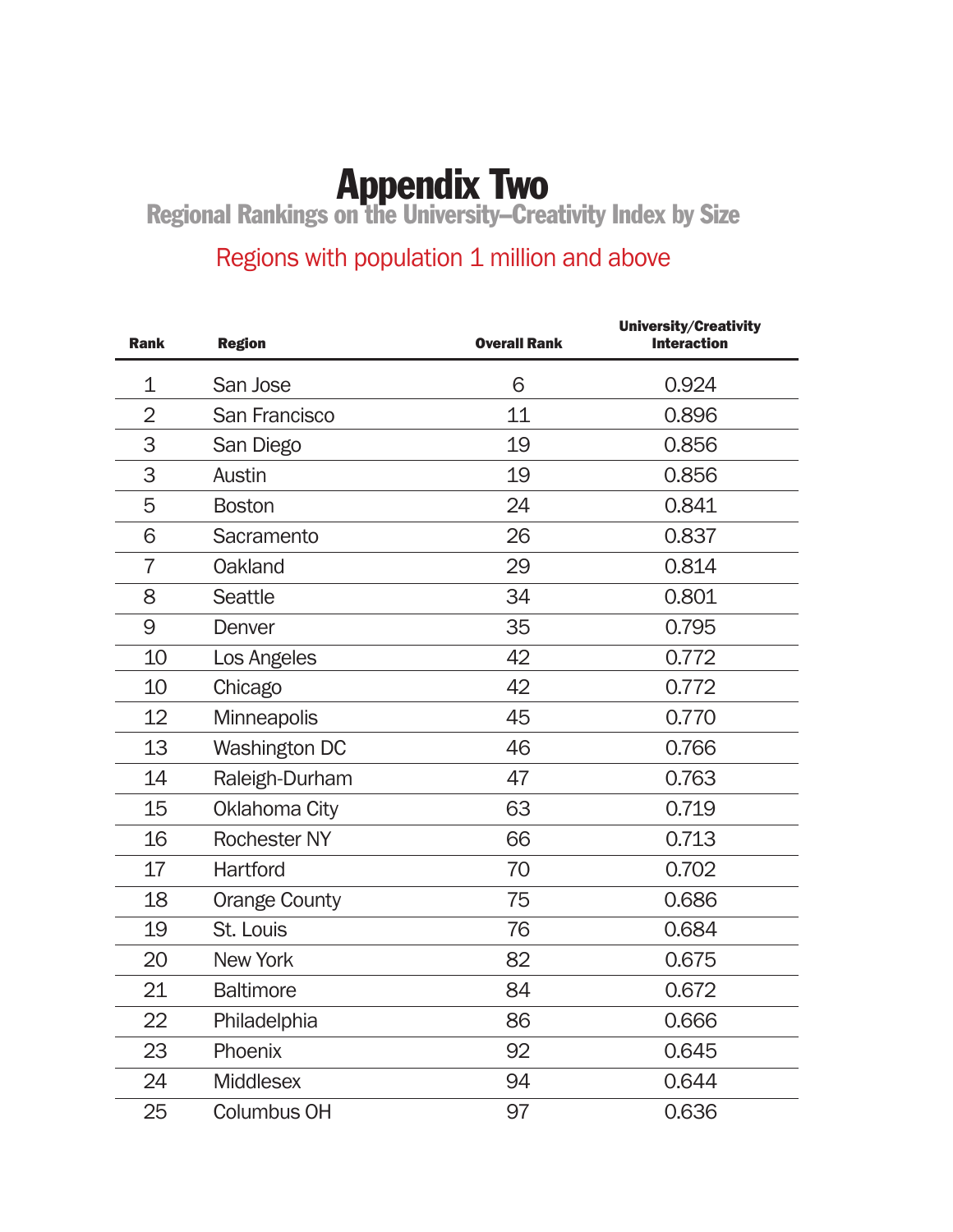### 1 million and above (cont.)

| <b>Rank</b>     | <b>Region</b>          | <b>Overall Rank</b> | University/Creativity<br><b>Interaction</b> |
|-----------------|------------------------|---------------------|---------------------------------------------|
| 26              | Pittsburgh             | 99                  | 0.634                                       |
| 27              | <b>Kansas City</b>     | 107                 | 0.616                                       |
| 28              | Cleveland              | 115                 | 0.595                                       |
| 29              | Milwaukee              | 119                 | 0.589                                       |
| 30              | <b>Newark</b>          | 122                 | 0.585                                       |
| 31              | Houston                | 124                 | 0.583                                       |
| 32              | Tampa                  | 129                 | 0.579                                       |
| 32              | Providence             | 129                 | 0.579                                       |
| 34              | <b>Salt Lake City</b>  | 136                 | 0.556                                       |
| $\overline{35}$ | <b>Dallas</b>          | 138                 | 0.551                                       |
| 36              | Miami                  | 140                 | 0.550                                       |
| 36              | <b>Detroit</b>         | 140                 | 0.550                                       |
| 38              | <b>Buffalo</b>         | 142                 | 0.548                                       |
| 39              | Atlanta                | 143                 | 0.545                                       |
| 40              | San Antonio            | 145                 | 0.544                                       |
| 41              | Portland OR            | 148                 | 0.542                                       |
| 42              | <b>West Palm Beach</b> | 151                 | 0.538                                       |
| 42              | <b>Norfolk</b>         | 151                 | 0.538                                       |
| 44              | Monmouth               | 156                 | 0.532                                       |
| 45              | <b>Fort Lauderdale</b> | 167                 | 0.512                                       |
| 46              | <b>Nassau</b>          | 173                 | 0.494                                       |
| 47              | <b>Nashville</b>       | 174                 | 0.492                                       |
| 48              | Orlando                | 181                 | 0.479                                       |
| 49              | <b>New Orleans</b>     | 186                 | 0.464                                       |
| 50              | Cincinnati             | 187                 | 0.462                                       |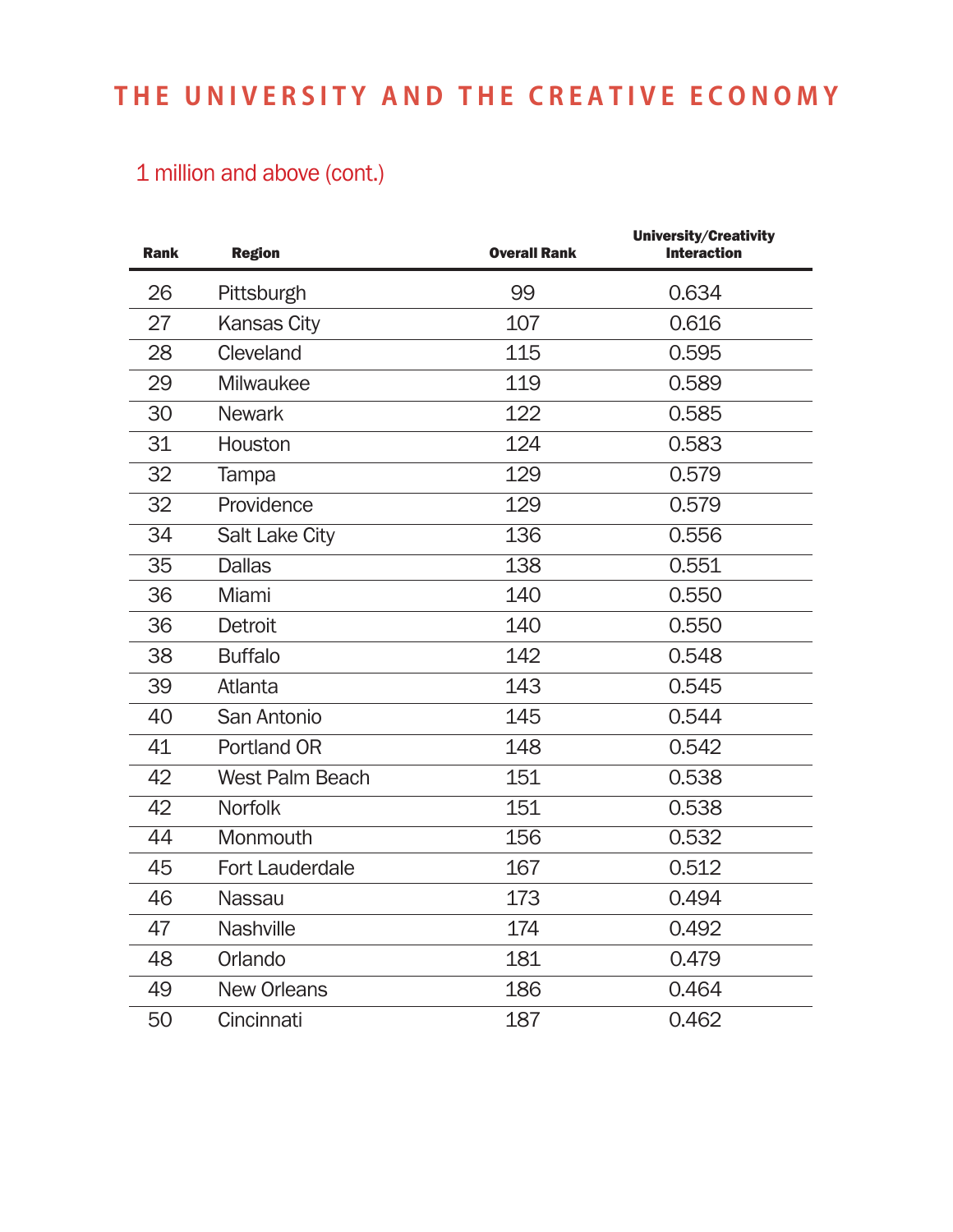### 1 million and above (cont.)

| <b>Rank</b> | <b>Region</b>       | <b>Overall Rank</b> | <b>University/Creativity</b><br><b>Interaction</b> |
|-------------|---------------------|---------------------|----------------------------------------------------|
|             |                     |                     |                                                    |
| 51          | Charlotte           | 188                 | 0.458                                              |
| 52          | <b>Riverside</b>    | 197                 | 0.441                                              |
| 53          | Jacksonville FL     | 202                 | 0.437                                              |
| 54          | Greensboro          | 219                 | 0.402                                              |
| 55          | Louisville          | 231                 | 0.391                                              |
| 56          | <b>Bergen</b>       | 239                 | 0.381                                              |
| 56          | Indianapolis        | 239                 | 0.381                                              |
| 58          | <b>Fort Worth</b>   | 252                 | 0.340                                              |
| 59          | <b>Memphis</b>      | 256                 | 0.310                                              |
| 60          | <b>Grand Rapids</b> | 263                 | 0.293                                              |
| 61          | Las Vegas           | 301                 | 0.168                                              |

### Regions with population between 500,000 and 1,000,000

| <b>Rank</b> | <b>Region</b>      | <b>Overall Rank</b> | University/Creativity<br><b>Interaction</b> |
|-------------|--------------------|---------------------|---------------------------------------------|
| 1           | Albany NY          | 15                  | 0.876                                       |
| 2           | Ann Arbor          | 21                  | 0.855                                       |
| 3           | Columbia SC        | 37                  | 0.789                                       |
| 4           | Omaha              | 42                  | 0.772                                       |
| 5           | Albuquerque        | 48                  | 0.761                                       |
| 6           | Springfield MA     | 51                  | 0.754                                       |
| 7           | Dayton             | 54                  | 0.748                                       |
| 8           | New Haven          | 59                  | 0.745                                       |
| 9           | <b>Syracuse</b>    | 61                  | 0.737                                       |
| 10          | <b>Baton Rouge</b> | 68                  | 0.71                                        |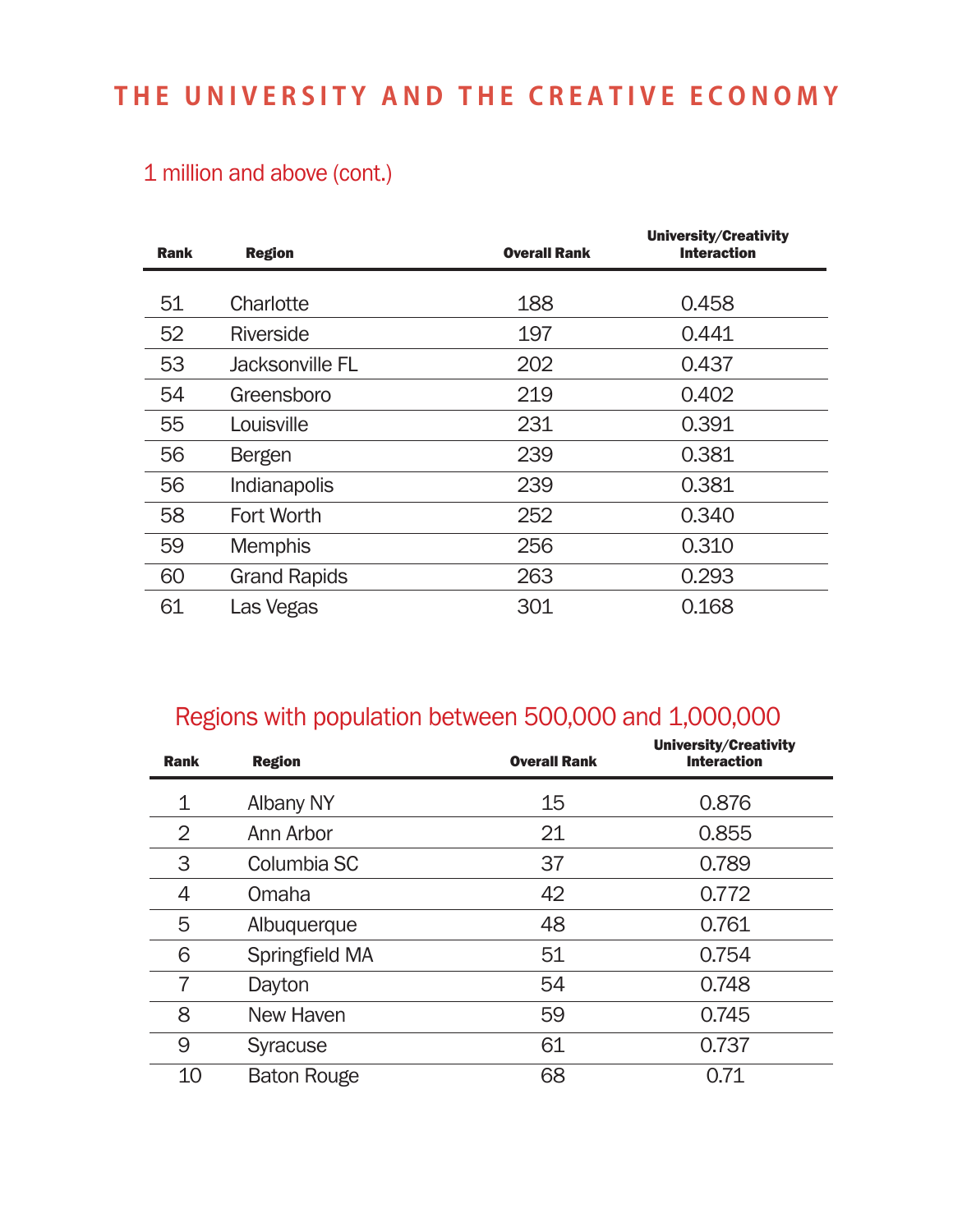| <b>Rank</b>     | <b>Region</b>           | <b>Overall Rank</b> | University/Creativity<br><b>Interaction</b> |
|-----------------|-------------------------|---------------------|---------------------------------------------|
| 11              | Tucson                  | 81                  | 0.677                                       |
| 12              | <b>Charleston SC</b>    | 85                  | 0.668                                       |
| 13              | Worcester               | 87                  | 0.662                                       |
| 14              | Scranton                | 95                  | 0.64                                        |
| 15              | Akron                   | 96                  | 0.637                                       |
| 16              | Richmond                | 100                 | 0.631                                       |
| 17              | <b>Jersey City</b>      | 103                 | 0.624                                       |
| 18              | Ventura                 | 103                 | 0.624                                       |
| 19              | <b>Wilmington DE</b>    | 112                 | 0.603                                       |
| $\overline{20}$ | <b>Bakersfield</b>      | 113                 | 0.598                                       |
| 21              | Wichita                 | 125                 | 0.582                                       |
| 21              | Honolulu                | 125                 | 0.582                                       |
| 23              | <b>Colorado Springs</b> | 132                 | 0.565                                       |
| 24              | <b>Birmingham</b>       | 134                 | 0.559                                       |
| 25              | El Paso                 | 138                 | 0.551                                       |
| 26              | Harrisburg              | 150                 | 0.541                                       |
| 27              | <b>Toledo</b>           | 158                 | 0.529                                       |
| 28              | Tacoma                  | 161                 | 0.526                                       |
| $\overline{2}9$ | <b>Little Rock</b>      | 162                 | 0.523                                       |
| 30              | Allentown               | 180                 | 0.483                                       |
| 31              | Tulsa                   | 197                 | 0.441                                       |
| 31              | Knoxville               | 197                 | 0.441                                       |
| 33              | <b>Mobile</b>           | 214                 | 0.411                                       |
| 34              | <b>Greenville SC</b>    | 219                 | 0.402                                       |
| 35              | <b>McAllen</b>          | 224                 | 0.397                                       |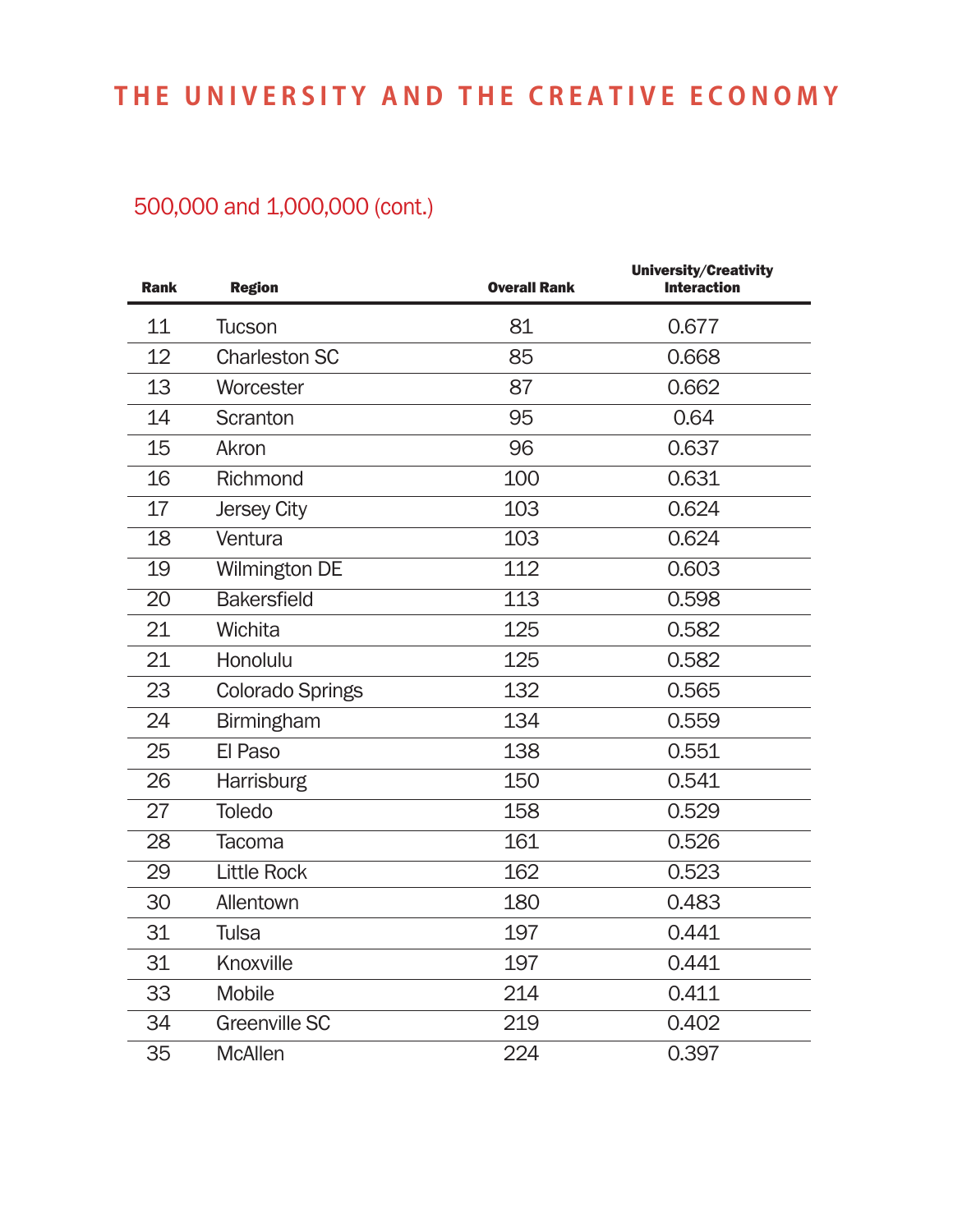### 500,000 and 1,000,000 (cont.)

| <b>Rank</b> | <b>Region</b>   | <b>Overall Rank</b> | <b>University/Creativity</b><br><b>Interaction</b> |
|-------------|-----------------|---------------------|----------------------------------------------------|
|             |                 |                     |                                                    |
| 36          | Fresno          | 225                 | 0.396                                              |
| 37          | Fort Wayne      | 258                 | 0.307                                              |
| 38          | <b>Stockton</b> | 263                 | 0.293                                              |
| 39          | Vallejo         | 277                 | 0.251                                              |
| 40          | Youngstown      | 292                 | 0.204                                              |
| 41          | Gary            | 294                 | 0.195                                              |
| 42          | Sarasota        | 296                 | 0.189                                              |

### Regions with population between 250,000 and 500,000

| <b>Rank</b>    | <b>Region</b>       | <b>Overall Rank</b> | <b>University/Creativity</b><br><b>Interaction</b> |
|----------------|---------------------|---------------------|----------------------------------------------------|
| 1              | Lansing             | 4                   | 0.926                                              |
| $\overline{2}$ | <b>Madison</b>      | 8                   | 0.917                                              |
| 3              | Montgomery          | 9                   | 0.914                                              |
| 4              | Provo               | 11                  | 0.896                                              |
| 5              | <b>Trenton</b>      | 13                  | 0.893                                              |
| 6              | Tallahassee         | 14                  | 0.891                                              |
| 7              | <b>Huntsville</b>   | 22                  | 0.853                                              |
| 8              | Lincoln             | 28                  | 0.828                                              |
| 9              | Des Moines          | 36                  | 0.79                                               |
| 10             | Spokane             | 38                  | 0.787                                              |
| 11             | Santa Rose          | 49                  | 0.758                                              |
| 12             | Melbourne           | 54                  | 0.748                                              |
| 13             | Santa Barbara       | 60                  | 0.742                                              |
| 14             | Santa Cruz          | 62                  | 0.73                                               |
| 15             | <b>Fort Collins</b> | 63                  | 0.719                                              |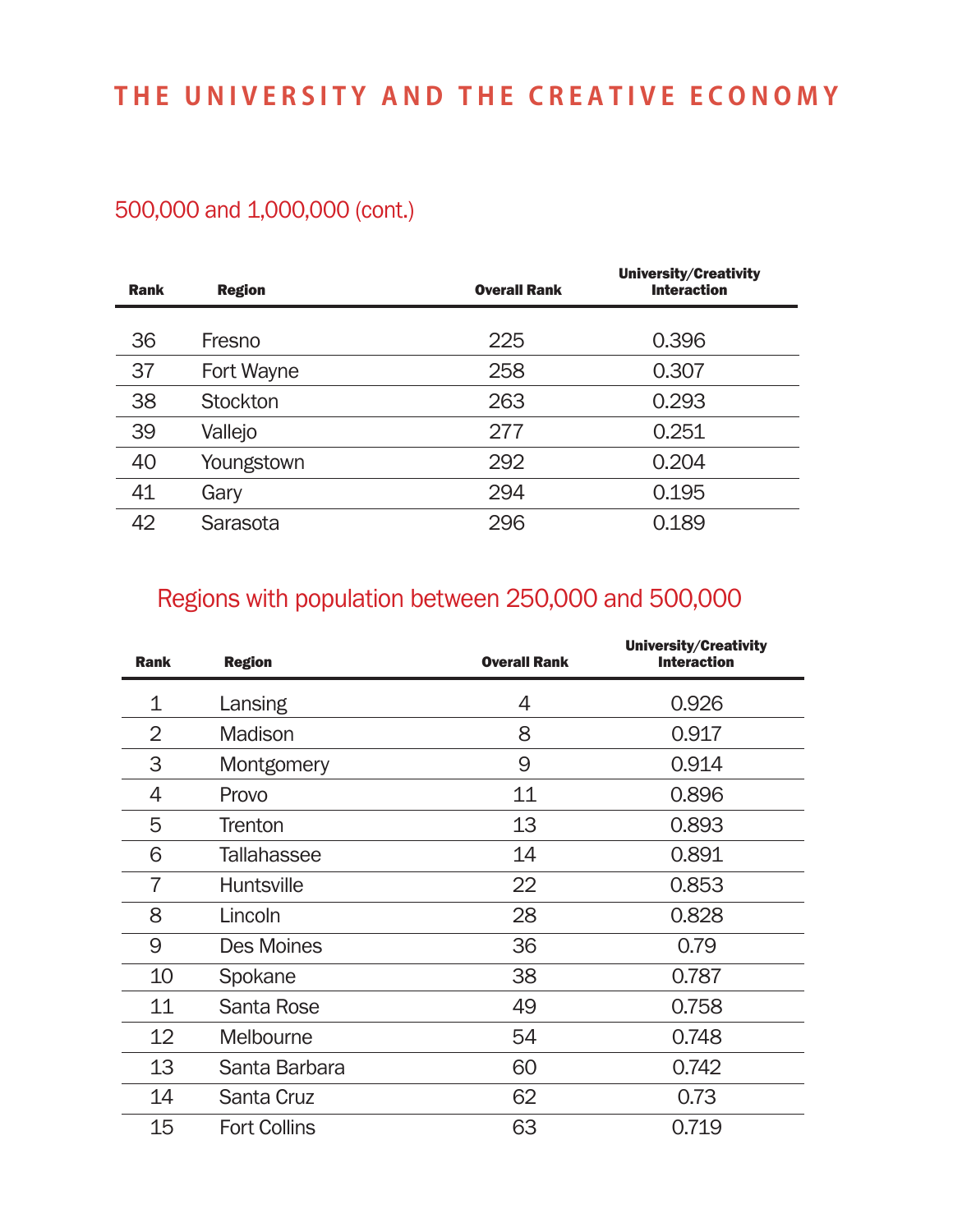| <b>Rank</b>     | <b>Region</b>          | <b>Overall Rank</b> | University/Creativity<br><b>Interaction</b> |
|-----------------|------------------------|---------------------|---------------------------------------------|
| 16              | Pensacola              | 65                  | 0.715                                       |
| 17              | <b>Brockton</b>        | 66                  | 0.713                                       |
| 18              | South Bend             | 69                  | 0.704                                       |
| 19              | <b>Dutchess County</b> | 71                  | 0.701                                       |
| 20              | <b>Binghamton</b>      | 73                  | 0.698                                       |
| 21              | Daytona Beach          | 74                  | 0.692                                       |
| 22              | Eugene                 | 76                  | 0.684                                       |
| 23              | Lexington              | 82                  | 0.675                                       |
| 24              | Huntington             | 88                  | 0.659                                       |
| $\overline{25}$ | <b>Jackson MS</b>      | 91                  | 0.653                                       |
| 26              | Springfield MO         | 97                  | 0.636                                       |
| 27              | Anchorage              | 100                 | 0.631                                       |
| 28              | Lowell                 | 106                 | 0.618                                       |
| 29              | Lawrence MA-NH         | 110                 | 0.609                                       |
| 30              | Killeen                | 111                 | 0.607                                       |
| 31              | Kalamazoo              | 114                 | 0.597                                       |
| 32              | Macon                  | 118                 | 0.592                                       |
| 33              | Corpus Christi         | 120                 | 0.588                                       |
| $\overline{34}$ | <b>Boulder</b>         | 143                 | 0.545                                       |
| 35              | Erie                   | 145                 | 0.544                                       |
| 36              | Salem                  | 159                 | 0.527                                       |
| 37              | <b>Fayetteville NC</b> | 163                 | 0.521                                       |
| 38              | <b>Stamford</b>        | 165                 | 0.517                                       |
| 39              | Peoria                 | 174                 | 0.492                                       |
| 40              | <b>Boise City</b>      | 177                 | 0.488                                       |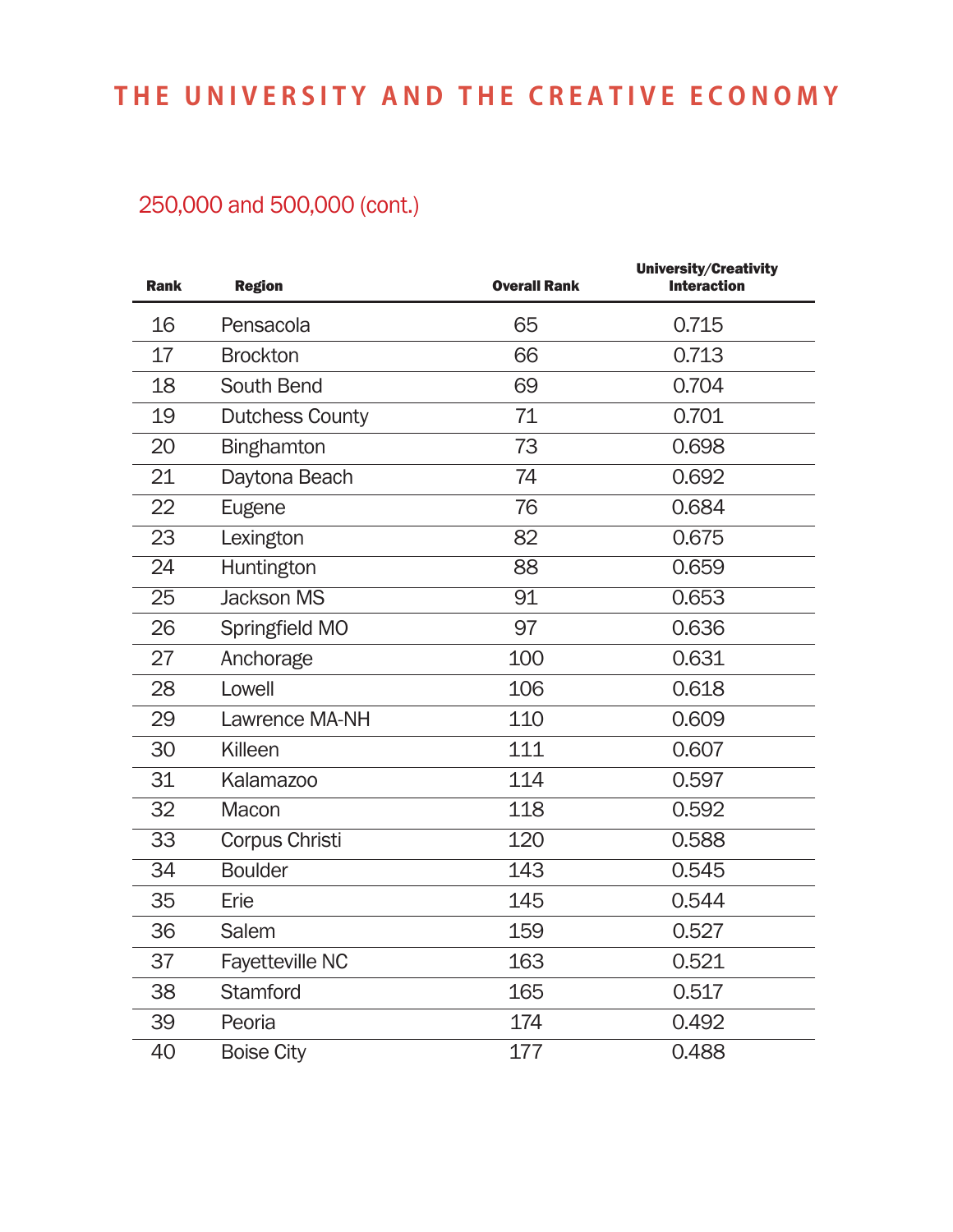| <b>Rank</b> | <b>Region</b>          | <b>Overall Rank</b> | University/Creativity<br><b>Interaction</b> |
|-------------|------------------------|---------------------|---------------------------------------------|
|             |                        |                     |                                             |
| 41          | Utica                  | 185                 | 0.467                                       |
| 42          | <b>Quad Cities</b>     | 188                 | 0.458                                       |
| 43          | <b>Salinas</b>         | 190                 | 0.453                                       |
| 44          | Flint                  | 194                 | 0.444                                       |
| 45          | Appleton               | 195                 | 0.443                                       |
| 46          | <b>Bridgeport</b>      | 200                 | 0.44                                        |
| 47          | <b>Charleston WV</b>   | 205                 | 0.435                                       |
| 48          | <b>Fort Pierce</b>     | 208                 | 0.427                                       |
| 49          | <b>Brownsville</b>     | 209                 | 0.426                                       |
| 50          | <b>Beaumont</b>        | 213                 | 0.417                                       |
| 51          | Augusta                | 217                 | 0.405                                       |
| 52          | Chattanooga            | 222                 | 0.4                                         |
| 53          | Hamilton               | 229                 | 0.393                                       |
| 54          | <b>Fayetteville AR</b> | 231                 | 0.391                                       |
| 55          | Johnson City           | 234                 | 0.387                                       |
| 56          | Saginaw                | 239                 | 0.381                                       |
| 57          | Reno                   | 244                 | 0.376                                       |
| 58          | Savannah               | 246                 | 0.364                                       |
| 59          | Evansville             | 248                 | 0.36                                        |
| 60          | <b>Rockford</b>        | 249                 | 0.352                                       |
| 61          | New London             | 253                 | 0.335                                       |
| 62          | Lafayette LA           | 260                 | 0.295                                       |
| 63          | <b>Biloxi</b>          | 272                 | 0.273                                       |
| 64          | Fort Myers             | 273                 | 0.267                                       |
| 65          | Modesto                | 282                 | 0.236                                       |
| 66          | Newburgh               | 283                 | 0.234                                       |
| 67          | Canton                 | 286                 | 0.225                                       |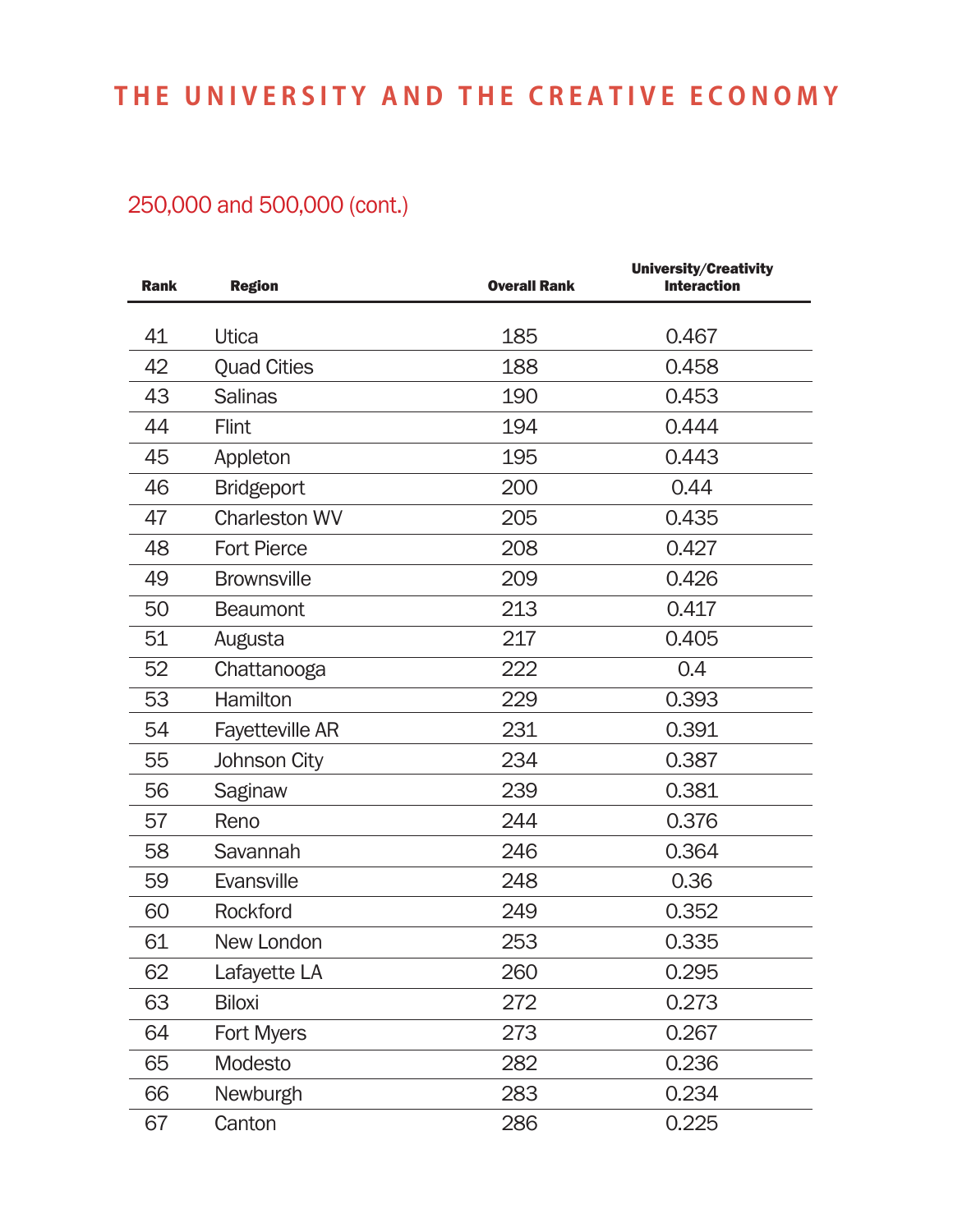### 250,000 and 500,000 (cont.)

| <b>Rank</b> | <b>Region</b>        | <b>Overall Rank</b> | University/Creativity<br><b>Interaction</b> |
|-------------|----------------------|---------------------|---------------------------------------------|
| 68          | Visalia              | 289                 | 0.218                                       |
| 69          | <b>Columbus GA</b>   | 297                 |                                             |
| 0.187       |                      |                     |                                             |
| 70          | Reading              | 302                 | 0.15                                        |
| 71          | Shreveport           | 303                 | 0.147                                       |
| 72          | Lakeland             | 303                 | 0.147                                       |
| 73          | Lancaster            | 305                 | 0.142                                       |
| 74          | <b>Naples</b>        | 311                 | 0.119                                       |
| 75          | <b>Hickory</b>       | 313                 | 0.118                                       |
| 76          | York                 | 315                 | 0.109                                       |
| 77          | <b>Atlantic City</b> | 316                 | 0.106                                       |
| 78          | Galveston            | 320                 | 0.095                                       |
| 79          | Ocala                | 327                 | 0.057                                       |

### Regions with population below 250,000

| <b>Rank</b>    | <b>Region</b>                | <b>Overall Rank</b> | <b>University/Creativity</b><br><b>Interaction</b> |
|----------------|------------------------------|---------------------|----------------------------------------------------|
| 1              | Gainesville                  | 1                   | 0.98                                               |
| $\overline{2}$ | <b>Bryan-College Station</b> | 2                   | 0.976                                              |
| 3              | <b>Bloomington IL</b>        | 3                   | 0.965                                              |
| 4              | <b>Corvallis</b>             | 4                   | 0.926                                              |
| 5              | <b>Missoula</b>              | 7                   | 0.923                                              |
| 6              | Lafayette IN                 | 10                  | 0.899                                              |
| 7              | Charlottesville              | 15                  | 0.876                                              |
| 8              | <b>Muncie</b>                | 17                  | 0.869                                              |
| 9              | Santa Fe                     | 18                  | 0.861                                              |
| 10             | Portland ME                  | 23                  | 0.849                                              |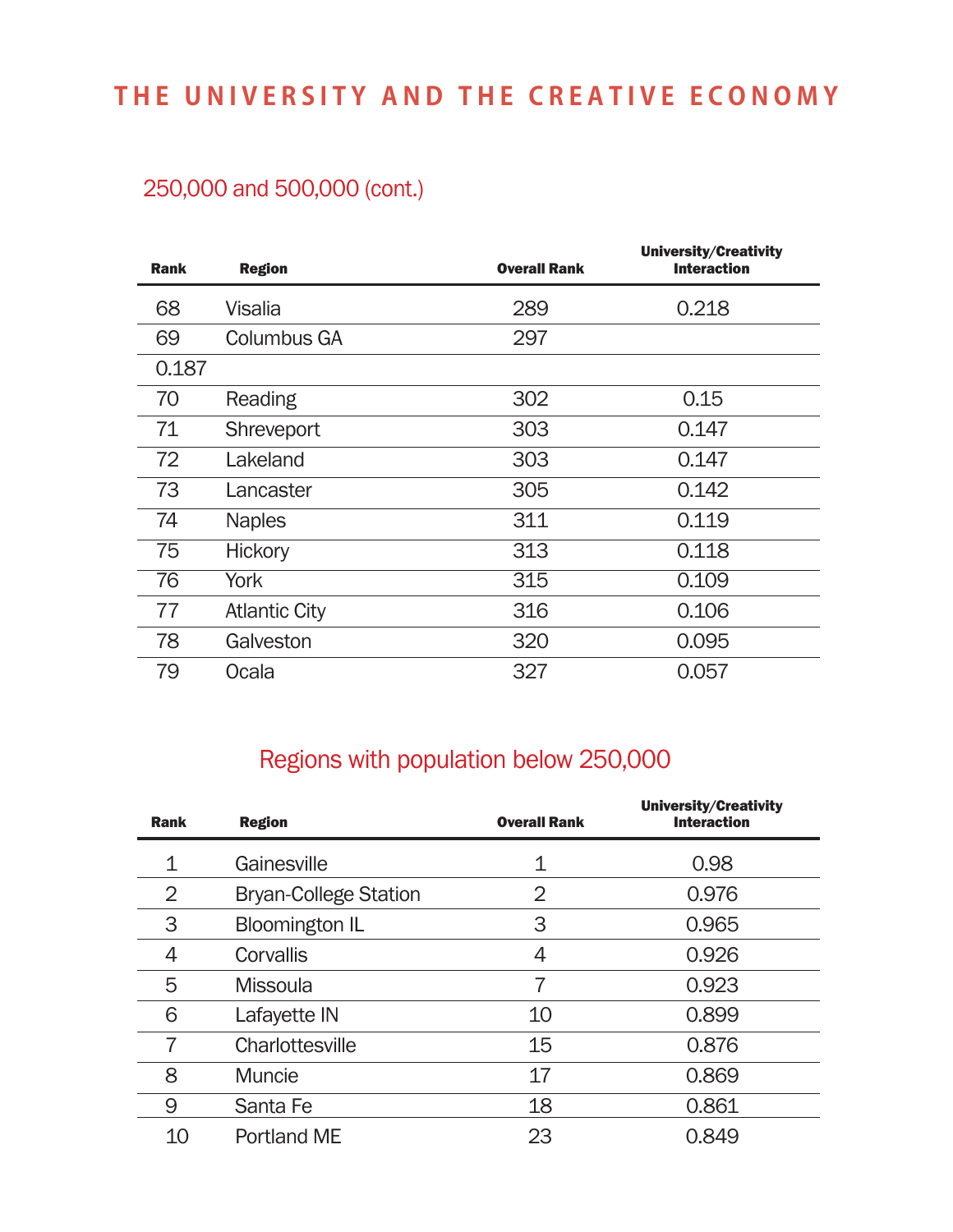| <b>Rank</b>     | <b>Region</b>        | <b>Overall Rank</b> | University/Creativity<br><b>Interaction</b> |
|-----------------|----------------------|---------------------|---------------------------------------------|
| 11              | Las Cruces           | 24                  | 0.841                                       |
| 12              | <b>Bangor</b>        | 27                  | 0.832                                       |
| 13              | Manchester           | 29                  | 0.814                                       |
| 13              | La Crosse            | 29                  | 0.814                                       |
| 15              | Monroe               | 32                  | 0.808                                       |
| 16              | Kankakee             | 33                  | 0.804                                       |
| 17              | Springfield IL       | 39                  | 0.779                                       |
| 18              | Iowa City            | 40                  | 0.778                                       |
| 18              | Lawrence KS          | 40                  | 0.778                                       |
| $\overline{20}$ | <b>State College</b> | 50                  | 0.755                                       |
| 21              | Duluth               | 52                  | 0.751                                       |
| 22              | Redding              | 53                  | 0.749                                       |
| 23              | <b>Cedar Rapids</b>  | 54                  | 0.748                                       |
| 24              | Columbia MO          | 57                  | 0.746                                       |
| 24              | Dover                | 57                  | 0.746                                       |
| 26              | Eau Claire           | 72                  | 0.699                                       |
| 27              | <b>Tyler</b>         | 78                  | 0.681                                       |
| 27              | <b>Tuscaloosa</b>    | 78                  | 0.681                                       |
| 29              | Pocatello            | 80                  | 0.678                                       |
| 30              | <b>Fitchburg</b>     | 88                  | 0.659                                       |
| 31              | Champaign-Urbana     | 90                  | 0.656                                       |
| 32              | Auburn               | 92                  | 0.645                                       |
| 33              | <b>Wilmington NC</b> | 102                 | 0.628                                       |
| 34              | Portsmouth           | 105                 | 0.619                                       |
| 35              | Chico                | 108                 | 0.615                                       |
| 36              | <b>Burlington</b>    | 109                 | 0.61                                        |
| 37              | Parkersburg          | 115                 | 0.595                                       |
| 38              | Longview             | 117                 | 0.594                                       |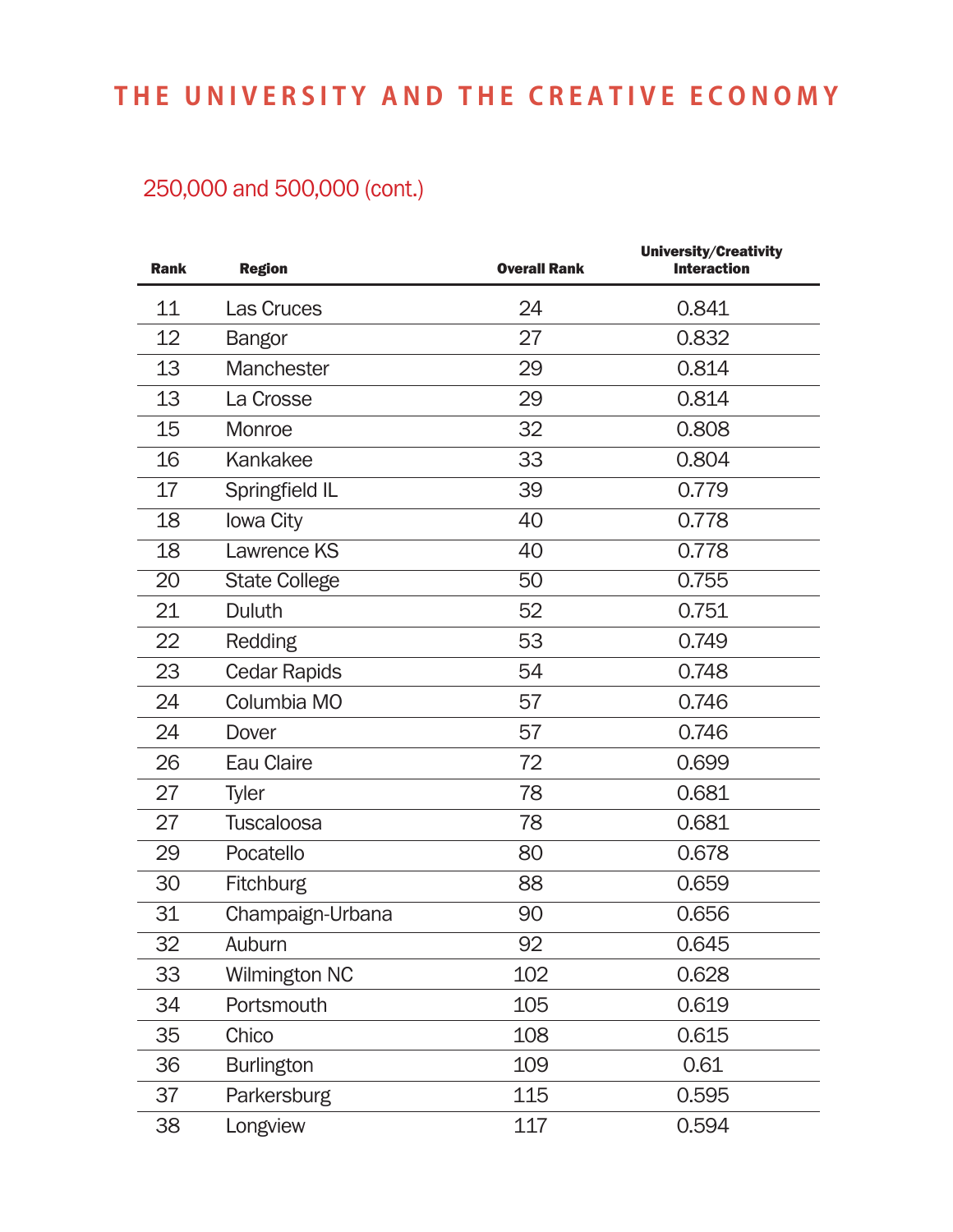| <b>Rank</b> | <b>Region</b>         | <b>Overall Rank</b> | University/Creativity<br><b>Interaction</b> |
|-------------|-----------------------|---------------------|---------------------------------------------|
| 39          | San Luis Obispo       | 120                 | 0.588                                       |
| 40          | Janesville            | 122                 | 0.585                                       |
| 41          | San Angelo            | 125                 | 0.582                                       |
| 42          | Amarillo              | 128                 | 0.58                                        |
| 43          | Gadsden               | 131                 | 0.577                                       |
| 44          | <b>Bellingham</b>     | 133                 | 0.563                                       |
| 45          | <b>Yuba City</b>      | 134                 | 0.559                                       |
| 46          | Waterloo              | 137                 | 0.553                                       |
| 47          | <b>Brazoria</b>       | 145                 | 0.544                                       |
| 48          | <b>Fort Walton</b>    | 148                 | 0.542                                       |
| 49          | Abilene               | 153                 | 0.533                                       |
| 49          | Waco                  | 153                 | 0.533                                       |
| 51          | <b>Terre Haute</b>    | 153                 | 0.533                                       |
| 52          | <b>Athens</b>         | 157                 | 0.53                                        |
| 53          | Williamsport          | 159                 | 0.527                                       |
| 54          | <b>Nashua</b>         | 163                 | 0.521                                       |
| 55          | Mansfield             | 166                 | 0.514                                       |
| 56          | Jonesboro             | 167                 | 0.512                                       |
| 57          | <b>Bloomington IN</b> | 169                 | 0.509                                       |
| 58          | <b>Florence SC</b>    | 170                 | 0.506                                       |
| 59          | <b>Grand Forks</b>    | 171                 | 0.502                                       |
| 60          | Fargo                 | 172                 | 0.497                                       |
| 61          | Dothan                | 176                 | 0.489                                       |
| 62          | <b>Florence AL</b>    | 177                 | 0.488                                       |
| 63          | Roanoke               | 179                 | 0.485                                       |
| 64          | Asheville             | 182                 | 0.474                                       |
| 65          | Cheyenne              | 183                 | 0.471                                       |
| 66          | <b>Jackson MI</b>     | 184                 | 0.468                                       |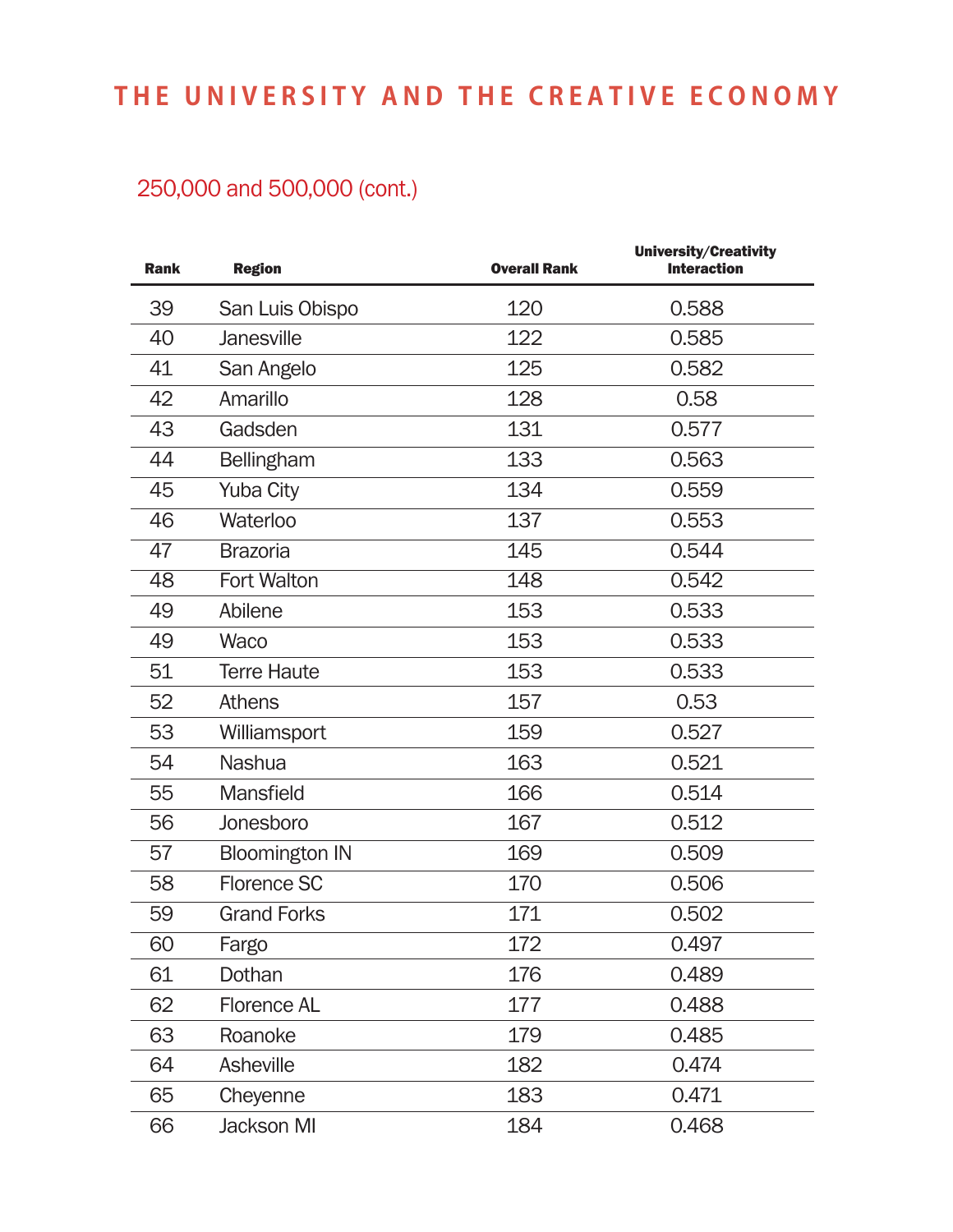| <b>Rank</b> | <b>Region</b>      | <b>Overall Rank</b> | University/Creativity<br><b>Interaction</b> |
|-------------|--------------------|---------------------|---------------------------------------------|
| 67          | <b>Sumter</b>      | 191                 | 0.45                                        |
| 67          | Pueblo             | 191                 | 0.45                                        |
| 69          | <b>Topeka</b>      | 193                 | 0.449                                       |
| 70          | Albany GA          | 195                 | 0.443                                       |
| 71          | Cumberland         | 200                 | 0.44                                        |
| 72          | Richland           | 202                 | 0.437                                       |
| 72          | Lubbock            | 202                 | 0.437                                       |
| 74          | Odessa             | 205                 | 0.435                                       |
| 75          | Sherman            | 207                 | 0.429                                       |
| 76          | <b>Billings</b>    | 210                 | 0.424                                       |
| 77          | Danbury            | 211                 | 0.421                                       |
| 78          | Wheeling           | 212                 | 0.42                                        |
| 79          | <b>Jackson TN</b>  | 215                 | 0.409                                       |
| 80          | Altoona            | 216                 | 0.406                                       |
| 81          | Casper             | 218                 | 0.403                                       |
| 82          | Lewiston           | 219                 | 0.402                                       |
| 83          | <b>Great Falls</b> | 222                 | 0.4                                         |
| 84          | Lynchburg          | 225                 | 0.396                                       |
| 84          | <b>Pine Bluff</b>  | 225                 | 0.396                                       |
| 86          | Green Bay          | 228                 | 0.394                                       |
| 87          | Kenosha            | 229                 | 0.393                                       |
| 88          | Anniston           | 233                 | 0.39                                        |
| 89          | <b>Hattiesburg</b> | 234                 | 0.387                                       |
| 90          | Clarksville        | 236                 | 0.385                                       |
| 91          | Lima               | 237                 | 0.384                                       |
| 91          | Olympia            | 237                 | 0.384                                       |
| 93          | <b>New Bedford</b> | 242                 | 0.379                                       |
| 94          | Fort Smith         | 243                 | 0.378                                       |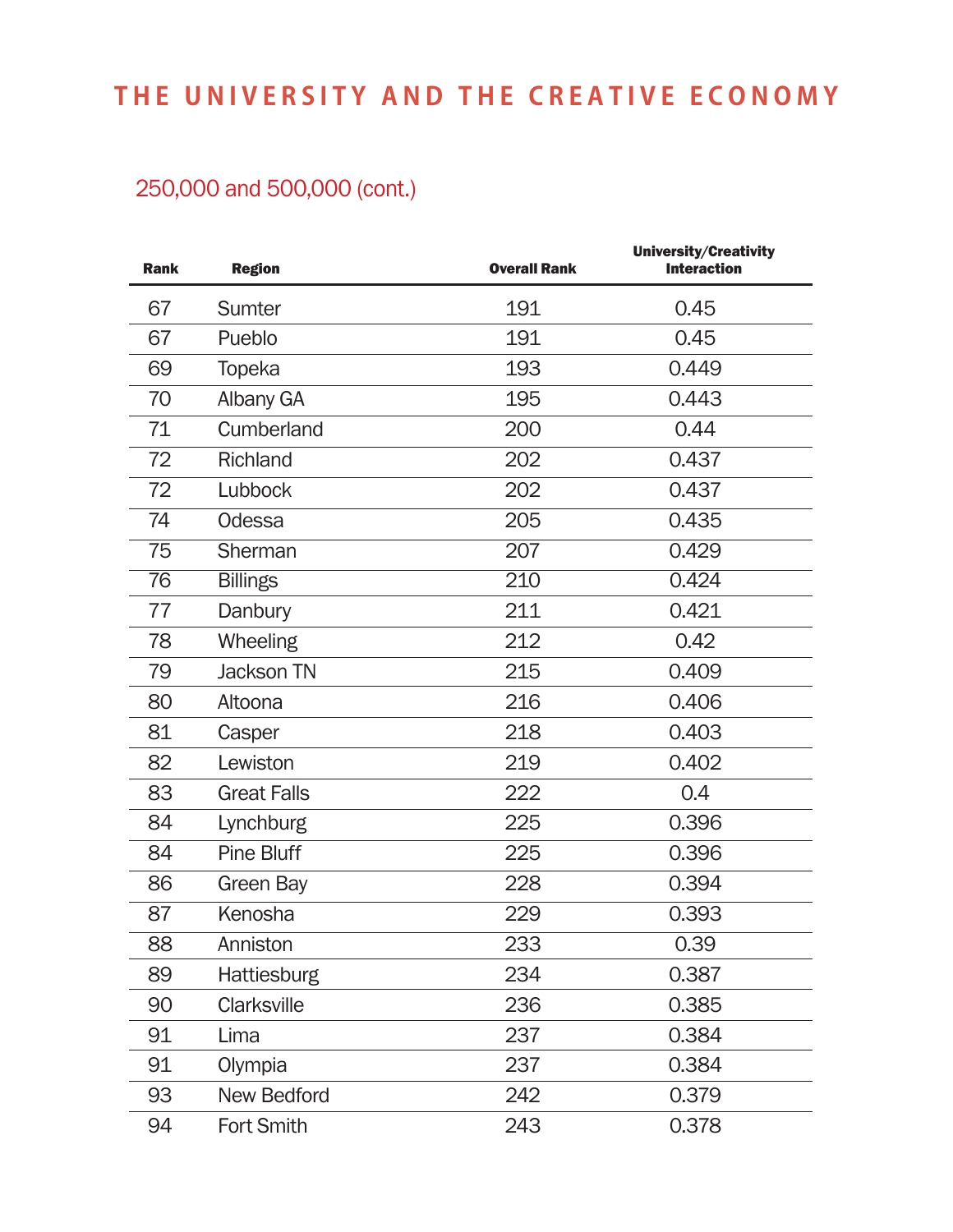| <b>Rank</b> | <b>Region</b>         | <b>Overall Rank</b> | University/Creativity<br><b>Interaction</b> |
|-------------|-----------------------|---------------------|---------------------------------------------|
| 95          | <b>Bismarck</b>       | 245                 | 0.367                                       |
| 96          | Kokomo                | 247                 | 0.361                                       |
| 97          | Victoria              | 249                 | 0.352                                       |
| 98          | <b>Danville</b>       | 251                 | 0.343                                       |
| 99          | Waterbury             | 254                 | 0.32                                        |
| 100         | <b>Sioux City</b>     | 255                 | 0.313                                       |
| 101         | <b>Wichita Falls</b>  | 257                 | 0.308                                       |
| 102         | Greeley               | 259                 | 0.299                                       |
| 103         | <b>Rochester MN</b>   | 260                 | 0.295                                       |
| 103         | Joplin                | 260                 | 0.295                                       |
| 105         | <b>Rocky Mount</b>    | 265                 | 0.292                                       |
| 106         | <b>Grand Junction</b> | 266                 | 0.289                                       |
| 107         | Yuma                  | 267                 | 0.285                                       |
| 108         | Jamestown             | 268                 | 0.282                                       |
| 109         | Lawton                | 269                 | 0.279                                       |
| 109         | <b>Benton Harbor</b>  | 269                 | 0.279                                       |
| 111         | Vineland              | 271                 | 0.278                                       |
| 112         | <b>Lake Charles</b>   | 274                 | 0.264                                       |
| 113         | St. Joseph            | 275                 | 0.26                                        |
| 114         | Decatur <sub>IL</sub> | 276                 | 0.257                                       |
| 115         | <b>Rapid City</b>     | 278                 | 0.249                                       |
| 116         | Laredo                | 279                 | 0.248                                       |
| 117         | <b>Pittsfield</b>     | 280                 | 0.243                                       |
| 118         | <b>Hagerstown</b>     | 281                 | 0.242                                       |
| 119         | Dubuque               | 284                 | 0.233                                       |
| 120         | Sharon                | 285                 | 0.231                                       |
| 121         | Johnstown             | 287                 | 0.224                                       |
| 122         | Wausau                | 288                 | 0.222                                       |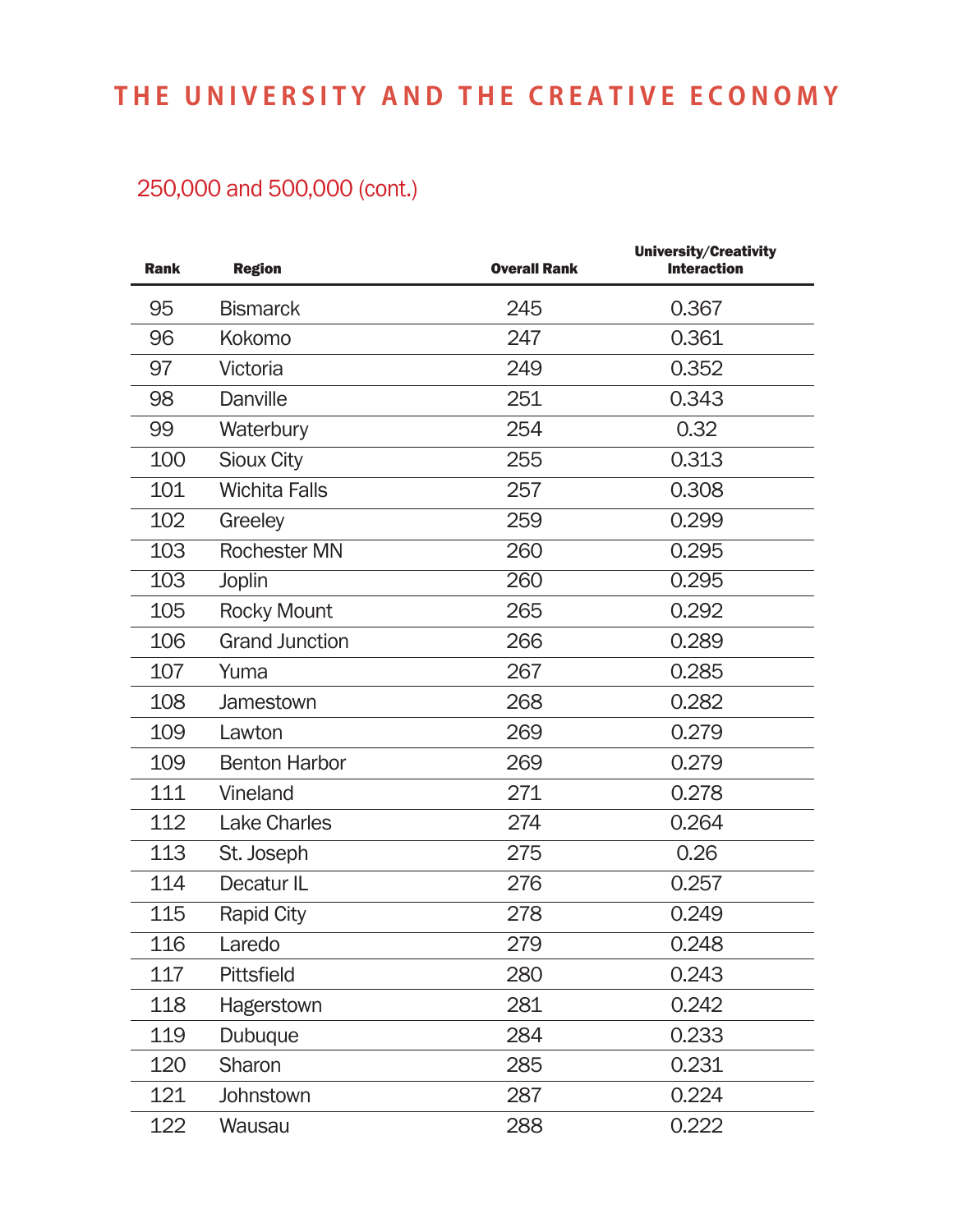| <b>Rank</b> | <b>Region</b>        | <b>Overall Rank</b> | University/Creativity<br><b>Interaction</b> |
|-------------|----------------------|---------------------|---------------------------------------------|
| 123         | Yakima               | 290                 | 0.207                                       |
| 124         | <b>Sioux Falls</b>   | 291                 | 0.205                                       |
| 125         | <b>Texarkana</b>     | 293                 | 0.198                                       |
| 126         | Alexandria           | 295                 | 0.193                                       |
| 127         | Steubenville         | 298                 | 0.184                                       |
| 128         | Panama City          | 299                 | 0.18                                        |
| 129         | Elmira               | 300                 | 0.175                                       |
| 130         | Decatur AL           | 306                 | 0.139                                       |
| 131         | Punta Gorda          | 307                 | 0.133                                       |
| 132         | Goldsboro            | 308                 | 0.131                                       |
| 133         | Flagstaff            | 309                 | 0.13                                        |
| 134         | <b>Barnstable</b>    | 310                 | 0.122                                       |
| 135         | <b>Glens Falls</b>   | 311                 | 0.119                                       |
| 136         | St. Cloud            | 314                 | 0.112                                       |
| 137         | <b>Bremerton</b>     | 317                 | 0.103                                       |
| 138         | Merced               | 318                 | 0.1                                         |
| 139         | Sheboygan            | 318                 | 0.1                                         |
| 140         | Medford              | 321                 | 0.082                                       |
| 141         | <b>Greenville NC</b> | 322                 | 0.074                                       |
| 142         | Enid                 | 323                 | 0.073                                       |
| 142         | Myrtle Beach         | 323                 | 0.073                                       |
| 144         | Owensboro            | 325                 | 0.069                                       |
| 145         | Racine               | 326                 | 0.063                                       |
| 146         | Yolo                 | 328                 | 0.036                                       |
| 147         | <b>Elkhart</b>       | 329                 | 0.021                                       |
| 147         | Jacksonville NC      | 329                 | 0.021                                       |
| 149         | Houma                | 331                 | 0.02                                        |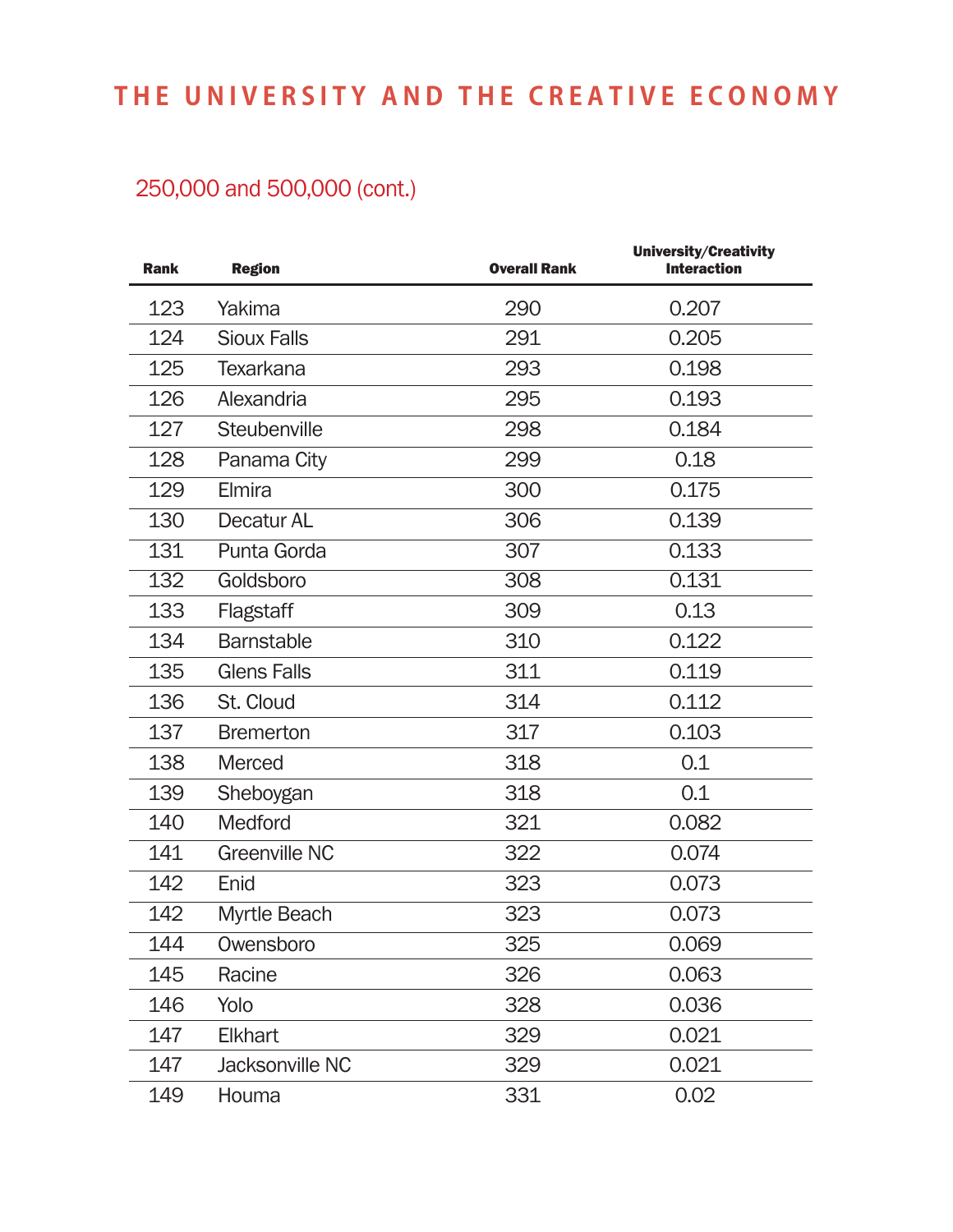# **Endnotes**

1 Richard Florida, *The Rise of the Creative Class*, (Basic Books, 2002; updated paperback edition 2004); Florida, *Cities and the Creative Class*, (Routledge, 2004); and Florida, *The Flight of the Creative Class,* (Harper Business, 2005).

2 There is a large literature on the subject; see for example. Roger Geiger, To Advance Knowledge: The Growth of American Research Universities, 1900-1940, (New York: Oxford University Press, 1986); Geiger, Research and Relevant Knowledge, (New York: Oxford University Press, 1993); Stuart Leslie, "Profit and Loss: The Military and MIT in the Postwar Era," Historical Studies in The Physical and Biological Sciences, 21, 1, (1990), pp. 59-86; Leslie, The Cold War and American Science, (New York: Columbia University Press, 1993; Henry Etzkowitz, "Entrepreneurial Science in the Academy: A Case for the Transformation of Norms," Social Problems, 36, (February 1989), pp. 14-29.

3 Robert Solow, "Technical Change and the Aggregate Production Function," R*eview of Economics and Statistics*, 39, (August 1957), pp. 312-320.

4 Edwin Mansfield," Academic Research and Industrial Innovation," Research Policy, 20, (1991), pp. 1-12.

5 Adam Jaffe,"Real Effects of Academic Research," *American Economic Review*, 76, (December 1989), pp. 984-1001.

<sup>6</sup> Luc Anselin, A. Vargas, and Zoltan Acs, "Local Geographic Spillovers between University Research and High Technology Innovations, *Journal of Urban Economics,* 42, (1997), pp. 422- 48

7 Harvey Goldstein and Joshua Drucker," The Economic Development Impacts of Universities on Regions: Do Size and Distance Matter?". *Economic Development Quarterly*, 20, 1, (2006), pp. 22-43.

8 See for example, Richard Florida and Wesley Cohen, "Engine or Infrastructure? The University Role in Economic Development. in Lewis M. Branscomb, Fumio Kodama, and Richard Florida (Eds.), *Industrializing Knowledge: University – Industry Linkages in Japan and the United States. (*Cambridge, MA: MIT Press, 1999), pp. 589-610.

9 See his classic book, The Sociology of Science, (Chicago: University of Chicago Press, 1973).

10 Partha Dasgupta and Paul David, "Toward a New Economics of Science," Research Policy 23, 3 (May 1994), pp. 487-521.

11 Nathan Rosenberg and Richard Nelson, "American Universities and Technical Advance in Industry," Research Policy, Volume 23, (1994), pp. 323-348.

1 2 Joseph Schumpeter, The Theory of Economic Development, (Transaction, 1982); Schumpeter, Capitalism Socialism and Democracy (Harper Perennial, 1962); Paul Romer, "Increasing Returns and Long-Run Growth," Journal of Political Economy, 94, 5 (October 1986), pp. 1002- 1037; and Romer, "Endogenous Technological Change," Journal of Political Economy, 98, 5 (1990), pp. S72-S102.

<sup>13</sup> See Robert Lucas, "The Mechanics of Economic Development," *Journal of Monetary Economics*, 22, (1988), pp. 3-42.